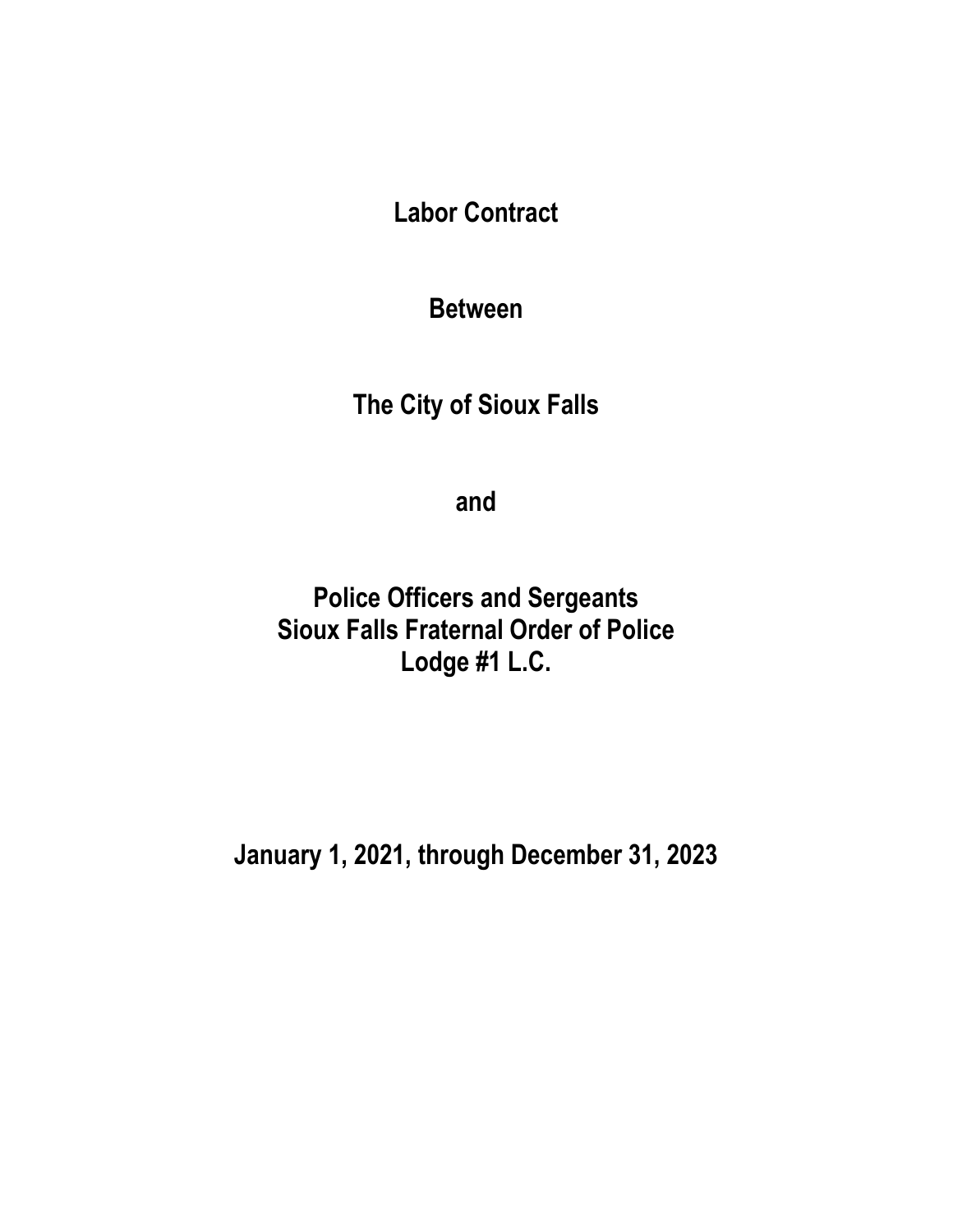# Index

| <b>Administrative Leave</b>                   |  |
|-----------------------------------------------|--|
| <b>Allegations Against Officers</b>           |  |
| <b>Assigned Duties</b>                        |  |
| <b>Break Time</b>                             |  |
| <b>Bulletin Boards and Union Space</b>        |  |
| Committee for Union-Management Cooperation    |  |
| <b>Court Pay and Mandatory Meetings</b>       |  |
| <b>Definitions</b>                            |  |
| <b>Discipline and Discharge</b>               |  |
| <b>Discrimination</b>                         |  |
| <b>Duration of Contract</b>                   |  |
| <b>Employee Referral Program</b>              |  |
| <b>Entire Contract</b><br>43<br>Article 43.   |  |
| <b>Family/Medical Leave</b>                   |  |
| <b>Fitness for Duty Physical Examinations</b> |  |
| <b>Funeral Leave</b>                          |  |
| <b>Grievance Procedure</b>                    |  |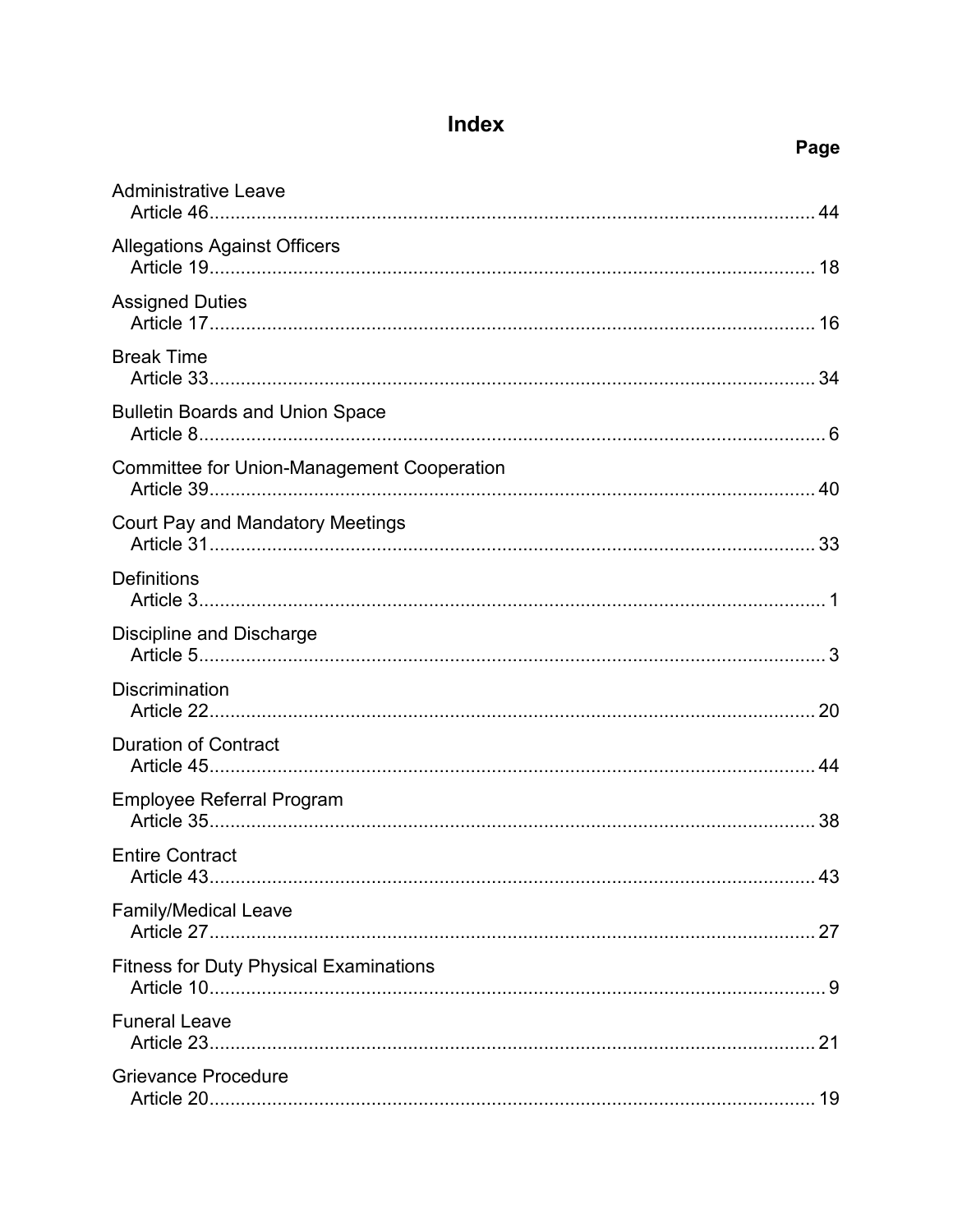| <b>Holidays and Personal Leave Days</b> |    |
|-----------------------------------------|----|
| Insurance                               |    |
| Leave of Absence                        |    |
| Legal Action                            |    |
| <b>Maintenance of Standards</b>         |    |
| Management's Rights                     |    |
| Military Leave                          |    |
| <b>New Vehicles</b>                     |    |
| No-Strike/No-Lockout                    |    |
| <b>Payroll Deduction of Union Dues</b>  |    |
| Pensions                                |    |
| Promotions                              |    |
| Recognition<br>Article 1                | 1  |
| <b>Reserve Officers</b>                 |    |
| <b>RHS Plan</b>                         |    |
| Seniority                               |    |
| <b>Separability and Saving Clause</b>   |    |
| <b>Sick Leave</b>                       | 24 |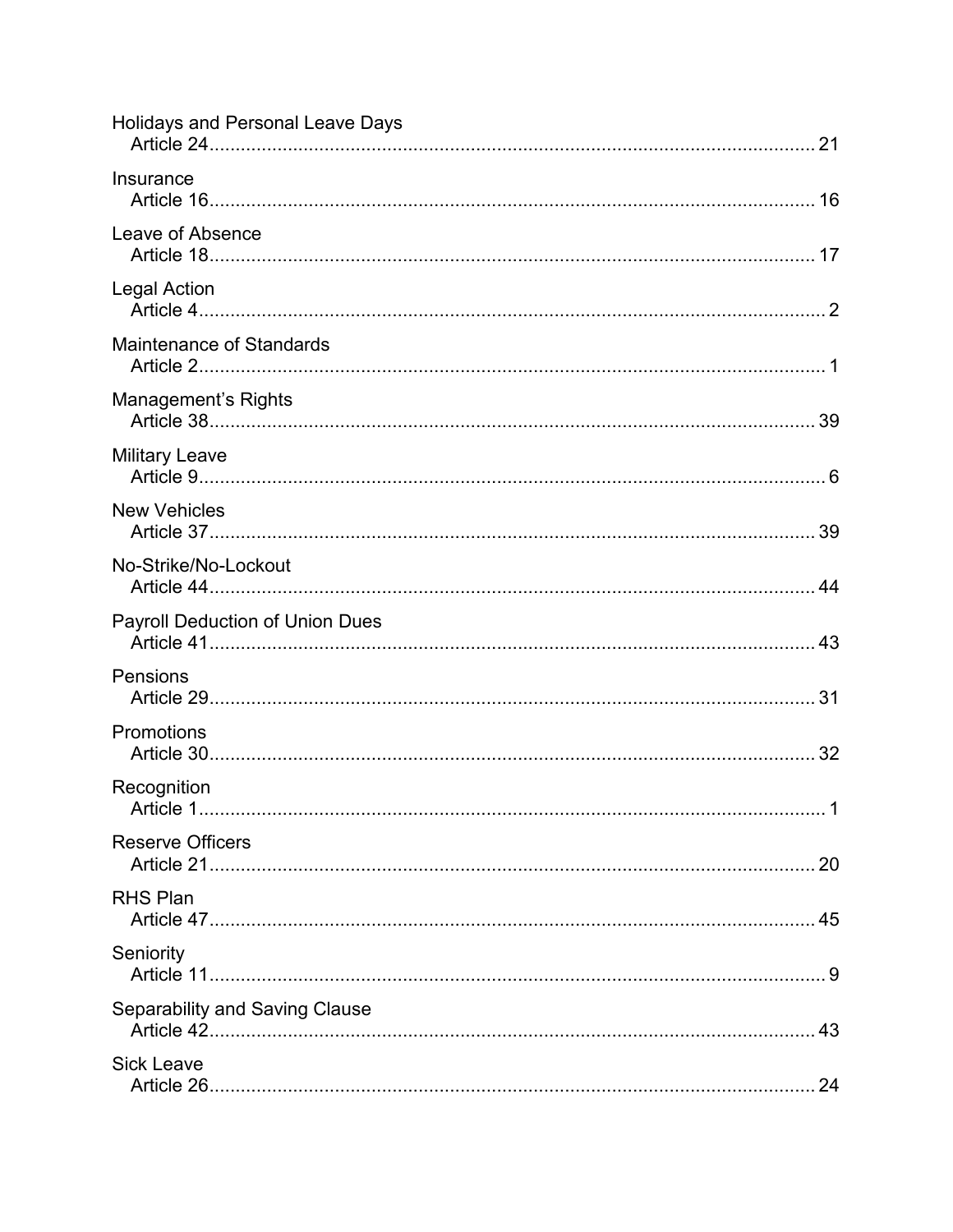| Standby/Unscheduled Call-in Time                 |  |
|--------------------------------------------------|--|
| <b>Substance Abuse Prevention Policy</b>         |  |
| <b>Travel and Expense Money</b>                  |  |
| Uniforms and Equipment                           |  |
| <b>Union Business and Representatives</b>        |  |
| <b>Union Representatives</b>                     |  |
| Vacations                                        |  |
| <b>Volunteer Time-Off</b>                        |  |
| Wages                                            |  |
| <b>Work Rules</b>                                |  |
| Workers' Compensation and Personal Property Loss |  |
| <b>Workweek and Overtime</b>                     |  |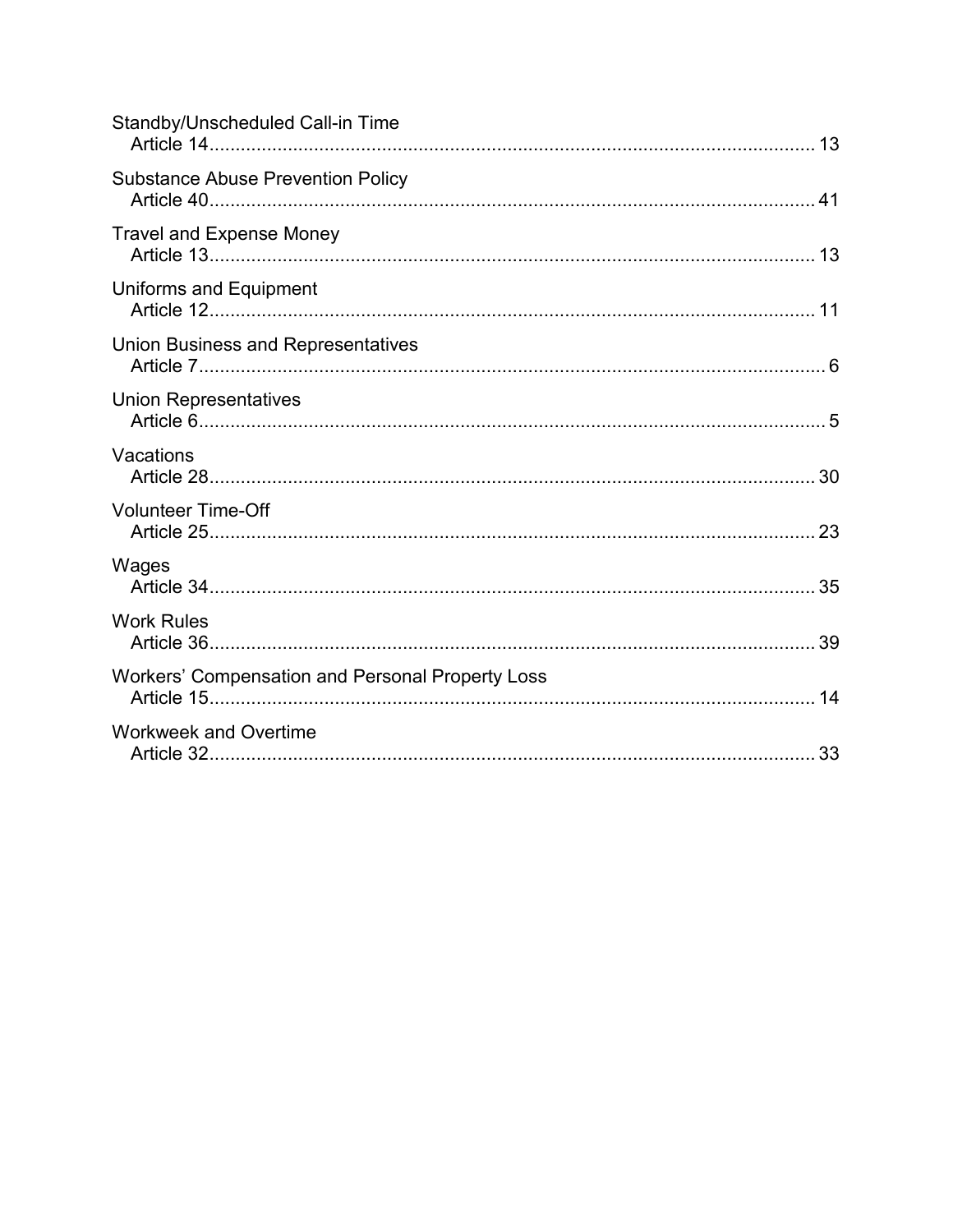## **Labor Contract**

This Labor Contract is in effect on January 1, 2021. The City of Sioux Falls, South Dakota, hereinafter is referred to as the "Employer" and the Fraternal Order of Police, Lodge #1 L.C., hereinafter is referred to as the "Union."

## **Article 1 Recognition**

The Employer recognizes the Union as the sole collective bargaining representative, pursuant to SDCL 3-18, for purposes of establishing wages, hours, and conditions of employment for all employees employed by the Employer in the following described unit:

"All Police Officers and Sergeants of the City of Sioux Falls, South Dakota, excluding Chiefs, Captains, and Lieutenants." (The word "employee" when used herein, refers exclusively to members of this defined bargaining unit.)

## **Article 2 Maintenance of Standards**

**Section 1.** The Employer agrees that no employee shall suffer any economic detriment by virtue of this Contract. Any disagreements between the parties in this area shall be subject to the grievance procedure.

**Section 2.** The Employer agrees not to enter into any agreements, including those provided by law, with the unit employees, individually or collectively, which in any way conflicts with the terms and provisions of this Labor Contract.

# **Article 3 Definitions**

**Section 1.** "Regular base hourly rate," as used in this Contract, is the rate at which an employee would be paid for one hour of regular nonovertime work in his current rank and pay step. This rate does not include any bonuses, special rates, or other payments except as specifically provided in the Fair Labor Standards Act for purposes of determining overtime rates.

**Section 2.** "Regular overtime rate," as used in this Contract, is the premium rate paid for all hours actually worked in a 40-hour workweek which are in excess of 40 hours and that have not already been specifically guaranteed as overtime. The overtime rate is 1 1/2 times the employee's regular base hourly rate of pay in accordance with the Fair Labor Standards Act. Regular overtime is computed on a weekly, not daily, basis. Any reference to overtime or pay at 1 1/2 times the regular base rate in this Contract will be defined as regular overtime for interpretive purposes unless specifically identified as "guaranteed" overtime.

**Section 3.** "Guaranteed overtime," as used in this Contract, is premium pay based both upon the specific type of hours worked, such as standby, unscheduled call-in duty, etc. The overtime rate of 1 1/2 times the regular base hourly rate is paid, guaranteed, for all of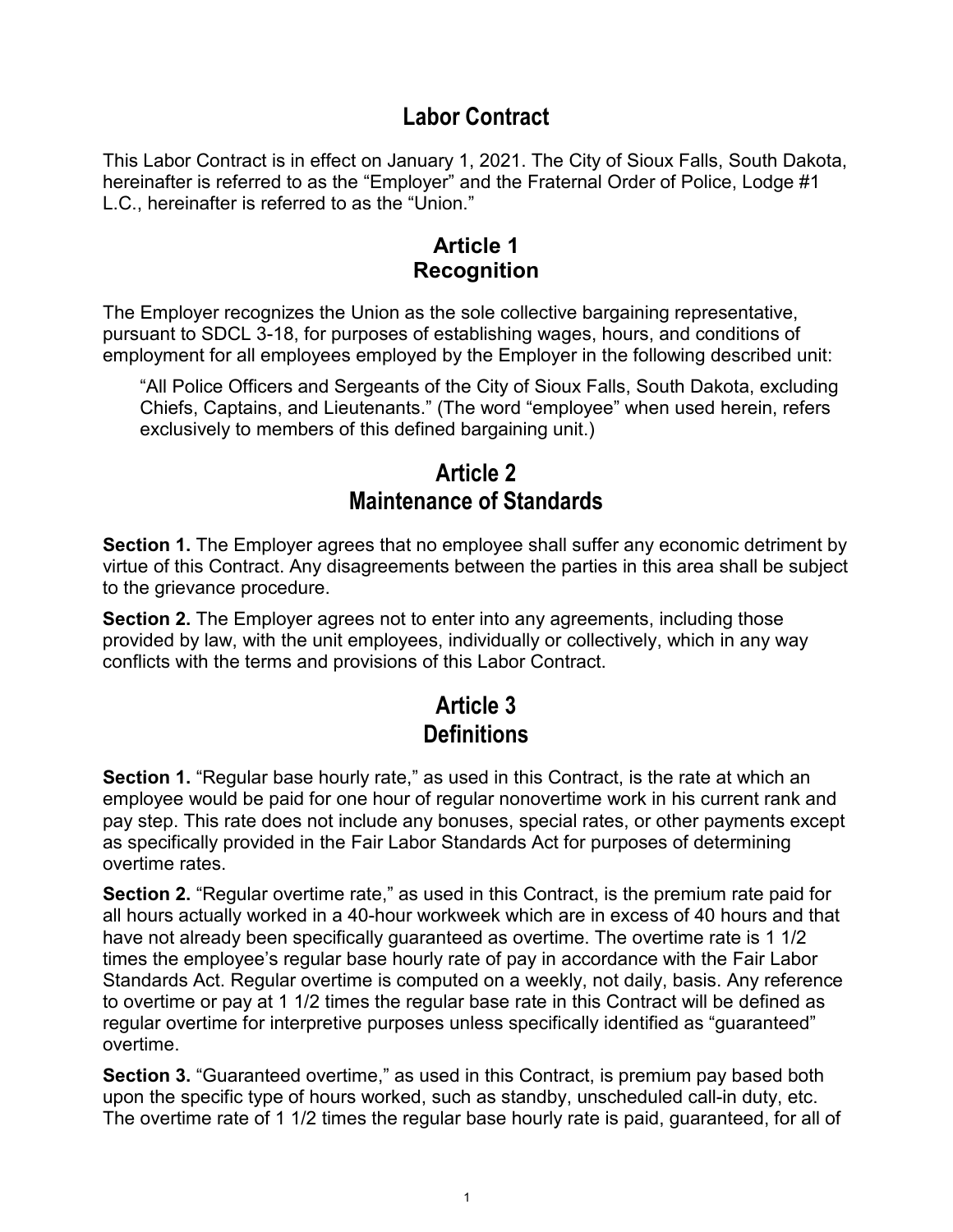the specific hours worked whether the total hours worked for the week exceed 40 hours or not. Since the specified hours are already guaranteed overtime pay, they are not counted again as hours actually worked for purposes of calculating additional overtime for the week. If counted again as hours actually worked toward overtime, the result would be a duplication or pyramiding of overtime, which is not permitted by the terms of this Contract.

**Section 4.** "Differential rate," as used in this Contract, is a pay bonus based upon the nature of the hours worked, such as differentials for hours worked during a specified period. This type of pay premium would be considered a differential added to each applicable hour of pay, not guaranteed overtime. Hours to be paid with this "bonus" premium are counted as hours actually worked for purposes of calculating overtime hours in the week. This does not create a duplication or pyramiding of overtime since this is not overtime pay, but rather a differential.

**Section 5.** The employee's "step anniversary date" for purposes of step advancement eligibility, as used in this Contract, is the day and month established when an employee is placed into a new pay grade as the result of hire, promotion, reduction in rank, or transfer to another classification with a different pay grade. An employee's step anniversary date may be adjusted if the employee's service is interrupted by unpaid leave of 30 or more calendar days, if an employee's step advancement is delayed without retroactivity on the basis of performance, or if the date is adjusted as the result of the terms of this Contract. If cause is shown on the basis of performance and a step increase is delayed, the month and day when the step is eventually granted will become the employee's new step anniversary date. The year of the step anniversary date changes as the employee moves step to step.

# **Article 4 Legal Action**

The Employer shall continue in effect the insurance coverage relating to claims against the City and City employees including coverage for 42 U.S.C. Section 1983 actions brought against employees in their individual capacity. The Employer retains the right to change insurance carriers or otherwise provide for insurance coverage so long as the level of benefits remains close to the same or better. If any claim or action is instituted against an employee, arising out of an act or omission occurring within the scope of the employment of such employee, or when exercising official duties or responsibilities as an employee, except a malicious act, and if the insurance carrier of the aforementioned insurance coverage refuses to provide legal defense and/or attorney for such claim or action then and in that event, Employer shall contract with a local attorney mutually agreed to between the employee and the Employer to provide such defense for the employee, and will pay the court costs incurred in the defense of such claim or action and the reasonable attorney fees of the attorney selected by mutual agreement for such defense, all to a total sum of not to exceed \$15,000 for any one employee. The \$15,000 maximum may be exceeded on a case-by-case basis with the concurrence of the Mayor and the City Council.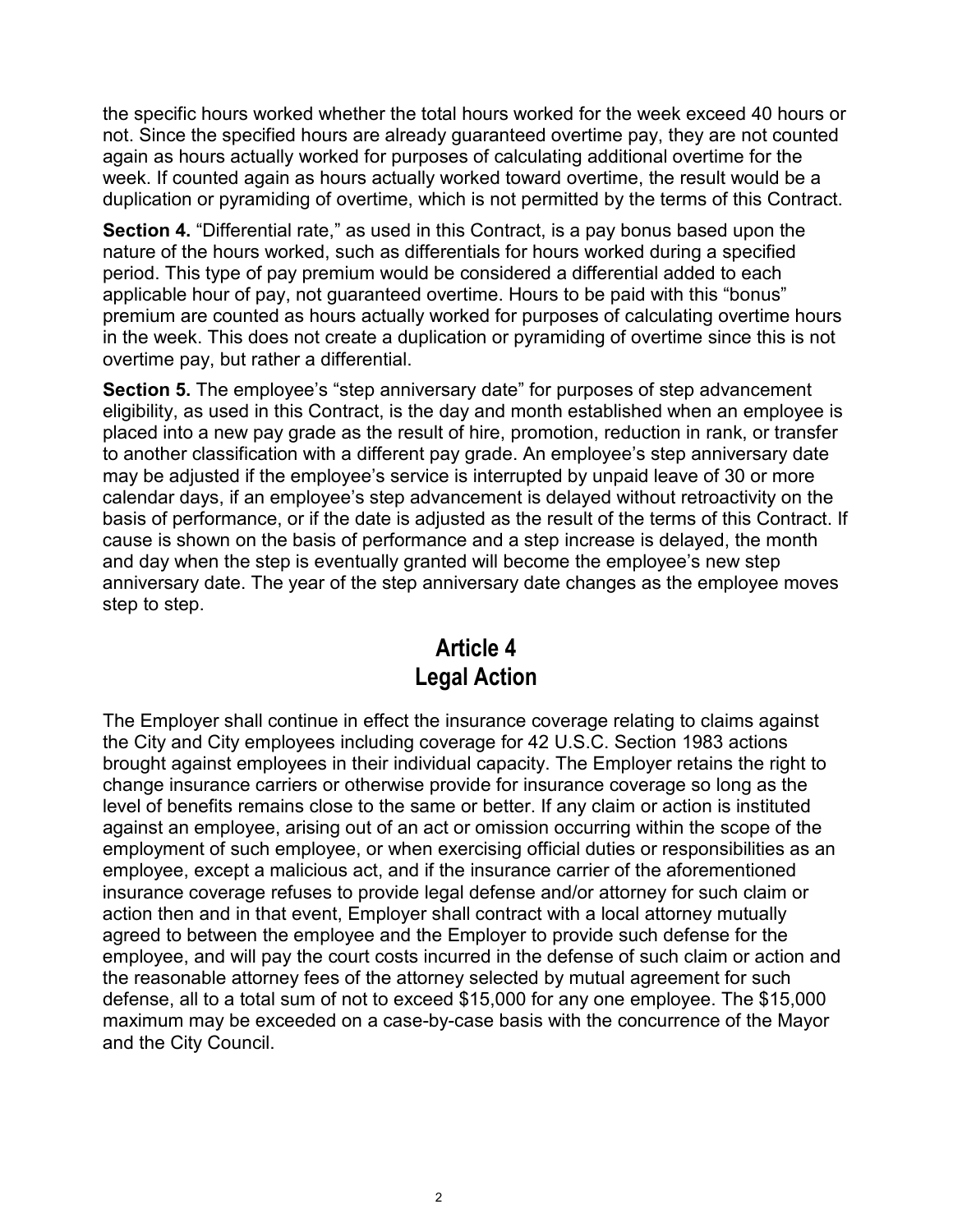# **Article 5 Discipline and Discharge**

## **Section 1. Demotion, Discharge, Suspension.**

No employee shall be suspended, discharged, or demoted from his position, except for just cause, which shall not be race, color, religion, sex, sexual orientation, national origin, creed, ancestry, pregnancy, age, genetic information, disability, or any other legally protected class.

### **Section 2. Causes for Removal, Discharge, or Suspension.**

The following will be considered just cause for discharge, suspension, or demotion of an employee. However, just cause for discharge, suspension, or demotion is not limited to those conditions and occurrences listed herein.

- A. Conviction of a criminal offense or of a misdemeanor involving moral turpitude;
- B. Willful, wanton, or culpably negligent brutality or cruelty to a prisoner or to a person in custody, provided the act committed was not necessarily or lawfully done in self-defense, or to protect the lives of others, or to prevent the escape of a person lawfully in custody;
- C. Violation of any lawful and reasonable official regulation or order, or failure to obey any lawful or reasonable direction made and given by his superior officer, where such violation or failure to obey amounts to an act of insubordination or a serious breach of proper discipline, or resulted or may be reasonably expected to result in loss or injury to the City, or to the public, or to the prisoners or wards of the City;
- D. Wantonly offensive conduct or language toward the public or toward City officers or employees, or other conduct unbecoming an officer or employee of the City;
- E. Dishonesty;
- F. Has unlawfully used, possessed, manufactured, distributed, or dispensed any controlled substance or drug paraphernalia at any time on or off the job, or unlawfully has any detectable level of any controlled substance in the body at any time on or off the job; or has used or possessed alcohol, or has a detectable alcohol level of .02 or greater in the body, while working, performing job duties while on the City's premises, or while operating City vehicles, machinery, or equipment; or has violated any other of the provisions of the City's Drug- and Alcohol-Free Workplace policies. This does not apply to law enforcement officers in situations when they are in possession of an illegal controlled substance, drug paraphernalia, or alcohol, as legally authorized while acting in the line of duty, or when consuming alcohol while engaged in undercover activities as specified and authorized by Police Department standard operating procedures;
- G. Recklessness resulting in a serious accident while on duty;
- H. Failure to report an accident or criminal incident while on duty;
- I. Incompetence or inefficiency in the performance of the duties of his position;
- J. Carelessness or negligence with the property of the City;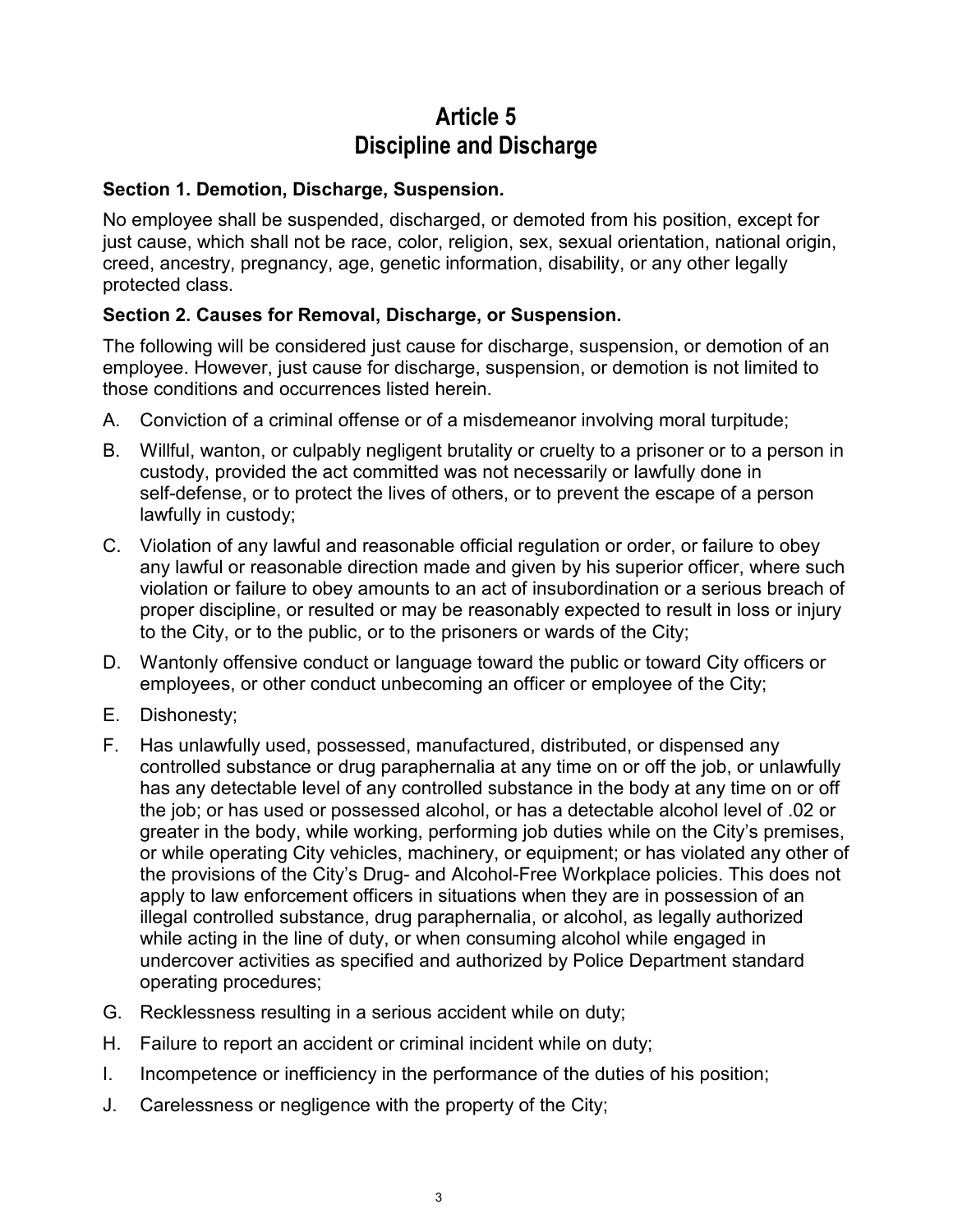- K. Use of, threat of use, or attempt to use political influence in securing promotion, leave of absence, transfer, change of grade, pay, or character of work;
- L. Inducement of or attempt to induce an officer or employee in the service of the City to commit an unlawful act or to act in violation of any lawful and reasonable departmental or official regulation or order; or acceptance of any fee, gift, or other valuable thing in the course of his work or in connection with it for his personal use from any citizen, when such fee, gift, or other valuable thing is given in the hope or expectation of receiving a favor or better treatment than that accorded other citizens;
- M. Inducement of or attempt to induce any person doing business with the City to give employment to any relative of said City officer or employee, or inducement of or attempt to induce any person as noted above to show any material favor or consideration of any kind to any relative of the City officer or employee, when this officer or employee holds a position in a department or office having direct contact with the person;
- N. Willful violation of any of the provisions of Civil Service or of the rules of the Civil Service Board;
- O. Determination of guilt of a criminal act;
- P. Determination of any other act or omission deemed sufficient just cause by the Civil Service Board.

### **Section 3. Notice.**

An employee discharged, suspended, or demoted from his position will be furnished in writing the reasons for the action taken to be provided by the officer taking the action. The officer taking the action will also immediately forward a copy of the reasons for action in writing to the Human Resources department.

#### **Section 4. Civil Service Appeals.**

Appeals cognizable under the Civil Service procedure are limited to discharge, suspension, demotion, or alleged violation of Civil Service rules and regulations excluding those actions specifically identified in Article 30, Section 5. Appeals to the Civil Service Board must be submitted within ten (10) calendar days of the issuance of the Employee Incident Report. Procedural rules for these grievances are provided only by City ordinance or Civil Service rules.

It is understood by both parties that the Civil Service procedures set forth in City ordinance are subject to modification at the sole discretion of the City Council and the Civil Service Board; and that in matters of interpretation, scope, and application, the provisions of the City ordinance supersede the provisions of this Article.

#### **Section 5. Documentation.**

Any Employee Incident Report that can become a part of an officer's official record or result in formal disciplinary action shall be given in writing to the employee affected during their predetermination hearing with the employee having the right to have a Union representative present.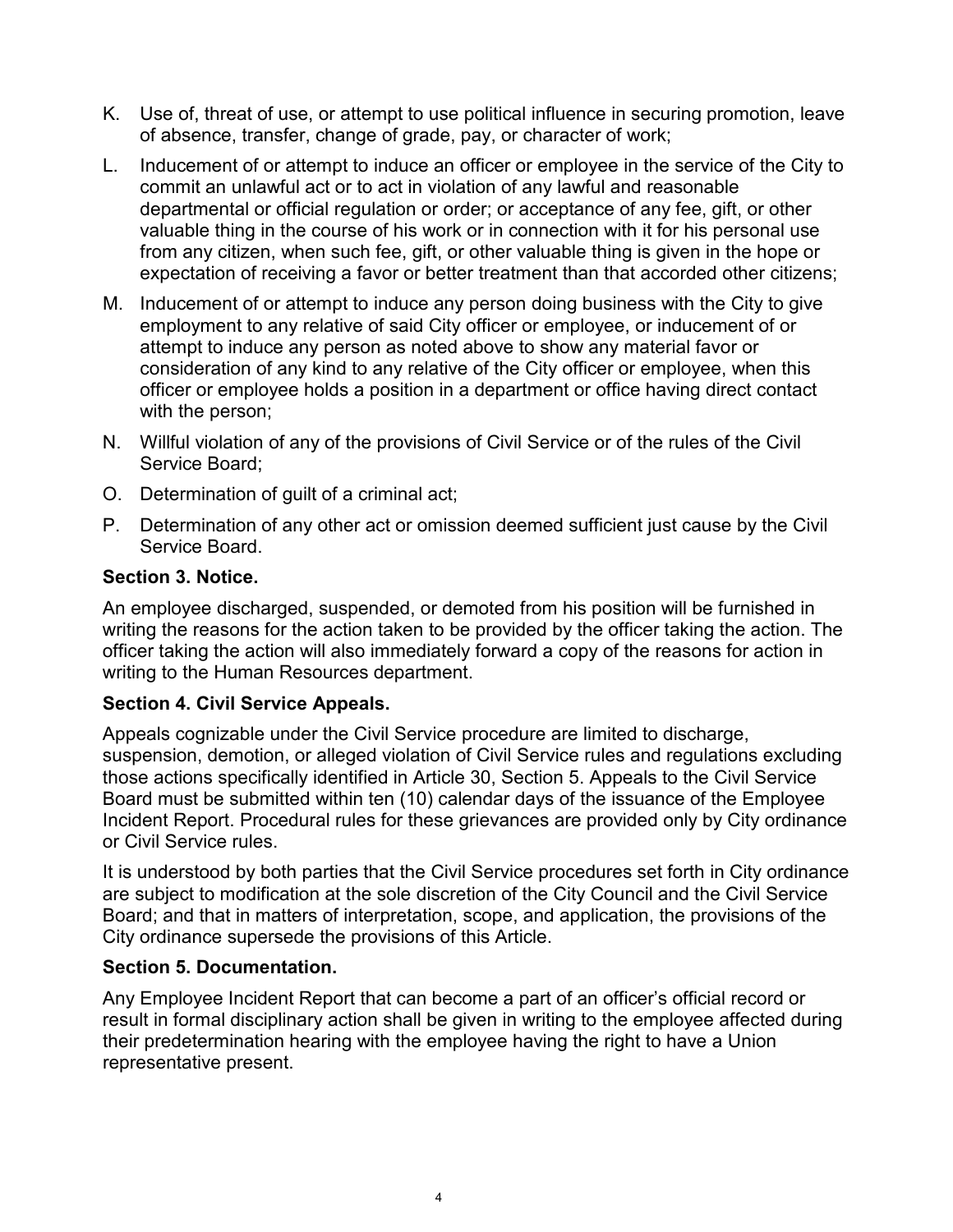### **Section 6. Review of Investigatory File.**

The Union representative representing the employee at a predetermination hearing may, at the discretion of the Police Chief or his designee, review the investigatory file pertaining to the allegation outlined in an Employee Incident Report. The purpose of the review is to prepare the Union representative for the predetermination hearing process.

### **Section 7. Confidentiality.**

Unless agreed to by the employee, the City shall not divulge the reason for any disciplinary action that is not appealed beyond the department head. The City shall make every reasonable effort to ensure that no employee's home address, home telephone number, or photograph of the employee, which the City may possess, is released to the news media or for public consumption. Should it be determined that this information was released, this, in and of itself, shall not be reason for change in any fashion of the disciplinary action that was imposed.

#### **Section 8. Relief from Duty.**

An employee may only be relieved from duty in the following limited circumstances:

- A. An employee is scheduled to go on duty, or is on duty, and the employee is physically or mentally incapacitated to the extent that in the opinion of his superior, it would be unsafe to allow the employee to go on duty or continue on duty.
- B. An employee is scheduled to go on duty, or is on duty, and some matter comes to the attention of his superior which in their opinion is of such serious nature that would warrant his being removed from duty.

# **Article 6 Union Representatives**

The Union shall designate six (6) Union representatives to handle Union business and one (1) alternate Union representative to replace any regular Union representative unable to perform his duties. The job Union representative so designated shall perform the following duties:

Investigation and presentation of grievances, including disciplinary matters, to Employer or the designated Employer representative in accordance with the provisions of the Contract.

The Union representative shall be permitted a reasonable time, not exceeding four (4) hours per week, to conduct necessary Union business during working hours without loss of pay, providing it does not interfere with efficient operation of the department, and providing that the Union representative's supervisor(s) is advised in advance of the absence. Such time spent on necessary Union business during duty hours shall be used in computing weekly overtime. The Union representative shall appropriately code permitted time within TeleStaff for tracking purposes.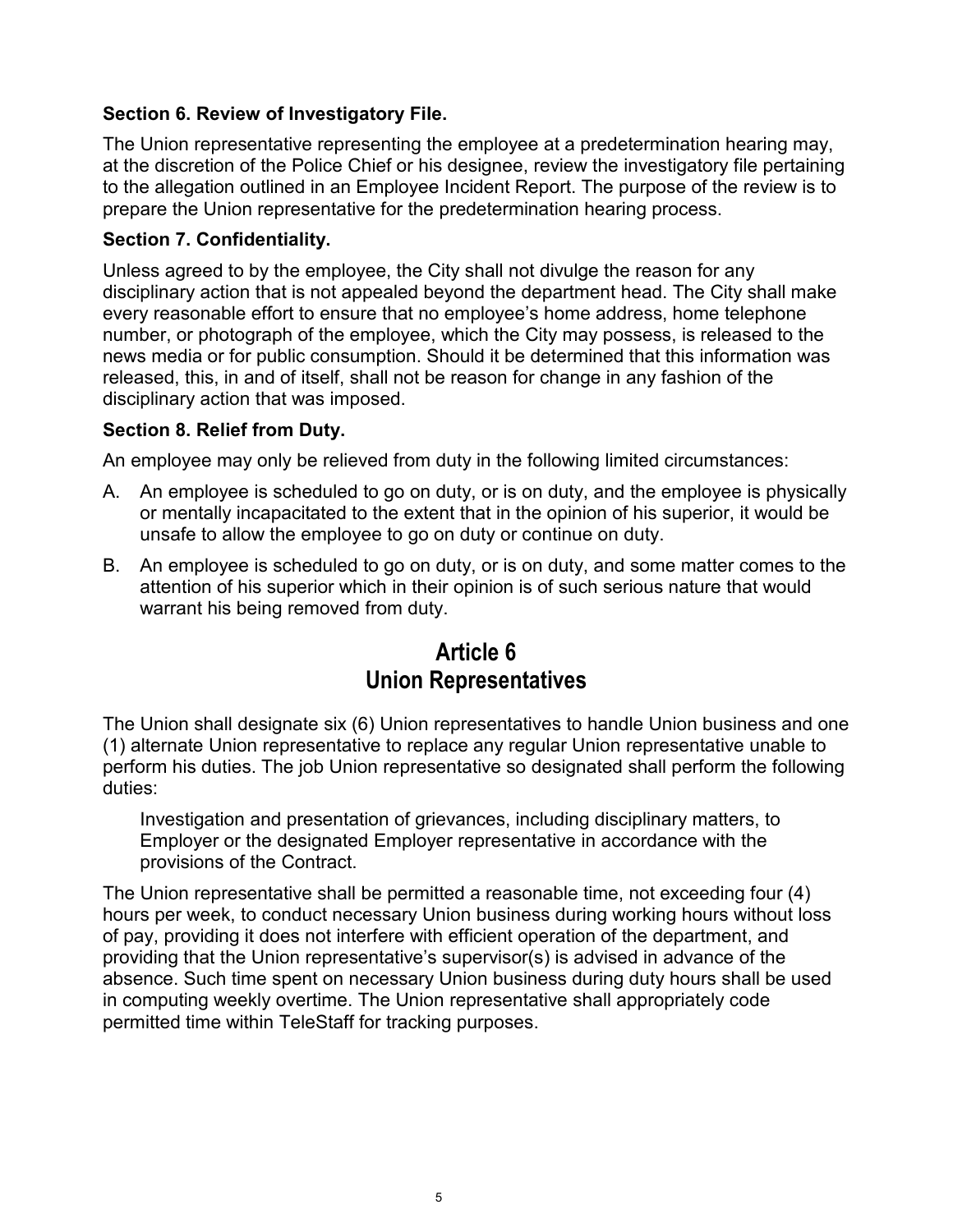# **Article 7 Union Business and Representatives**

## **Section 1. Absence for Conventions and Official Union Business.**

The Employer agrees to grant the necessary time off, without discrimination and without pay, to Union officers and official delegates designated by the Union to attend a labor convention, not to exceed a total of five employees. Fifteen calendar days' written notice of such absence will be given by the Union to the Employer.

## **Section 2. Negotiation Time.**

Members of the Union negotiating team, who are City employees, will be allowed to attend negotiation sessions during regularly scheduled duty hours. The time of each City employee spent on attendance at negotiation sessions during their regularly scheduled duty hours shall be compensated by the City at his regular hourly rate, subject to the following limitations:

- A. Total compensation paid to the Union negotiation team will not exceed 300 hours for all members combined.
- B. No compensation will be paid for the time spent preparing for negotiations, nor will this preparation be done by any employee during his regularly scheduled duty hours.

Any additional time spent attending negotiations by the employee during his regularly scheduled duty hours may be taken as vacation, compensatory leave, personal leave, or time off without pay.

## **Article 8 Bulletin Boards and Union Space**

The Employer agrees to provide adequate space on its bulletin boards for Union business notices, and at the Police Chief's discretion will permit access/use of Police Department office equipment (copiers, computers, etc.) to conduct necessary and reasonable Union business such as announcements, notices, and response to grievances.

# **Article 9 Military Leave**

## **Section 1. Request for Military Leave of Absence.**

An employee who wishes to be granted military leave of absence must submit the request and a copy of their official orders or other records from the military service to that employee's immediate or scheduling supervisor within five (5) working days of employee's dated receipt of orders unless notice is precluded by military necessity.

If the reservist or National Guard member submits a copy of their official annual training schedule prior to the beginning of the year's military activities, the employee need only submit separate requests and orders for those training duties not included on the annual schedule or when the annual schedule is modified.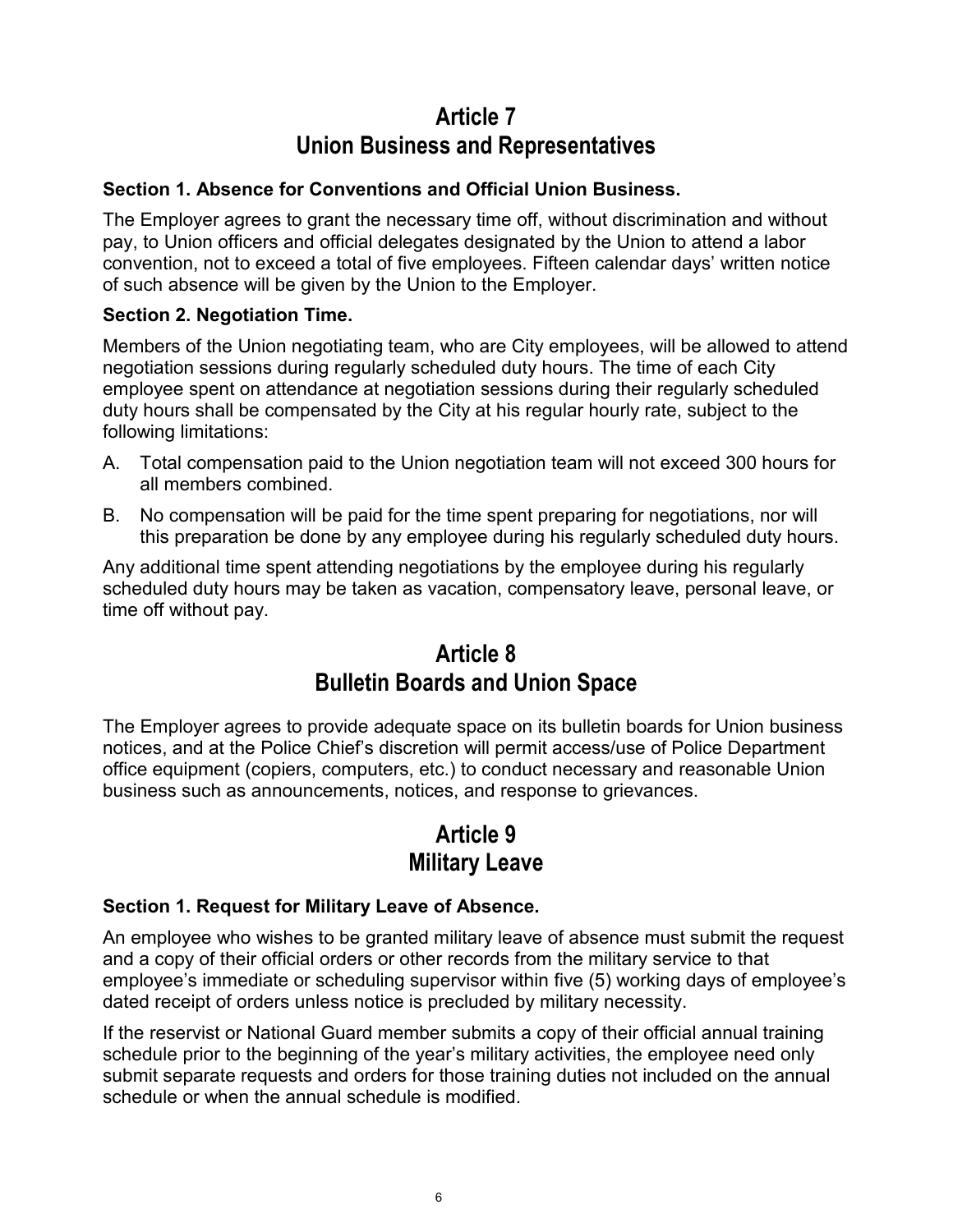Any notices of additional dates, times, or adjustments shall be submitted to that employee's immediate or scheduling supervisor within five (5) working days of employee's dated receipt of orders unless notice is precluded by military necessity.

## **Section 2. Active Duty.**

An employee who enlists or is called into active duty for the military service of the United States or who, in time of national emergency, voluntarily enlists for active duty, shall be granted military leave for the time necessary to permit completion of the military service. Notification of such service shall be submitted to that employee's immediate or scheduling supervisor within five (5) working days of employee's dated receipt of orders, unless notice is precluded by military necessity.

In order to have reemployment rights, a person leaving active duty in the military service of the United States must apply to the City for reemployment within 90 days after his separation from active duty, or within 90 days after his release from hospitalization continuing after such separation for not more than one year. This applies to inductees and enlistees, as well as to reservists and National Guard members performing full active duty, as opposed to initial active duty for training, or active or inactive duty training, or other active duty where different reemployment rights are defined by federal statute.

### **Section 3. Reserve or National Guard; Initial Active Duty for Training, Annual Encampment, Weekend Drill, and Other Training Duty.**

An employee who enlists as a reservist or a member of the National Guard shall be granted time off without pay for initial active duty for training, annual training encampment, weekend training drills, and other active and inactive training duty.

Members of the National Guard or Reserves may elect to switch their normally scheduled days off in the week preceding their drill weekend to the weekend. In doing so, those military personnel would not use benefit time or military leave for the weekend they are attending drill.

No Guard or Reserve member may switch their days off more than once in a month for this purpose. The Guard or Reserve member will be responsible for obtaining their military orders and ensuring they are given to their scheduling supervisor in a timely manner. If military orders are not on file, the Guard or Reserve member will not be allowed to use the flex option. Supervisors may deny the flex option if it will impede the normal operation of the department.

The reservist or National Guard member must report back to their civilian job at the beginning of his first regularly scheduled shift on the first day after the completion of initial active duty for training or other training duty plus the necessary travel time to return from the training site to the place of employment. They are also entitled to a reasonable rest time and a reasonable time thereafter if return is delayed by factors beyond their control. If an employee fails to report to their job within this specified time period, they may be subject to the penalties which would be imposed on any employee who is tardy or absent without permission.

If an employee separates their employment with the City in order to enlist in the Reserves or National Guard, they must reapply to the City within 31 days after their separation from initial active duty for training in the Reserves or National Guard in order to retain reemployment rights.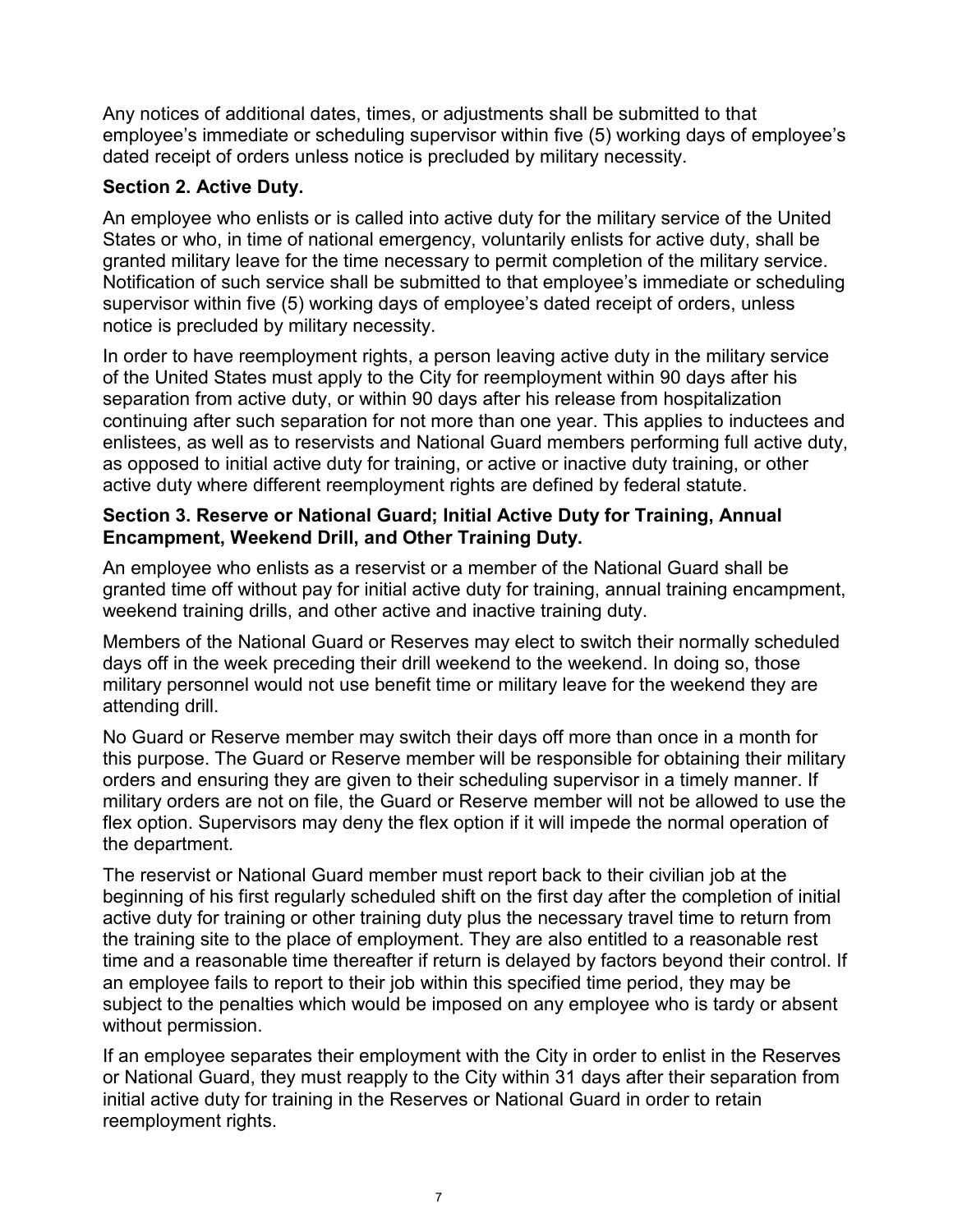### **Section 4. Seniority Rights.**

During a military leave of absence, the seniority eligibility rights of an employee shall continue and accumulate in the same manner and to the same extent as if said leave of absence had not been granted and the employee had been continuously in the employ of the City. An employee on military leave of absence shall be entitled to all rights and benefits as are defined by applicable federal statute.

Employees activated to service by the President of the United States because of war or reasons attributed to the war on terrorism may be eligible to receive pay augmentation in such cases where their base military rate of pay is less than the base rate of pay received from the City at the time they went on active duty. When an employee's base military pay is less than the employee's base City pay at the time of activation, the employee may be eligible for payment for the difference under the following provisions and\or guidelines:

- A. Pay augmentation will be based upon the employee's current base hourly/biweekly rate and their current monthly military base rate of pay.
- B. Pay augmentation shall begin the first full day following activation.
- C. Activated employees who use paid time-off benefits in any given month are not eligible for the pay augmentation for that month as described in this subsection.
- D. Hours actually worked in any full month while activated shall be deducted from any pay augmentation.
- E. Any COLA adjustments, as agreed to in the current labor contract between the City and the FOP, shall be included when determining eligibility for any monthly pay augmentation.
- F. Those employees eligible to receive pay augmentation must submit their actual monthly military pay stub to the City every month of their activation. Once the City has received the employee's monthly military pay stub and calculations have been computed, the City will provide such payment in the next available scheduled pay period.
- G. Employees who are eligible and receive pay augmentation, as set forth in this subsection, will have the employee pension contribution temporarily suspended only for purposes of pay augmentation as described in this subsection.
- H. Employees activated to service pursuant to this section shall be entitled to accrue sick and vacation leave benefits, subject to the limitations in this Contract, as if they had remained in continuous service to the City.

#### **Section 5. Probationary Employee.**

An employee who is serving on probation may likewise be granted a military leave of absence under the provisions of the above sections of this Article.

**Section 6.** Any employee who participates in any branch of the military service of the United States is covered by and subject to federal statute, U.S. Code Title 38, Chapter 43, and all other applicable statutes.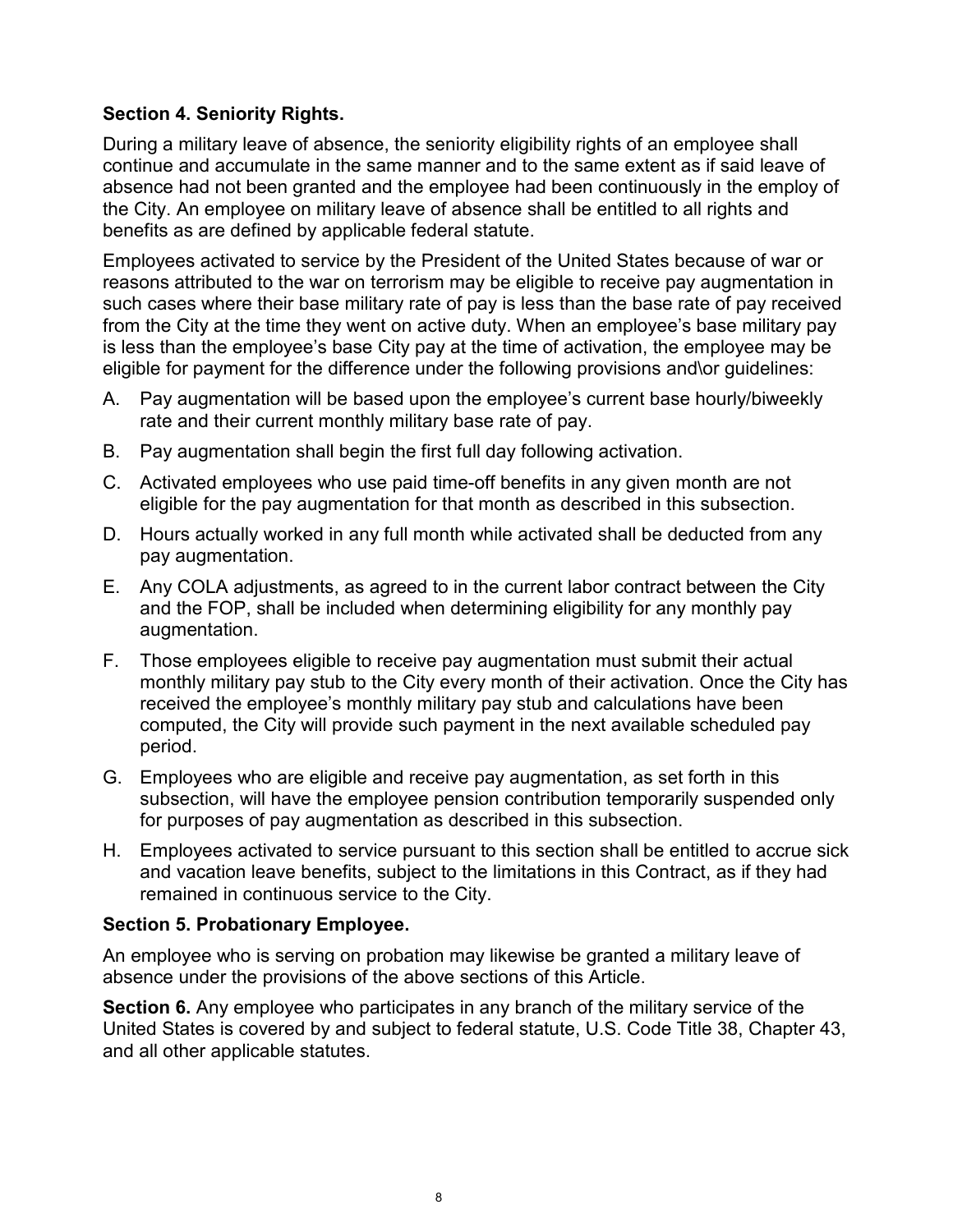# **Article 10 Fitness for Duty Physical Examinations**

**Section 1.** The City will provide annual physical examinations only to those employees that are members of the clandestine lab team and arson investigators. The City will review applicable safety standards and consult with the City's occupational medicine provider in order to determine the appropriate and necessary tests associated with this annual physical examination. The costs for this annual examination will be paid for by the City.

**Section 2.** All other employees that are not members of the clandestine lab team will not be required to undergo any prescribed schedule for a fitness for duty physical examination. Fitness for duty physical examinations will be completed on an individual asneeded basis and shall be conducted at the sole discretion of the Police Chief or his designee. When an employee is required to undergo a fitness for duty examination, the employee will be directed to a City-designated physician and the City will pay the costs for this examination.

**Section 3.** The City shall provide, at no cost to the employee, mandatory vaccinations for Hepatitis B and tetanus. If, during screening for hepatitis, it is found an individual should not receive a vaccination, he shall be exempt from the mandatory requirement to receive that vaccination.

# **Article 11 Seniority**

**Section 1.** Seniority shall be defined as the total length of continuous service with the Employer since the employee's last date of hire in the Police Department bargaining unit.

**Section 2.** New employees will be considered probationary employees for 15 months. Should a probationary employee be absent from the job for more than 30 calendar days, the probationary period will be extended for the period of absence to enable the employee to complete their full probationary period.

A promotion, transfer, or reclassification from a City classification outside the classifications covered by this Contract into the rank of Police Officer shall not be deemed complete until a period of probation not to exceed 15 months has elapsed.

**Section 3.** During the probationary period, a probationary employee may be disciplined, laid off, or otherwise dismissed at the sole discretion of the City, and neither the reason for the disciplinary action, discharge, layoff, or dismissal may be the subject of a grievance or of a Civil Service Board proceeding. Recognizing that a probationary employee has very limited rights in conjunction with this Contract, he/she may elect to have Union representation present during any related investigatory interviews.

**Section 4.** When it becomes necessary to reduce the workforce, the last employee hired shall be the first employee laid off in his rank category, providing those retained are presently able to perform the necessary duties, and provided, further, that if the employee is senior to any other person in the bargaining unit, that the person in the bargaining unit with the least seniority shall be the person actually laid off. When employees are laid off, those employees will be called back in the inverse order in which they were laid off and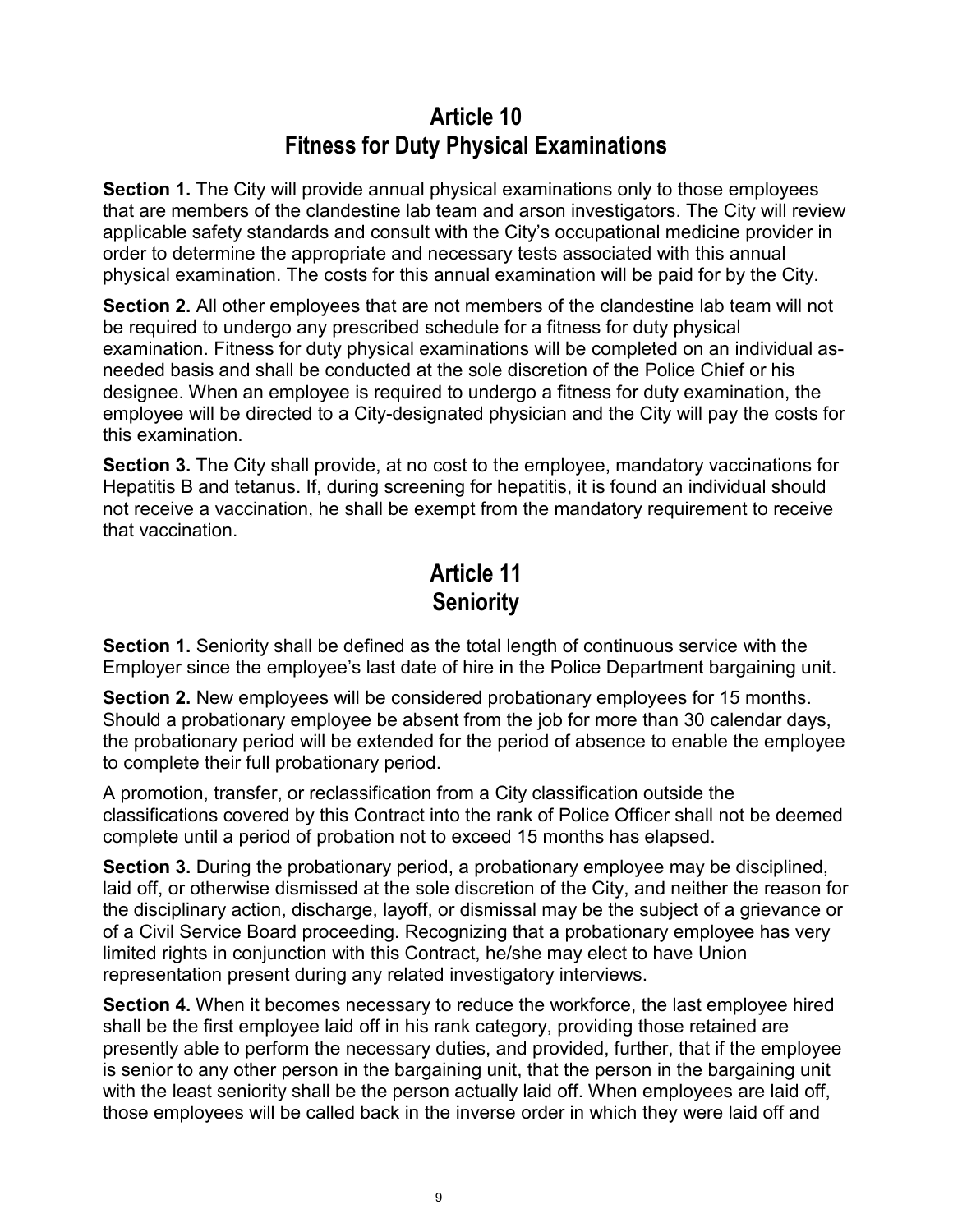into classifications they either held or into classifications they are presently qualified to satisfactorily perform. A laid off employee shall be given a minimum of two weeks' notice of the date specified to return for work by certified mail. No full-time employees will be laid off while part-time employees are still employed. When any officer is required to be reduced in rank because of a layoff, the employee shall be subsequently restored to their previous rank at the first opening thereof without testing.

When layoffs are necessary, and in order to adhere to seniority provisions as provided herein, employees will be given an opportunity to qualify for classifications that they did not have previously.

In the case of layoff, bumping, and recall, there shall be no seniority among probationary employees. Upon the successful completion of the probationary period, however, the employee shall attain permanent employee status and receive all benefits normally afforded to regular permanent employees, including seniority. Employees successfully completing the probationary period shall acquire seniority credit, and their seniority shall be retroactive to their last date of employment, less any adjustments.

An employee who has been laid off shall not accrue additional seniority during layoff, except during the first 30 days of layoff.

**Section 5.** Should an officer be reduced to a lower rank, that officer will be placed on the seniority list in the reduced rank by his original appointment date to that rank.

**Section 6.** An employee's seniority may be broken only for the following reasons:

- A. The employee quits.
- B. The employee is discharged, and the discharge is not reversed through the grievance procedure.
- C. The employee is laid off for a period of more than one year or is absent because of a nonoccupational illness or injury for a period of two years.
- D. The employee does not return from a leave of absence within three days of the specified end of the leave of absence.
- E. The employee does not return to work within three days of the date specified for return to work in a recall notice.
- F. The employee retires or is retired.

**Section 7.** For the purposes of bidding vacations and days off, seniority shall be considered according to the employee's appointment date to his current rank and duty assignment, so long as it does not impede the normal operation of the department.

**Section 8.** Overtime shall first be offered to senior employees within each respective bureau or section, except when contrary to established department, bureau, or section policy based on special abilities, physical fitness, time element, or special training needs.

Overtime required to work on an incident or investigation shall be granted to the officer actively working on same, even though said officer may not have seniority.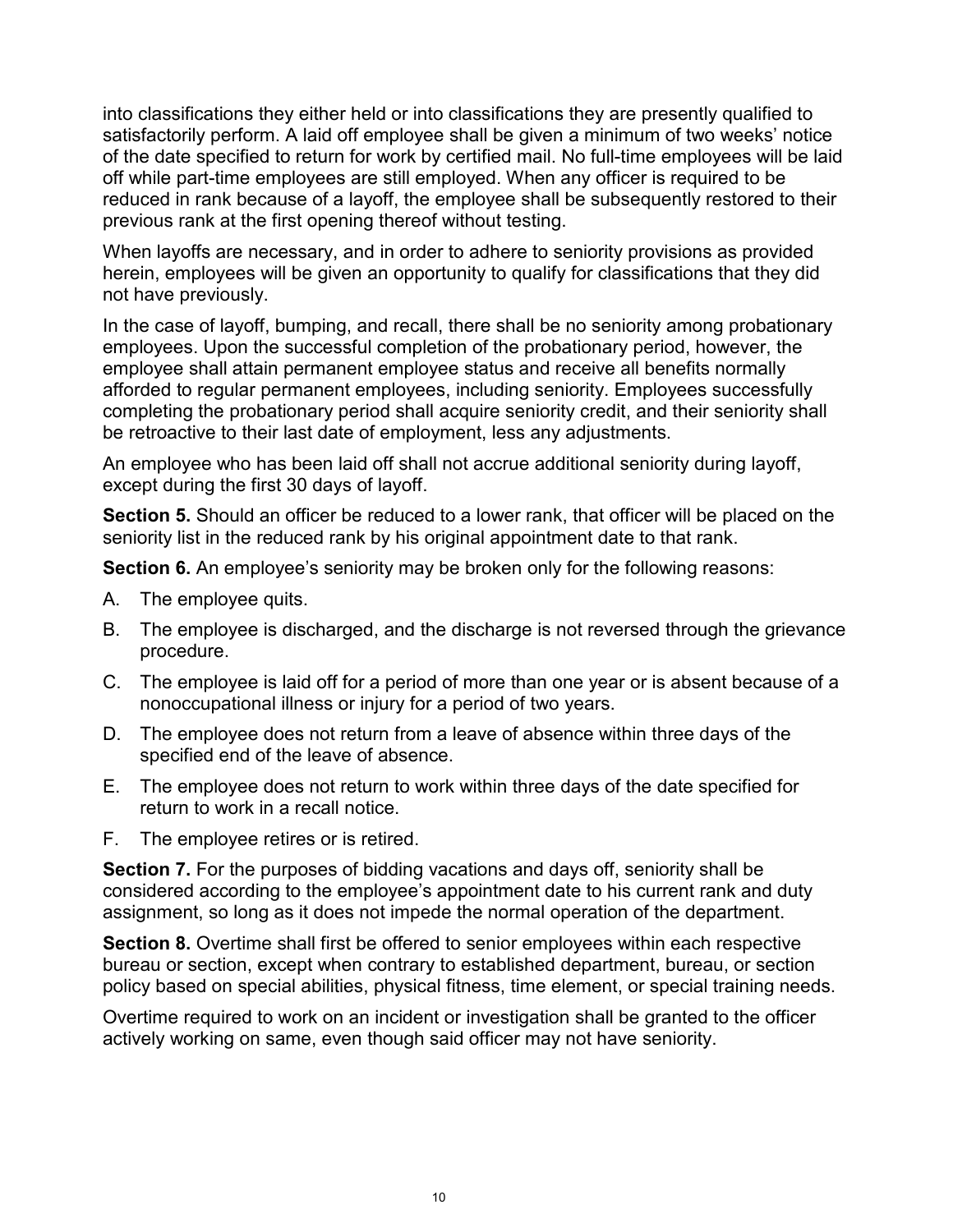Should it become necessary to hire back a replacement Sergeant or Officers for shift duty due to the absence of a Sergeant or Officer, the following procedures shall be followed:

- A. The hire back opportunity will first be offered to off-duty shift Sergeants or Officers assigned to the shift on which the absence has occurred in order of seniority, highest to lowest.
- B. If the absence cannot be filled by an off-duty Sergeant or Officers from the same shift, the absence shall be offered to a Sergeant or Officer from the outgoing/abutting shift and the incoming/abutting shift that are working or are scheduled to work on a seniority basis, unless the lowest senior Sergeant or Officer remains, in which case they shall be required to take the assignment. Due to eight- (8-) and ten- (10-) hour work schedules, this will be accomplished by extending the schedule of a Sergeant or an Officer from the outgoing/abutting shift for one-half shift (maximum of five (5) hours) and calling a Sergeant or an Officer in early from the incoming/abutting shift for one-half shift (maximum of five (5) hours). In cases where a hold-over or early call-in is needed, the preference will be to look at the abutting shifts for volunteers before mandatory hold-overs or early call-ins. In cases where a Sergeant or Officer from an incoming/or outgoing abutting shift is utilized, the hold-over or call-in will be offered to either of the eight- (8-) hour shift times (early or late), regardless of start times.
- C. Involuntary hold-overs or early call-in requirements may occur no more than one time every calendar month per officer. If this involuntary hold-over or early call-in occurs a subsequent time within the calendar month, the involuntary hold-over or early call-in will then rotate in reverse order of seniority, requiring the next Sergeant or Officer working by reverse seniority to be involuntarily held over or called in early instead. This reverse seniority-based involuntary hold-over or early call-in requirement agreement would be null and void upon the department needing to go to emergency staffing on a 12-hour emergency schedule.

**Section 9.** A current seniority list shall be posted by Employer on the S: drive on or about January 15 and July 15 of each year this Contract is in existence.

**Section 10.** When a member of the bargaining unit has been promoted out of the bargaining unit within the Police Department, that employee will retain seniority in those classifications which he held. Should the employee return to the bargaining unit, the employee will be placed on the seniority list in the reduced rank by his original appointment date to that rank, giving the employee the right to bump a less senior employee in the bargaining unit in that classification.

# **Article 12 Uniforms and Equipment**

**Section 1.** The Employer will provide and issue all normally armed employees with a handgun, holster, collapsible baton, pepper mace, badges, batteries, handcuffs, and any other equipment, such as protective head gear which, in the opinion of the Employer, is needed to properly and safely perform their duties.

**Section 2.** The Employer shall provide all ammunition, which is needed and necessary for the performance of the employee's duties. Ammunition for on-duty use shall be of high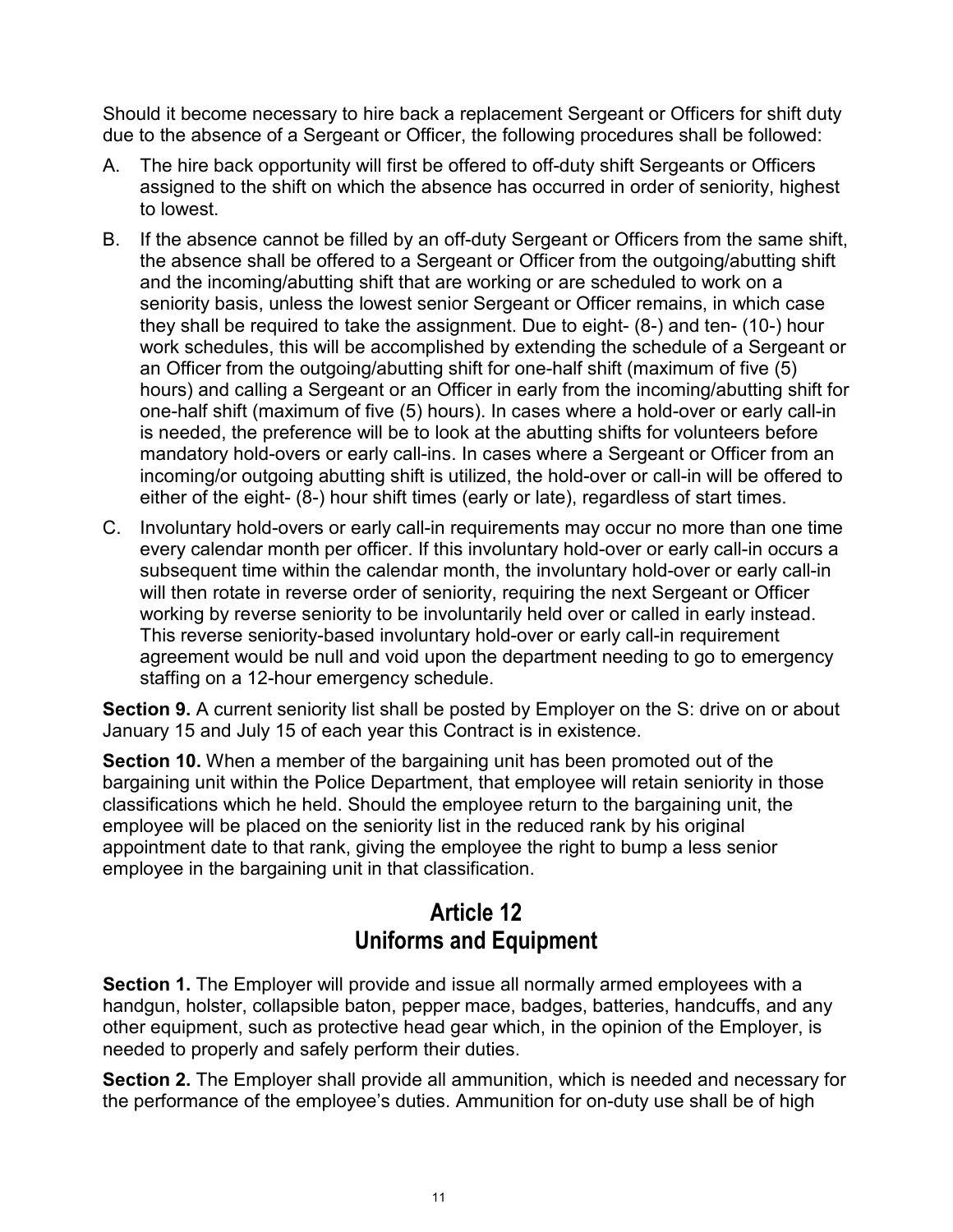quality as recommended by the department Armorer and approved by the Police Chief. Practice ammunition shall be furnished by the Employer for mandatory range exercises.

**Section 3.** Each Officer shall receive a uniform allowance for the purchase and maintenance of uniforms and equipment.

This uniform and maintenance allowance shall be paid in the second paycheck of each year. Required uniform specifications and maintenance standards for all officers shall be established by Police Department general orders.

The uniform allowance shall be \$882.92.

**Section 4.** The City will provide each new Police Officer with the following uniform and equipment items: three pairs of pants, three short-sleeved shirts, three long-sleeved shirts, one pair of work boots or shoes, one trouser belt, one duty belt, one handcuff case, one collapsible baton holder, one collapsible baton, one dual magazine pouch, one flashlight holder, four belt keepers, two turtlenecks, one tie, one winter jacket, one hat (with hat band), one chargeable flashlight with one set of rechargeable batteries and charger, and soft body armor (which is less than five years old).

In the event a new Police Officer terminates or is discharged from employment with the City during his probationary period, the uniform and equipment items as provided above shall be returned to the City.

**Section 5.** The uniform and maintenance allowance shall be prorated according to the 26 pay periods in any given contract year. In the event an employee terminates employment with the City, is discharged, or retires, an amount equal to the prorated uniform and maintenance allowance for the remainder of that year will be deducted from the employee's last paycheck.

**Section 6.** Uniformed officers on station assignment shall be allowed to wear a department-approved sidearm holster, which will accommodate the officer's department-approved duty weapon in lieu of a department-issued service holster.

#### **Section 7. Body Armor.**

The Employer will provide soft body armor for each employee and replacement body armor per the manufacturer's recommendations.

**Section 8.** Additions or changes to the existing uniform and uniforms for special units requiring a change from the normal attire as required and directed by the Police Chief (i.e., swat team attire, K-9 equipment) will be brought before the Committee for Union-Management Cooperation for resolution. The Committee is empowered to make recommendations to the Chief whether such additions or changes will be deducted from the annual clothing allowance or paid by the City. If the Committee for Union-Management Cooperation cannot agree to any proposed additions or changes or how to pay for it, the Police Chief may unilaterally implement such additions or changes; however, the cost for any additions or changes will be paid by the City.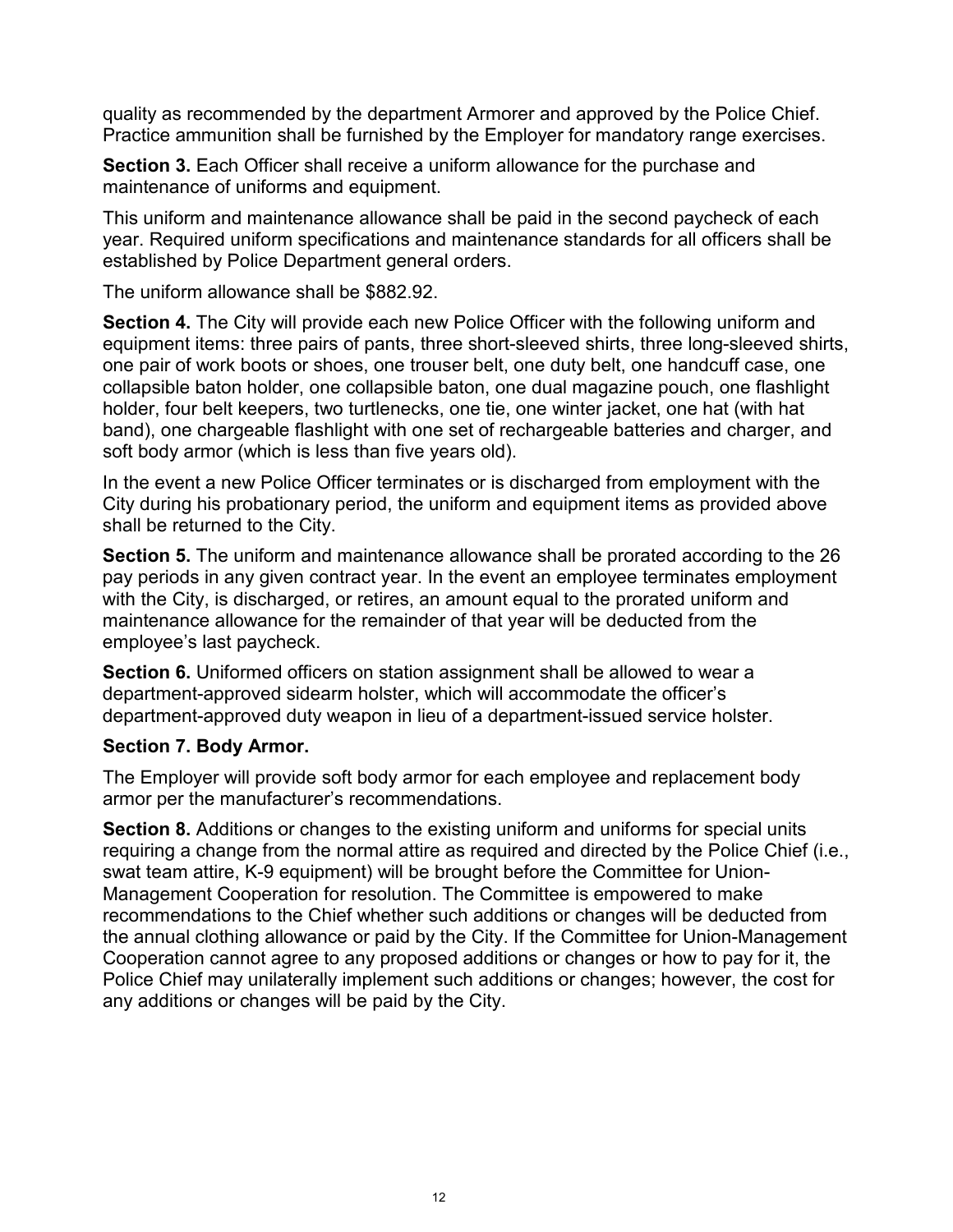# **Article 13 Travel and Expense Money**

When employees are required to travel for City-related business, all time spent traveling shall be counted as hours actually worked. This provision applies irrespective of whether an employee is driving or riding as a passenger or whether travel occurs outside the employee's regular work schedule. Reimbursement of travel and expense money shall be as provided by department policy and City executive order.

## **Article 14 Standby/Unscheduled Call-in Time**

## **Section 1. Standby.**

When an employee is designated to be on call or standby for a period of one week, he/she shall receive \$200 for a full week, plus pay at the guaranteed overtime rate of 1 1/2 times his regular base hourly rate for the number of hours worked outside of and no less than two hours prior to his/her scheduled work hours, while working standby.

He/she shall not be scheduled to standby more often than once each month on a rotation basis, unless the employees work under another arrangement, acceptable to the Police Chief. If a standby service should fall on a regularly authorized holiday, the employee shall receive eight hours of holiday pay for that day in addition to the standby pay for that period.

The weekly standby provision shall be broken into equal daily standby provisions and paid on a daily basis.

## **Section 2. Unscheduled Call-in.**

When an employee who is not on call or standby is called on outside of and no less than two hours prior to his scheduled duty hours for emergency duty, he shall be guaranteed overtime to be paid at 1 1/2 times his regular base hourly rate of pay for all hours worked on call-in outside of scheduled duty hours.

The minimum pay for standby worked or unscheduled call-in shall not be less than two hours paid at the guaranteed overtime rate of 1 1/2 times the employee's regular base hourly rate, unless the unscheduled call-in begins less than two hours prior to the beginning of the start of the employee's scheduled hours, in which case the employee will be paid the guaranteed overtime rate only for the amount of time worked before his regularly scheduled hours begin.

## **Section 3. Definition.**

An "unscheduled call-in" is a requirement for an employee not on standby to report to work on a nonscheduled day or during nonscheduled hours to work an unspecified period of time, provided the employee is requested to report to work as soon as possible after receiving the request. This is to include officers\sergeants who are required, due to unavailability of volunteers, to hold over from a previous shift.

A requirement to work an adjusted schedule or additional hours shall not be considered standby or unscheduled call-in hours.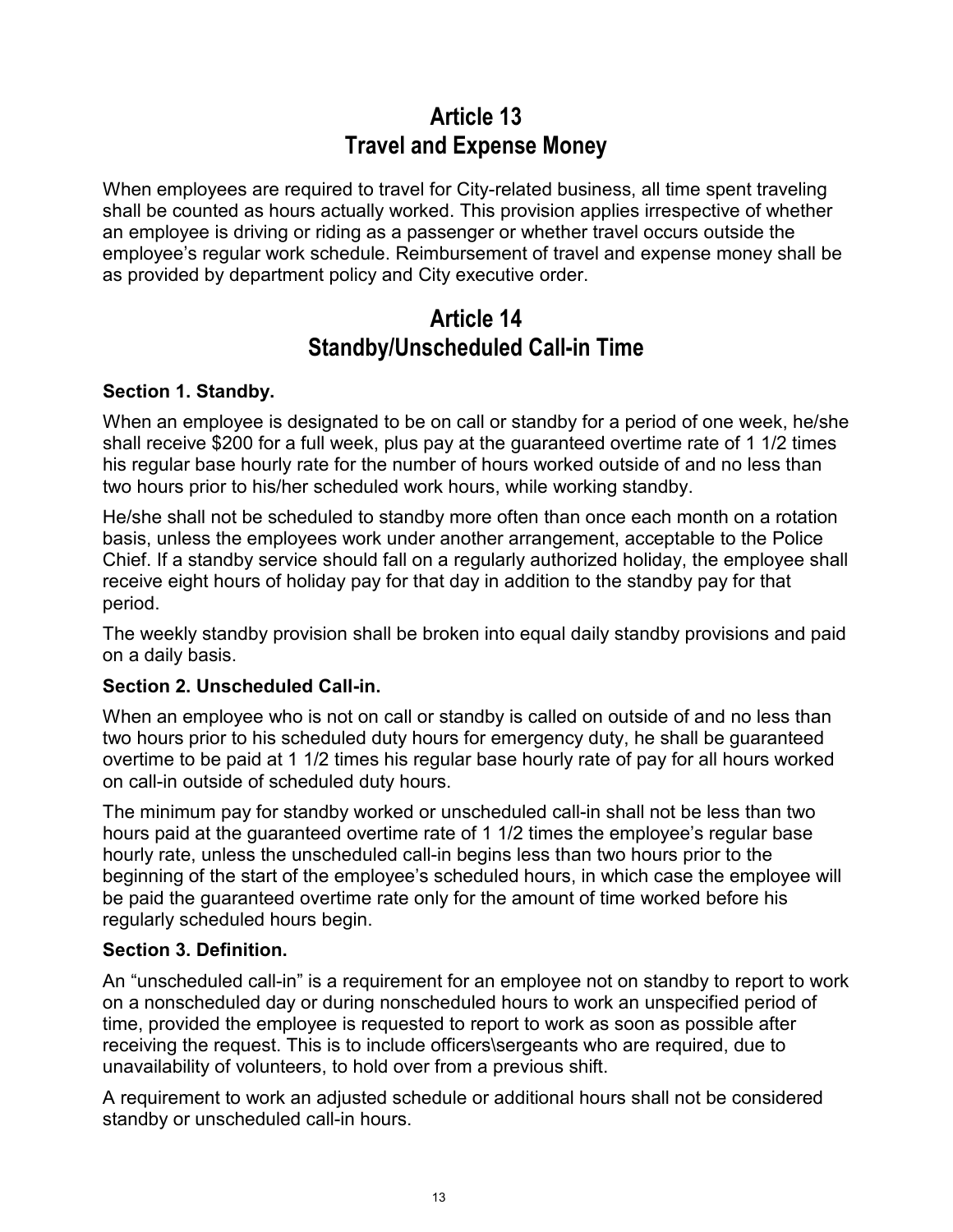The number of hours worked on unscheduled call-in or standby, which would be paid at the guaranteed overtime rate, may be designated as compensatory time in lieu of guaranteed overtime pay up to the accumulation limits set forth in this Contract.

The number of hours worked on unscheduled call-in or standby, which are paid at the guaranteed overtime rate, shall not be counted as hours actually worked for purposes of computing additional regular overtime.

# **Article 15 Workers' Compensation and Personal Property Loss**

**Section 1.** Any employee who sustains a disabling injury or illness by accident arising out of and in the course of employment for the City, which disabling injury or illness was not caused by willful neglect on the part of such officer or employee shall, in lieu of sick leave herein before provided by this Contract, receive workers' compensation to be reimbursed at the rate of 80 percent of his regular base weekly earnings, not including overtime, as of the date of the injury or illness for a period of six months from the date of injury or illness.

Thereafter, said workers' compensation payments will be at the rates specified from time to time by South Dakota Workers' Compensation law.

While receiving workers' compensation payments at the state rate, the employee may use accrued sick leave, vacation, personal leave, compensatory time, or other available paid time-off benefits to maintain regular base weekly earnings, not including overtime, as of the employee's last day worked immediately preceding the most recent absence from work due to a duty-incurred injury or illness.

If a City-designated holiday occurs while an employee is absent from work due to a duty-incurred injury or illness, the employee shall be paid regular holiday pay for that day at the employee's regular base hourly rate of pay as of the employee's last day worked immediately preceding the absence from work. This regular holiday pay shall be taxable and shall be paid in lieu of the workers' compensation payment at the rates specified in this section for that day. This substitution of holiday pay is only administrative and will not otherwise affect the employee's workers' compensation status.

If, upon determination of an employee's physical restrictions by the employee's physician, and/or by a City-designated medical doctor at the City's request, the employee is determined to be physically able to perform duties of another nature, the employee may be assigned to those duties for the duration of his disability at the sole discretion of the City.

Any employee reassigned to duties of another nature shall be compensated at a rate of pay determined by the City commensurate with the temporary assigned duties, not to exceed the employee's rate of pay as of the date of injury. If the rate of pay for the light duty assignment is less than the employee's rate of pay as of the date of injury, the pay may be supplemented with workers' compensation payments as specified by South Dakota Workers' Compensation law. This reassignment may continue for a period determined by the City not to exceed 12 months after reassignment to other duties. Upon the employee's return to his rank and full unrestricted duties held at the time of injury, the employee shall be paid at his current rate of pay including step advancements or pay rate adjustments he would have otherwise received during the absence from his regular duties.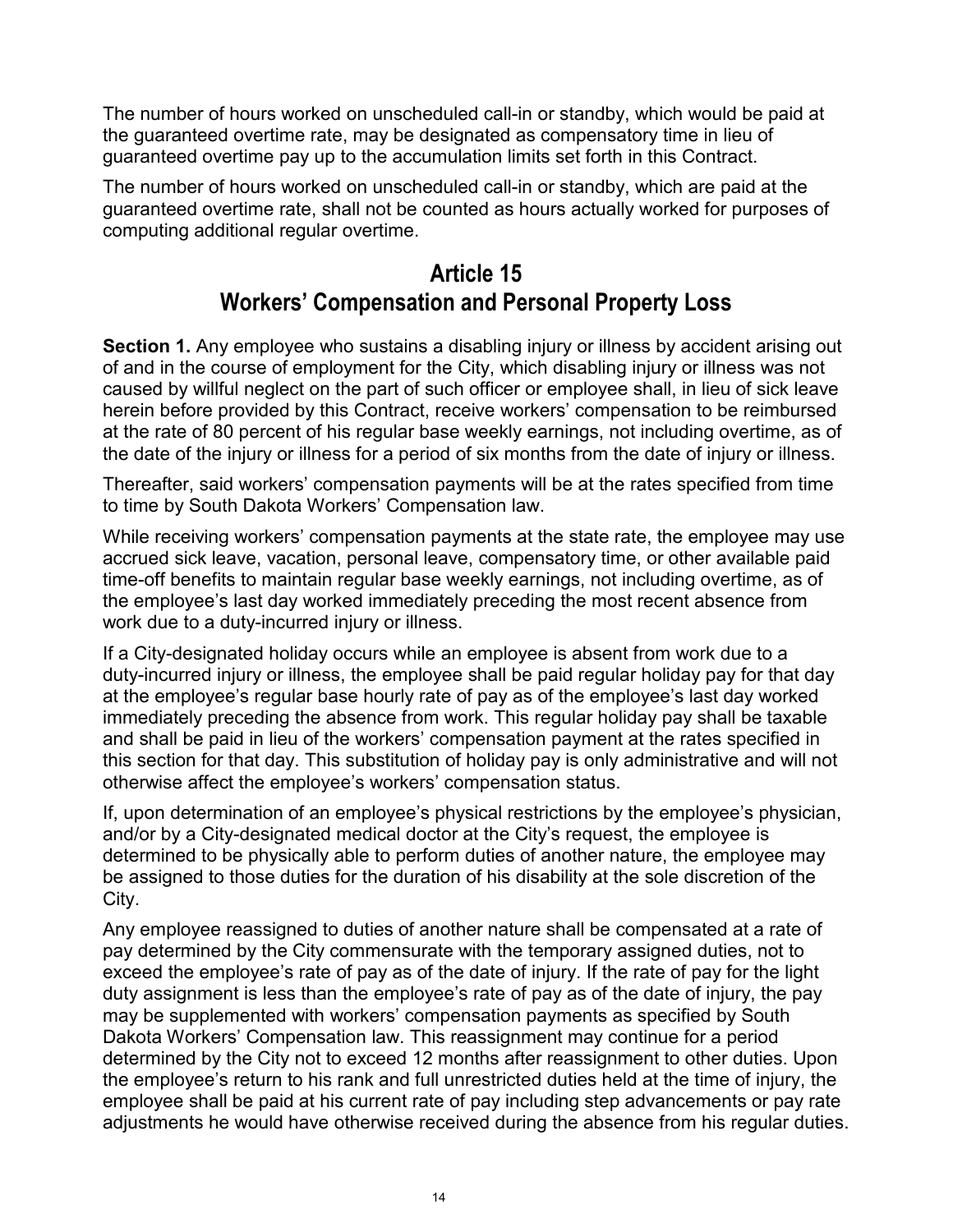If light duty within those restrictions is not available with the City, the employee or officer may be permitted to engage in outside employment within the work restrictions set by the physician due to the duty-incurred injury or illness.

**Section 2.** Employer agrees to reimburse a percentage of the replacement cost for an employee's personal items damaged in the line of duty. Reimbursements will only cover the actual replacement cost of the same or comparable item that was damaged.

The following personal items will be covered:

- Uniforms: 75% of the replacement cost of the item(s) up to a maximum of \$200.
- Prescription eyeglasses: 75% of the replacement cost of the item up to a maximum of \$750.
- Sunglasses: 75% of the replacement cost of the item up to a maximum of \$50.
- Watches: 75% of the replacement cost of the item up to a maximum of \$30.

The Police Chief will finally determine if the loss is in fact in the line of duty and not by mere negligence of employee. If the loss is determined by the Chief to be by employee's own negligence, no reimbursement will be made for said loss. The Chief's decision will be final. This section does not affect items of personal property covered by or reimbursed pursuant to the South Dakota Workers' Compensation laws.

### **Section 3. Personal Activities.**

It is understood by the Union and employees covered by this Contract that activities of an exclusively personal nature carried out while on duty on or off City property, which are not directly related to and do not arise out of an employee's employment as an employee of the Sioux Falls Police Department, do not constitute employment-related activities. Therefore, injuries incurred or arising out of these activities shall not be considered "duty-incurred" for purposes of the application of this Article, and will not be considered duty-incurred injuries for purposes of determining compensability under the workers' compensation statutes of the state of South Dakota.

Any injury incurred through personal activities while off duty on or off City property shall not be considered "duty-incurred" for purposes of the application of this Article or the application of state workers' compensation statutes. Injuries incurred while engaging in off-duty activities determined to be under color of authority of a Police Officer shall be considered duty-incurred for purposes of the application of this Article.

#### **Section 4. Vacation Carryover.**

If an employee is absent from work through December 31 of a calendar year due to a duty-incurred injury or illness, and such absence causes the employee to be unable to schedule some of his remaining unused vacation, the employee shall be permitted to carry over the amount of vacation unused due to the duty-incurred injury or illness into the next calendar year to be used as leave. This vacation carryover amount shall not exceed 80 hours over the maximum regular carryover amount of 240 hours for employees hired before January 1, 2012. Employees hired after December 31, 2011, may carry over a maximum 201 hours of vacation. Under no circumstances will any employee be compensated for unused vacation due to a duty-incurred injury or illness except as otherwise provided in this Article.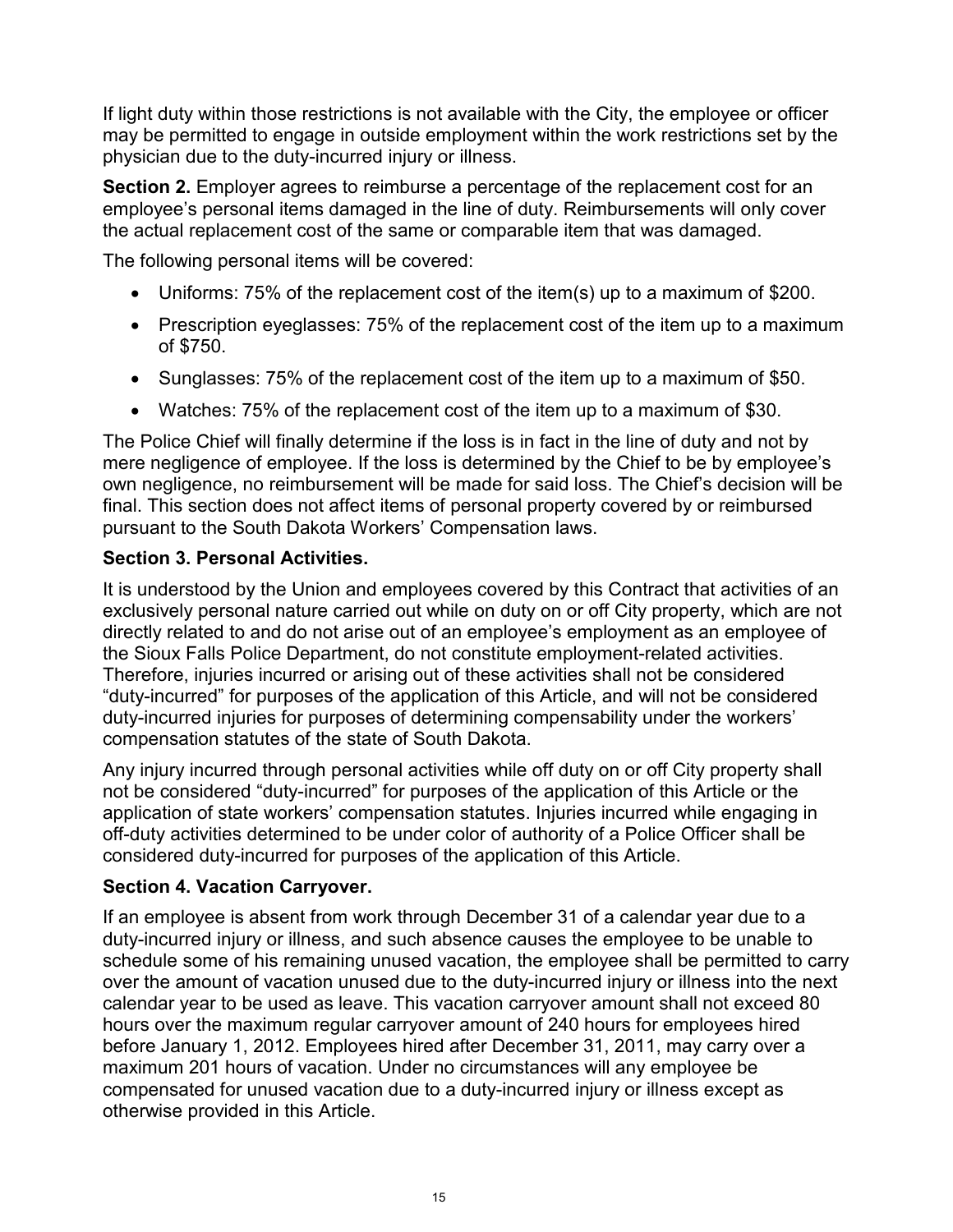## **Section 5. Administration and Application.**

**Administration:** Compensation and coverage for duty-incurred injuries or disease incurred by employees covered by this Contract shall be administered in all respects according to the provisions and intent of South Dakota Workers' Compensation law, except as specifically otherwise provided in this Contract.

## **Article 16 Insurance**

### **Section 1. Health and Dental Insurance.**

- A. The City agrees to provide a health and dental insurance program.
- B. The City and employees will pay the following percentage of the total insurance premium cost:

|                 | City's<br><b>Contribution</b> | Emp.<br><b>Contribution</b> |  |  |
|-----------------|-------------------------------|-----------------------------|--|--|
| <b>Employee</b> | 75%                           | 25%                         |  |  |
| $Employee + 1$  | 75%                           | 25%                         |  |  |
| Family          | 75%                           | 25%                         |  |  |

- C. The City reserves the right to make program modifications to the City Health/Dental/Life Plan as may be necessary from time to time to maintain and improve the effectiveness, quality, and cost-effectiveness of the plan, provided that such program modifications will not increase expense to participating employees or reduce current benefit levels. During the term of this Contract, the City agrees not to reduce current benefit levels without the Union agreeing to such reduction. The Union agrees to meet to negotiate any such reduction in benefits if necessary.
- D. During the term of this Contract, the City shall provide each full-time employee covered by this Contract with life insurance coverage equal to 1x the employee's base annual earnings rounded to the next higher \$1,000 if not already a multiple thereof. The City reserves the right to provide this life insurance through a self-insured plan or under a group insurance policy or policies issued by an insurance company or insurance company selected by the City.

## **Section 2. Medical Benefits Advisory Board.**

City agrees that any changes made in health/dental insurance costs shall be submitted to the Medical Benefits Advisory Board for review. The Medical Benefits Advisory Board is established and governed by City regulation and functions only in an advisory function which is in no way binding upon the City's determination or administration of insurance benefits or costs.

# **Article 17 Assigned Duties**

**Section 1**. No officer shall have his normally assigned work hours mandatorily changed without at least 20 days' written notice except in an emergency or when an employee is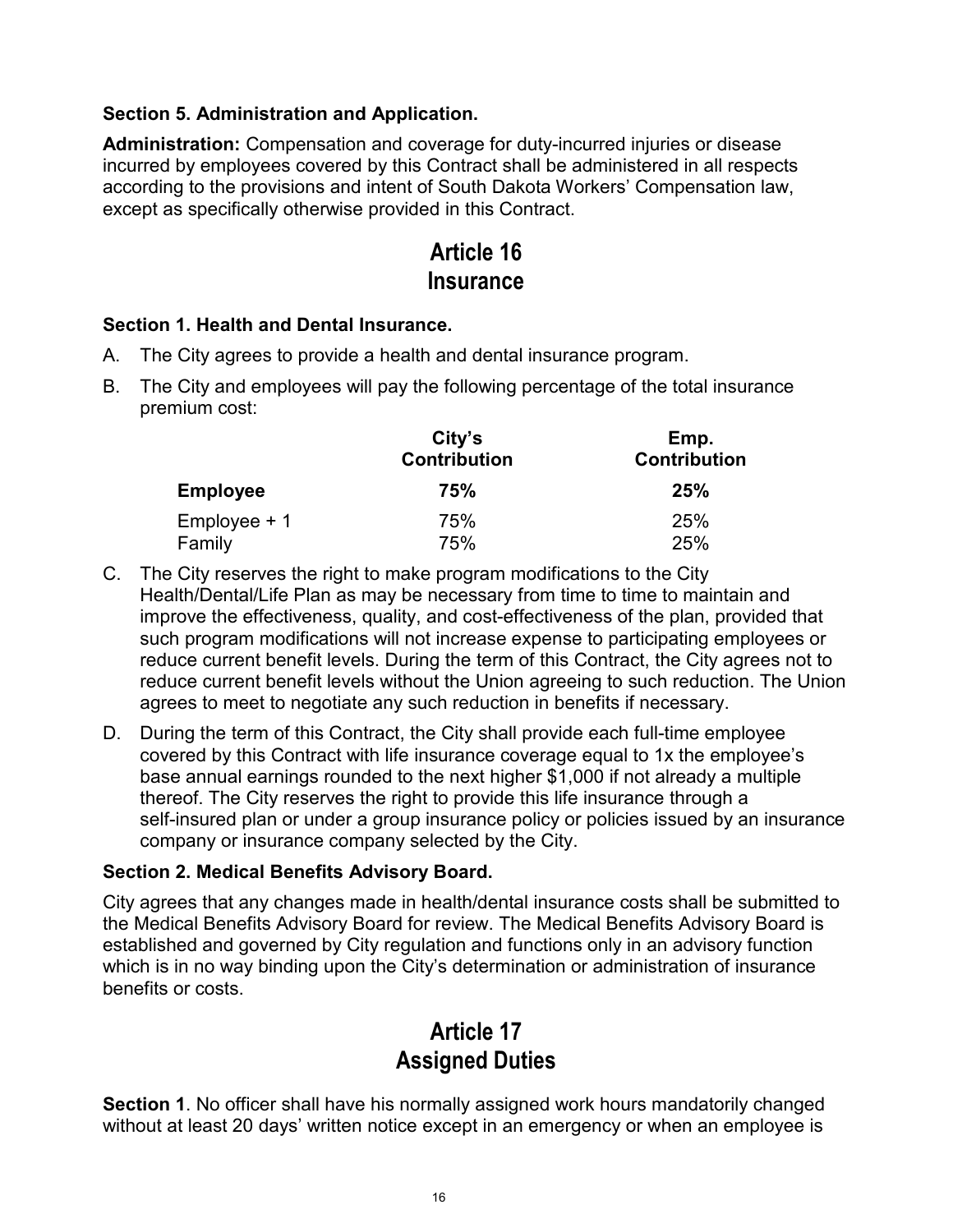returned to his former position for failure to successfully complete any period of probation. The 20 days' written notice may be reduced or waived with the consent of the officer.

**Section 2.** In the event of a change in normally assigned work hours, an officer shall receive two consecutive days off in a workweek except in an emergency or in the event of necessary travel for training purposes. This provision may be waived with the consent of the officer.

**Section 3**. The employees will not be required to perform any janitorial, maintenance, or construction functions of any building, grounds, or vehicles, or transport animals (excluding K-9 units), except by mutual agreement, or in the case of unusual circumstances or emergencies.

## **Article 18 Leave of Absence**

### **Section 1. Absence Without Leave.**

Absence from duty without leave or failure to report after leave has expired or has been disapproved, revoked, or canceled shall be grounds for suspension, demotion, or discharge.

## **Section 2. Jury Duty.**

Any employee called upon for jury duty shall not suffer any loss of pay; provided, however, upon the termination of jury duty, he shall submit to his department head a report of the amount of money received as a juror and such amount will be deducted from his next paycheck or the actual check may be signed over to the City.

#### **Section 3. Leave of Absence.**

The department head shall have authority to approve, up to a maximum of 14 consecutive calendar days, an unpaid leave of absence. Requests for an unpaid leave of absence for a duration longer than 14 consecutive calendar days shall require the approval of the Director of Human Resources. No leave of absence, whether granted, extended, or continued, shall exceed one year, except as otherwise provided in this Article.

Requests for unpaid leave will only be considered in the event that the employee has used all available paid leave time; i.e., vacation, personal leave, compensatory leave, etc.

## **Section 4. Leave in National Emergency.**

In time of national emergency, an employee, in the discretion of the Mayor, may be granted leave of absence to engage in work for the United States which may reasonably and fairly be defined as aiding in the national defense of the United States. This leave of absence, if granted, shall be for a period of time as may be necessary to permit the employee to complete the service for the United States government, together with any additional time, not exceeding 90 days, as may be reasonably necessary to enable the employee to resume his duties with the City; but the leave of absence may only be granted upon written request of the government of the United States or any of its authorized agencies. (See Article 9, Military Leave.)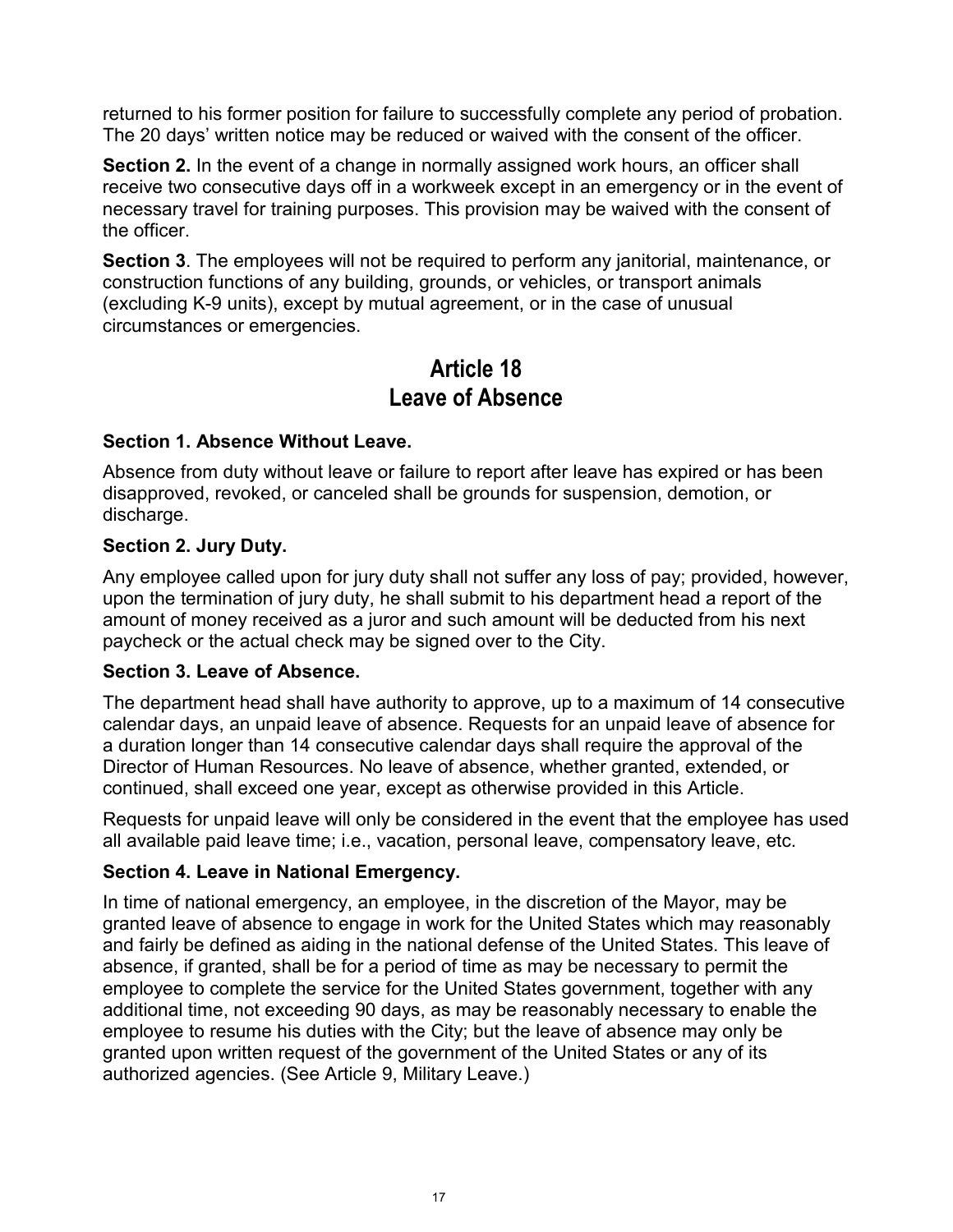### **Section 5. Benefit Accruals.**

An employee on an approved unpaid leave of absence annually exceeding 30 days shall continue to accrue seniority through the 30th day of leave and shall retain his seniority as of that day. Seniority shall not be accumulated following the 30th day of unpaid leave annually except as specifically provided by state or federal law.

Sick leave time or vacation shall not be accumulated during an authorized unpaid leave of absence of one or more hours.

When an employee is suspended without pay for just cause, or absent without authorization, all accruals of vacation and sick leave will be suspended as well for the entire period of unpaid absence.

An employee on an authorized unpaid leave of absence is not guaranteed reemployment at the termination of the leave except as specifically otherwise provided in this Contract or by state or federal law.

#### **Section 6. Probationary Employees.**

Should a probationary employee be absent from the job for an approved leave without pay, the probationary period will be extended to enable the employee to complete a full probationary period.

#### **Section 7. Medical Benefits.**

Except as otherwise provided in this Contract or by state or federal law, health/dental/ life insurance coverage may be continued during an authorized leave of absence without pay, so long as the employee continues to pay 100 percent of the premium for that coverage at the City group insurance rates one month in advance of coverage. Time absent while receiving pay subsidy through the City's Sick Leave Assistance Program will be treated in the same manner as an authorized unpaid leave of absence.

# **Article 19 Allegations Against Officers**

**Section 1.** When a complaint is made against an employee and that complaint is being formally investigated, the employee under investigation shall be provided the following:

- The nature of the complaint and the specific allegations(s) of misconduct and/or complaint.
- The source, date, time, and location of the incident that gave rise to the complaint and/or allegation of misconduct.

This notification shall occur as soon as reasonably possible and may be done verbally or, if the employee requests, in writing.

A formal investigation is defined as any incident or complaint that is or likely will be documented and entered into the department's internal reporting system.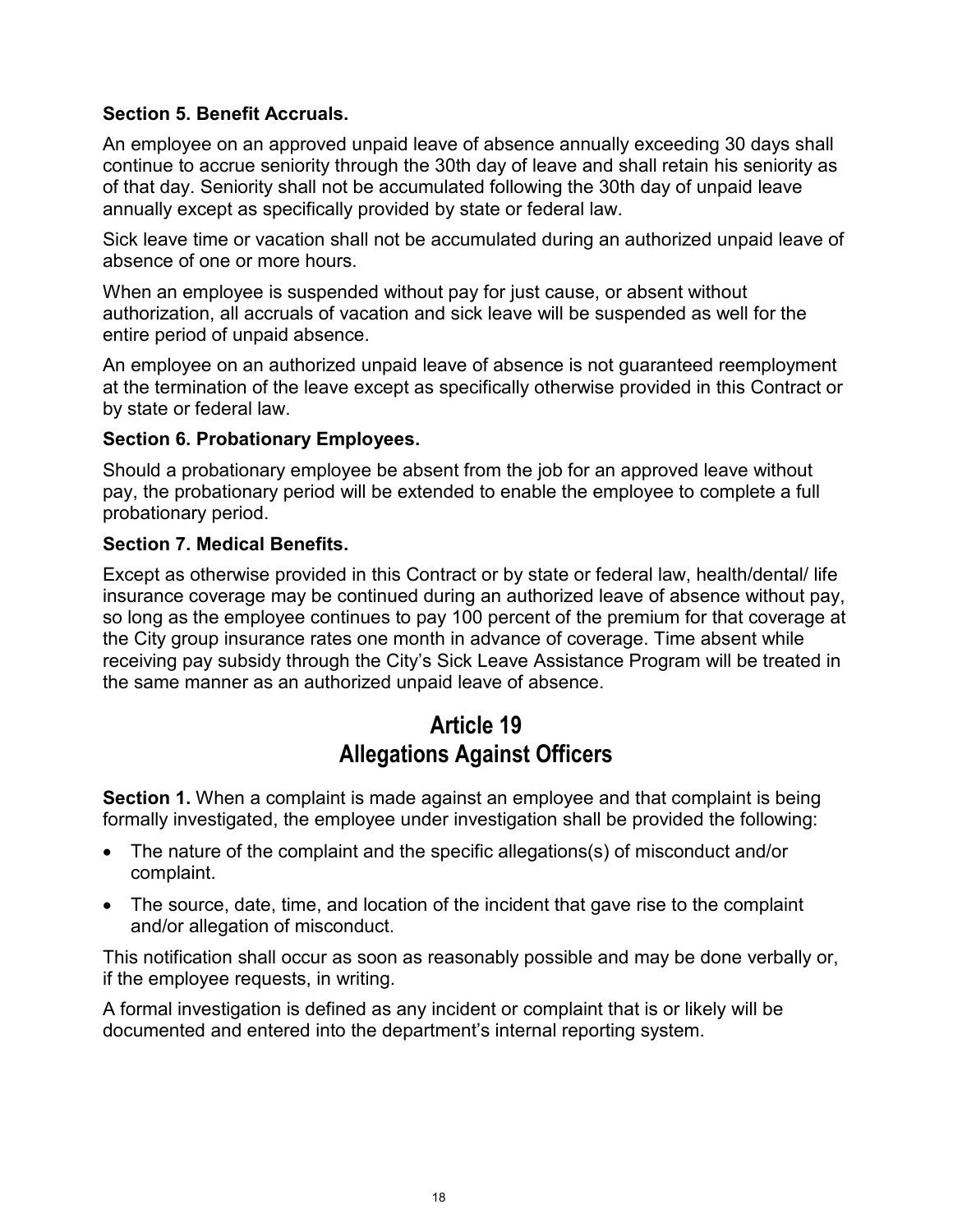**Section 2.** The facts supporting the investigation of the complaint shall be reduced to writing after the investigation is complete. The employee(s) shall be notified, in writing, of the disposition of any internal investigation regarding a complaint and/or allegation of misconduct as soon as possible.

**Section 3.** The employee shall have the right to have a Union representative present throughout all formal interviews and meetings with the employee during the investigation. The Union representative shall not be an individual subject to the same investigation and shall not be the employee's direct supervisor.

**Section 4.** The employee may review the investigatory file upon request to and at the discretion of the Police Chief or his designee within 20 calendar days after the written disposition is received by the affected employee of any internal investigation regarding an unfounded or unsubstantiated citizen complaint if a legitimate question or concern is raised by the employee. The finding of the investigator, concurred by the Police Chief, is final and not subject to change by the employee.

# **Article 20 Grievance Procedure**

**Section 1. Grievance Defined.** Grievances are defined to be disputes involving the interpretation or application of this Contract or changes in working conditions or rules or regulations governing terms or conditions of employment which are not cognizable under the Civil Service procedures.

**Section 2. Grievance Steps.** The following steps shall be followed whenever a grievance is to be initiated by any employee covered under this Contract.

**Step 1**. **Filing a Grievance.** An aggrieved employee must print, sign, and deliver the written grievance on the approved grievance form to department administration within 30 calendar days following the aggrieved action. The grievance shall contain a statement of the facts, the provision or provisions of the Contract or working condition of employment which is alleged to have been violated, and the relief requested.

In order to assist with timely processing of grievances, an employee shall also submit the grievance on the approved form via the City email system to department administration. Specifically, the email copy of the grievance shall be sent to the Police Chief, Assistant Police Chief, and Captain of the affected division. The email submission of a grievance is intended to assist with timely processing and does not constitute an official filing for purposes of meeting the 30-calendar day limitation for filing a grievance.

An employee may consult with the local Union representative anytime during this process. If a grievance is not presented within the 30-day time period specified, it shall be considered waived.

**Step 2. Management Response.** Upon receipt of a timely filed grievance, management shall have 15 business days (i.e., Monday through Friday) to file a written response. Upon receipt of management's response, the aggrieved employee shall have 15 calendar days to respond to management with an acceptance or denial of the disposition. If an employee does not agree with management's written response, the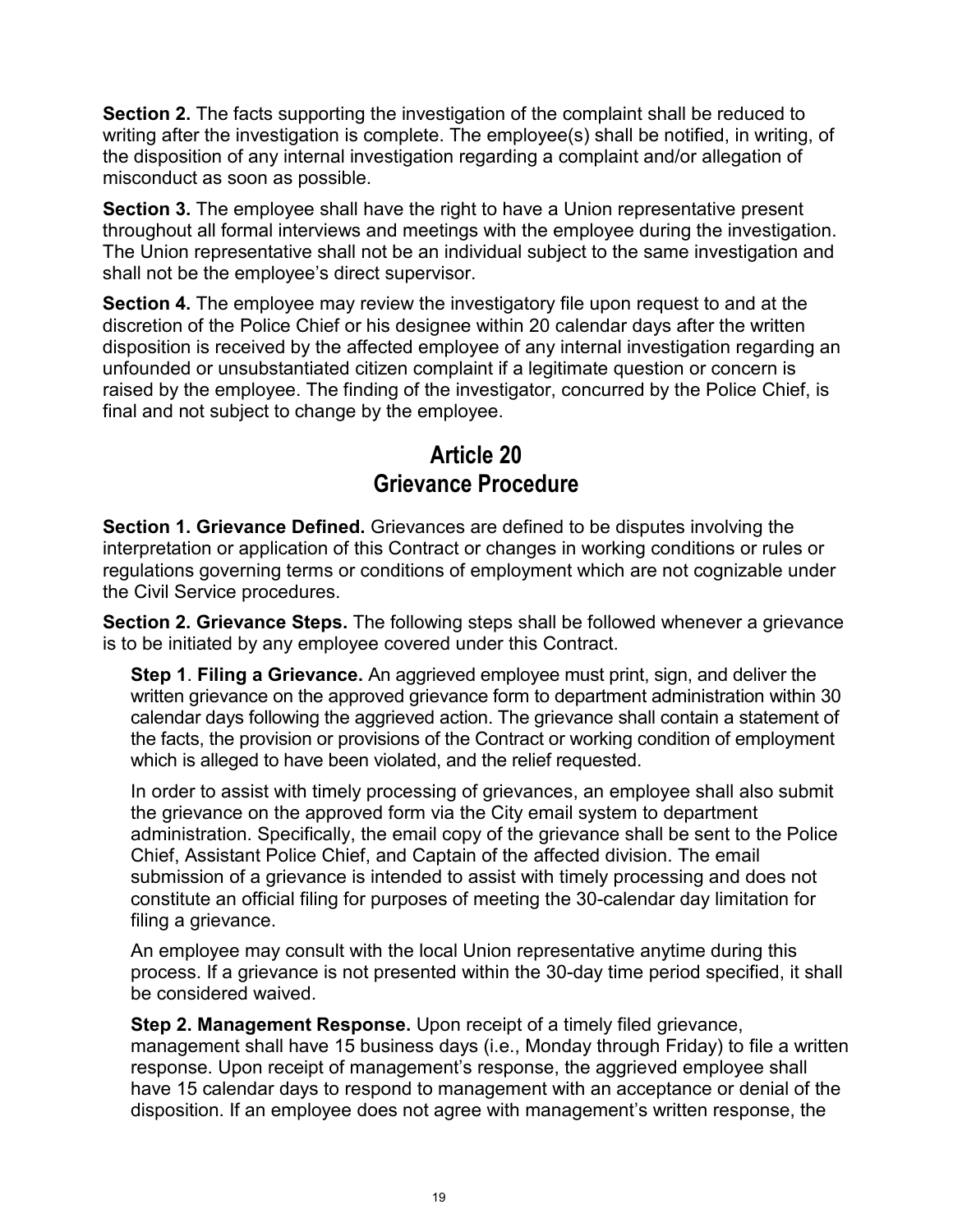employee may request a conference with department leadership as specified in Step 3 below.

**Step 3. Employee Request for a Conference.** A conference will be scheduled between the aggrieved employees, a management representative, and at the discretion of the aggrieved employee a Union representative may be present for this conference. The conference shall be scheduled within fifteen (15) business days of receipt of the employee's denial response in Step 2, or at an agreed-upon time between the aggrieved employee and management.

**Step 4. Department of Labor.** Failing settlement at the conference level, the matter may be appealed to the Department of Labor pursuant to SDCL 3-18-15.2.

If the City does not answer a grievance within the specified time limit, the aggrieved employee may elect to treat the grievance as denied at that step and immediately appeal the grievance to the next step. If the employee fails to meet a specified time limit, the grievance shall be considered waived.

The Union has the authority to abandon or settle a grievance based on the claim of an individual employee. An abandonment of a grievance shall not be a precedent to another grievance of the same nature.

# **Article 21 Reserve Officers**

Whenever a reserve officer is allowed to work any assignment, vehicle, area, street, or guard duty with the department, the work will be performed under the direct supervision of a full-time employee of the Police Department, except in an emergency. In events where traffic or crowd control is needed, such as parades, there may be several reserve officers under the supervision of one or more full-time employees of the Police Department.

# **Article 22 Discrimination**

## **Section 1.**

The City and the Union agree not to discriminate against any employee covered by this Agreement for any reason where discrimination is prohibited by federal or state law nor because of the employee's membership of nonmembership in the Union. Other than Union membership, any dispute concerning the interpretation and/or application of this section shall be processed through the Civil Service appeal process where applicable or the appropriate federal or state agency or court rather than through the grievance process set forth in the Agreement.

## **Section 2. Americans with Disabilities Act.**

The parties agree that the City may take action that is in accord with what is legally permissible under the Americans with Disabilities Act ("ADA") in order to be in compliance with the ADA and its amendments, notwithstanding any other provisions of this Contract.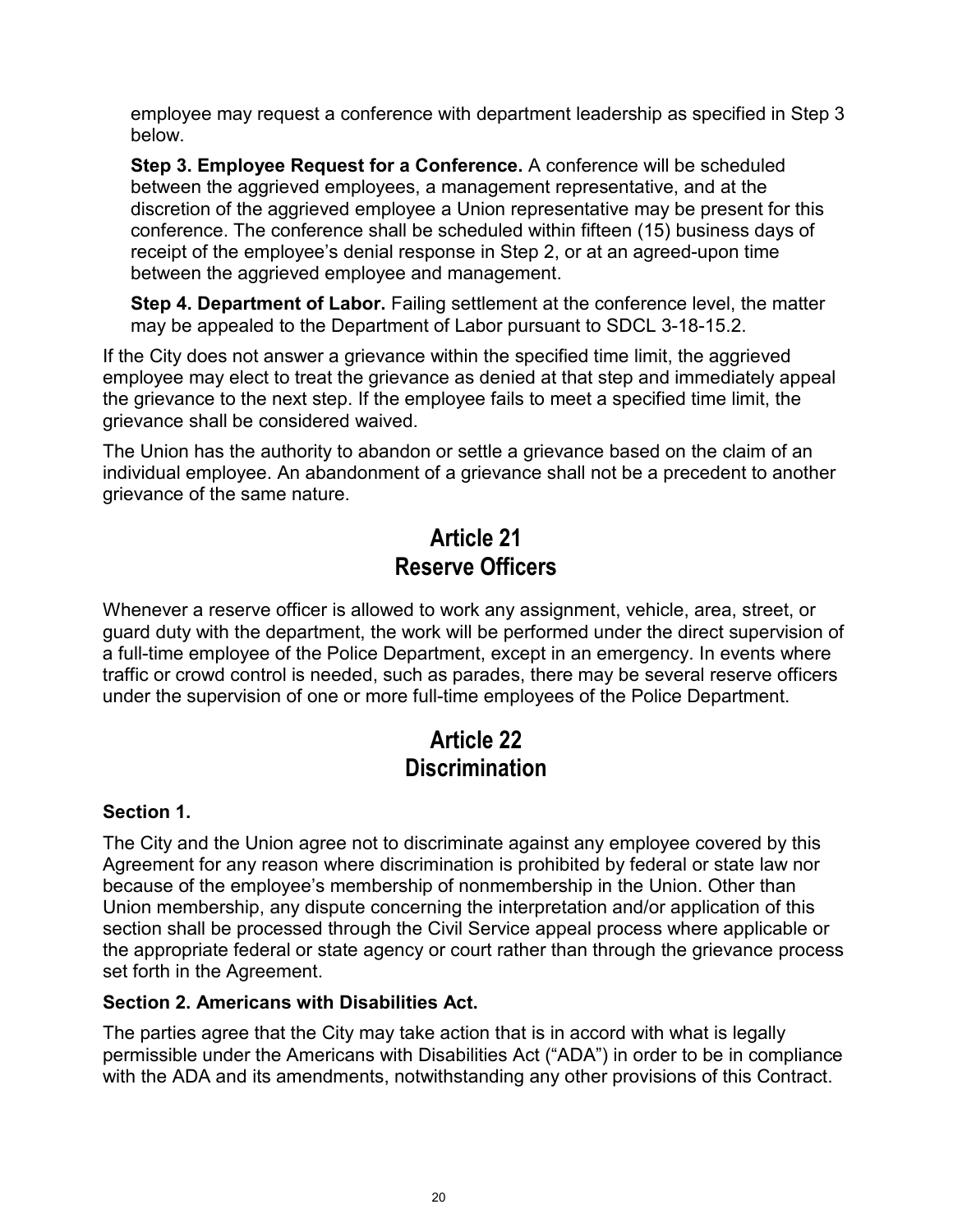# **Article 23 Funeral Leave**

### **Section 1. Time Allowed.**

An employee who must make arrangements for, attend a funeral, or attend to estate business following the funeral during his regularly scheduled work hours shall be permitted to use up to five days of sick leave for that funeral. This five-day limit for a single funeral may be extended at the discretion of the department head. An employee will be allowed to use up to a maximum of ten days of sick leave as funeral leave in one calendar year.

Any additional time required to make arrangements for or to attend a funeral, or to attend to estate business following the funeral, may be taken as vacation, compensatory leave, personal leave, or time off without pay.

### **Section 2. Notification.**

The employee shall provide notification to his immediate supervisor prior to taking the time off as defined in this Article.

Notwithstanding the allowances of this Article, in instances of funerals where many department personnel desire to attend a funeral (i.e., law enforcement funerals), actual numbers of personnel attending the funeral will be at the discretion of the Police Chief or designee in consideration of department staffing needs.

## **Article 24 Holidays and Personal Leave Days**

## **Section 1. Holidays Enumerated.**

A. Holidays shall mean days in which regular employees of the City, whose services are not essential on holidays, are permitted to absent themselves from work with pay. The following days are established as official holidays of the City:

> New Year's Day January 1 Memorial Day **Last Monday in May** Independence Day **July 4** Veterans Day November 11 Christmas Day December 25

Martin Luther King Day Third Monday in January Presidents' Day Third Monday in February Labor Day **First Monday** in September Native American Day Second Monday in October Thanksgiving Day Fourth Thursday in November

- B. When an official holiday falls on Sunday, the following Monday shall be designated as a substitute holiday and observed as an official holiday.
- C. When an official holiday falls on Saturday, the preceding Friday shall be designated as a substitute holiday and observed as an official holiday.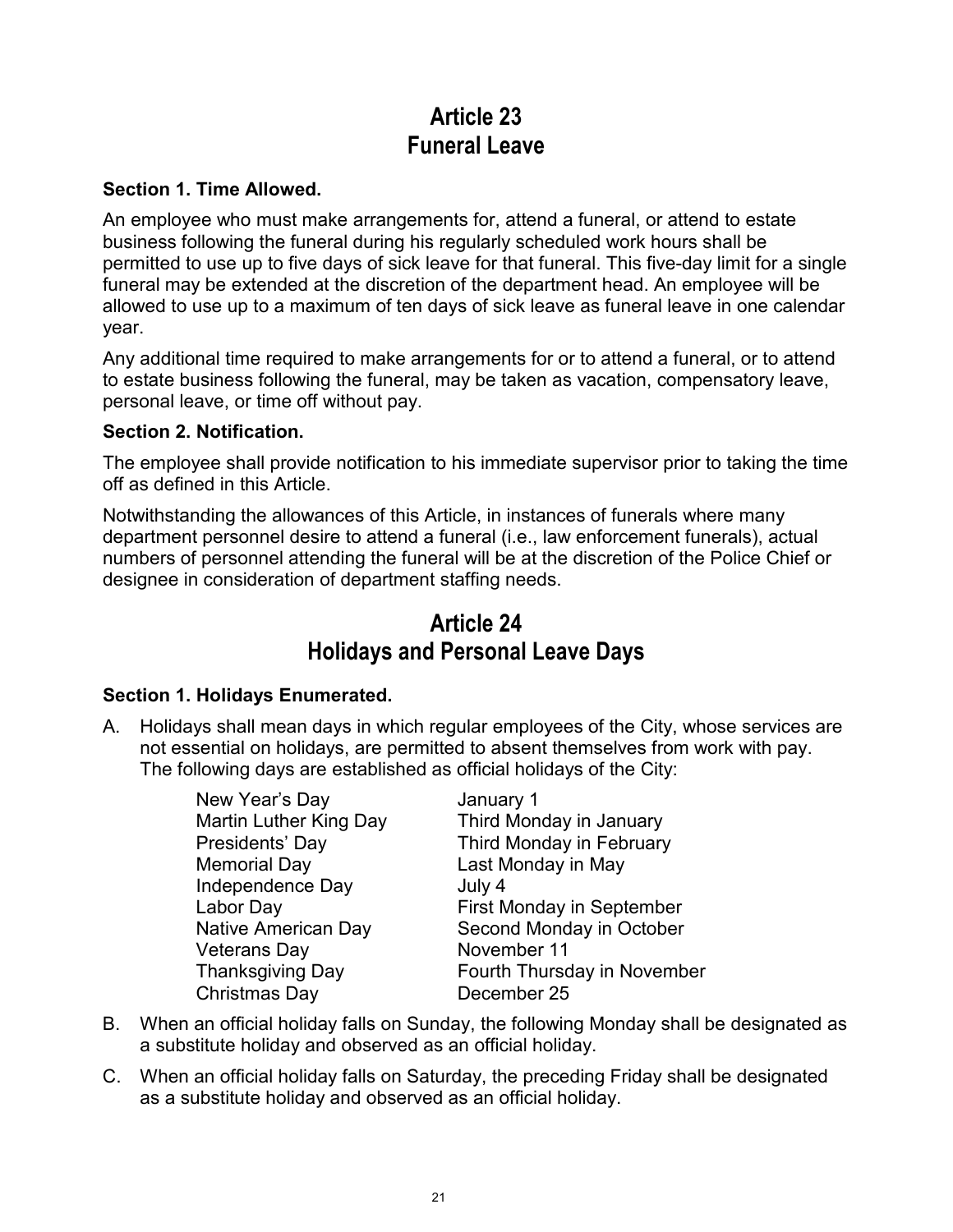## **Section 2. Eligibility for Holidays.**

- A. All employees are eligible for holiday pay from their first day of employment.
- B. Holiday pay shall be equal to eight hours paid at the employee's regular base hourly rate of pay for each designated holiday specified in Section 1 above.
- C. An employee on paid authorized leave during a period in which a holiday falls shall be considered on paid holiday leave for that day, except as otherwise provided in this Article.
- D. An employee shall not be granted holiday pay for designated holidays which occur during an approved unpaid leave of absence. If a designated holiday immediately precedes or follows the approved unpaid leave of absence, the employee must work or be on authorized paid leave the regularly scheduled workday preceding or following the holiday, whether scheduled to work on the holiday or not, to be eligible to receive holiday pay.
- E. An employee on unauthorized leave or suspension without pay the regularly scheduled workday before a holiday falls if not scheduled to work on the holiday, or if on unauthorized leave or suspension on the holiday if scheduled to work on that day, shall not be paid for the holiday.
- F. If an employee is unable to work on a designated holiday which had been scheduled as a day of work, he will be paid holiday pay for that day but may not also use sick leave pay, vacation, personal leave, or other paid time-off benefits for the same day.
- G. For those employees not assigned to the patrol division as shift personnel, all hours granted as holiday pay in a week shall be considered as hours actually worked in computing overtime for that week. For employees assigned to the patrol division as shift personnel, hours granted as holiday pay shall not be considered hours actually worked for purposes of computing overtime.
- H. Regular part-time employees shall earn holiday pay prorated according to paid regular hours in the preceding year in comparison to holidays granted to regular full-time employees.

## **Section 3. Shift Employee Holidays.**

- A. Employees assigned to the patrol division as shift personnel who are eligible for holiday pay, as provided in Section 2 above, shall be compensated for City-designated holidays in the following manner:
	- 1. If the shift employee is assigned to and actually works a shift which begins on the date of an actual holiday, he shall be paid at the holiday differential rate equal to 1 1/2 times his regular base hourly rate for all hours actually worked on that shift, in addition to holiday pay as provided above in Section 2. All hours paid at the holiday differential rate will be considered hours actually worked for purposes of computing overtime in that week. The holiday differential rate will not apply to hours worked on the holiday for which the employee is guaranteed overtime pay such as standby or emergency call-in.
	- 2. If an actual holiday occurs on a day on which the shift employee does not work a shift beginning on the holiday, he shall receive holiday pay as provided above in Section 2, with no further compensation for the day. If a holiday results in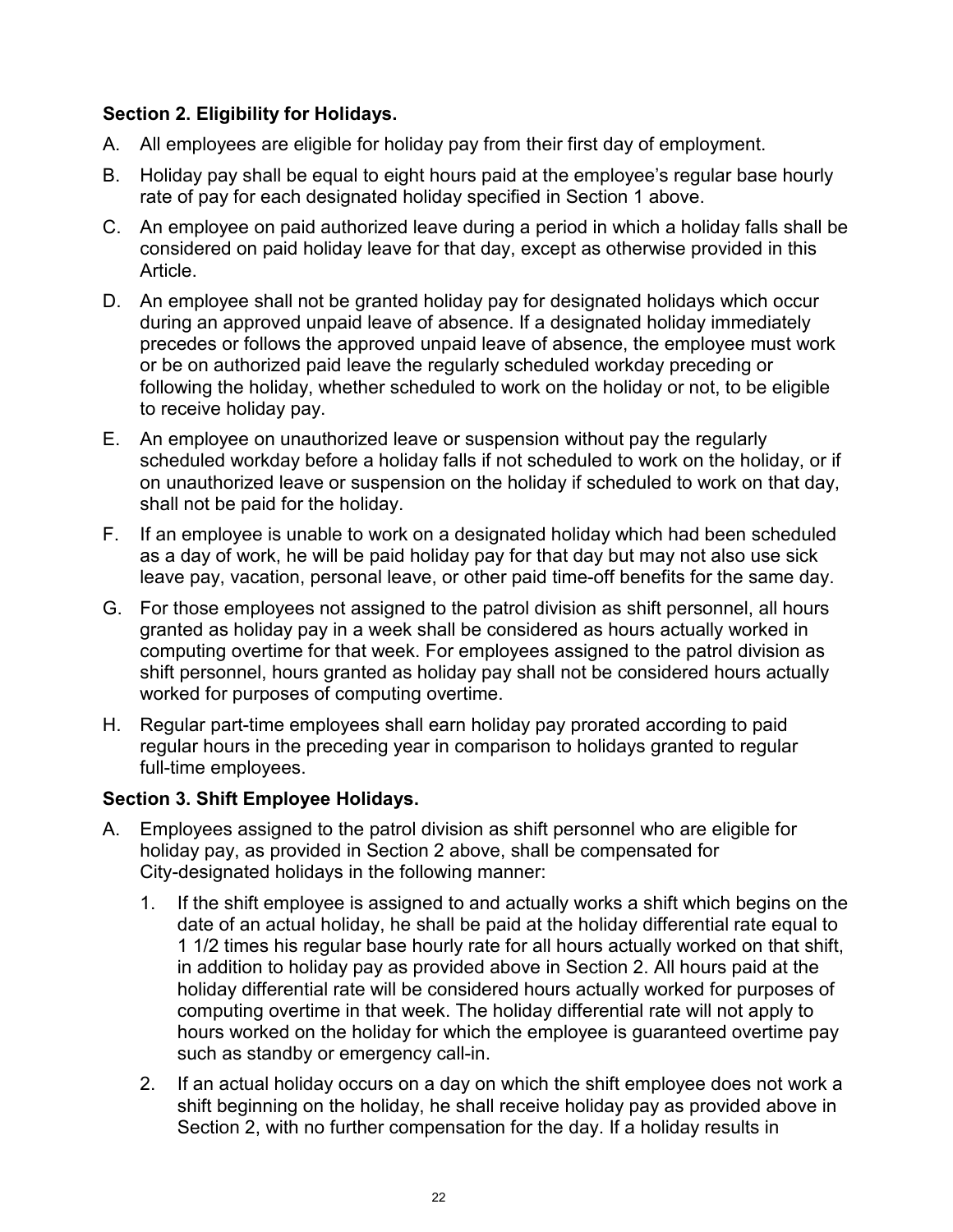overtime for the week, the employee may elect to take that overtime in the form of compensatory time.

## **Section 4. Thanksgiving and Christmas Holidays.**

Employees required to work the actual holiday of Thanksgiving or Christmas shall be paid at the rate of two times his\her regular base hourly rate for all hours worked on Thanksgiving or Christmas.

## **Section 5. Personal Leave.**

- A. Employees hired on or after January 1 and before July 1 shall be granted 24 hours of personal leave for that year. Employees hired on or after July 1 shall receive 16 hours of personal leave for that year.
- B. For each year following hire date, all regular full-time employees shall be granted 16 hours of personal leave each year thereafter.
- C. An employee hired after December 21, 1981, and before January 1, 2001, is eligible for an additional eight hours of personal leave for the year. The employee who is eligible to receive the additional eight hours of personal leave may select pay for the day. Payment shall be made at the employee's base hourly rate compensated for in the first payday of December of the eligible year. The personal leave pay will be calculated using eight hours for regular full-time employees. To receive the personal leave pay, the employee must indicate a preference to receive the pay on his/her time sheet in the first pay period in the eligible calendar year. If the employee does not indicate personal leave pay, the day will be a personal leave day off. If an employee elected to receive pay for their personal leave day and the employee then separates employment before the first payday of December, their personal leave pay will be included in their final paycheck.
- D. There shall be no restrictions on its use, except when an employee requests personal leave; it shall be scheduled by the supervisors in the same manner as days off. Personal leave shall be taken in increments of 15 minutes or more, unless less than 15 minutes of personal leave is available, in which case, the employee must take the remaining personal leave in a single increment.
- E. Personal leave pay shall be at the employee's regular base hourly rate. All hours granted as personal leave in a week shall be considered as hours actually worked in computing overtime for that week.
- F. Upon discharge, resignation, retirement, death, or any other separation of employment, personal leave not used shall not be compensated for in cash nor shall the date of separation be extended through the use of unused personal leave.
- G. Personal leave hours shall not carry forward from one calendar year to the following calendar year.

# **Article 25 Volunteer Time-Off**

The City of Sioux Falls Community Engagement policy is intended to provide broad support for community volunteering or mentoring and is supportive of offering flexible work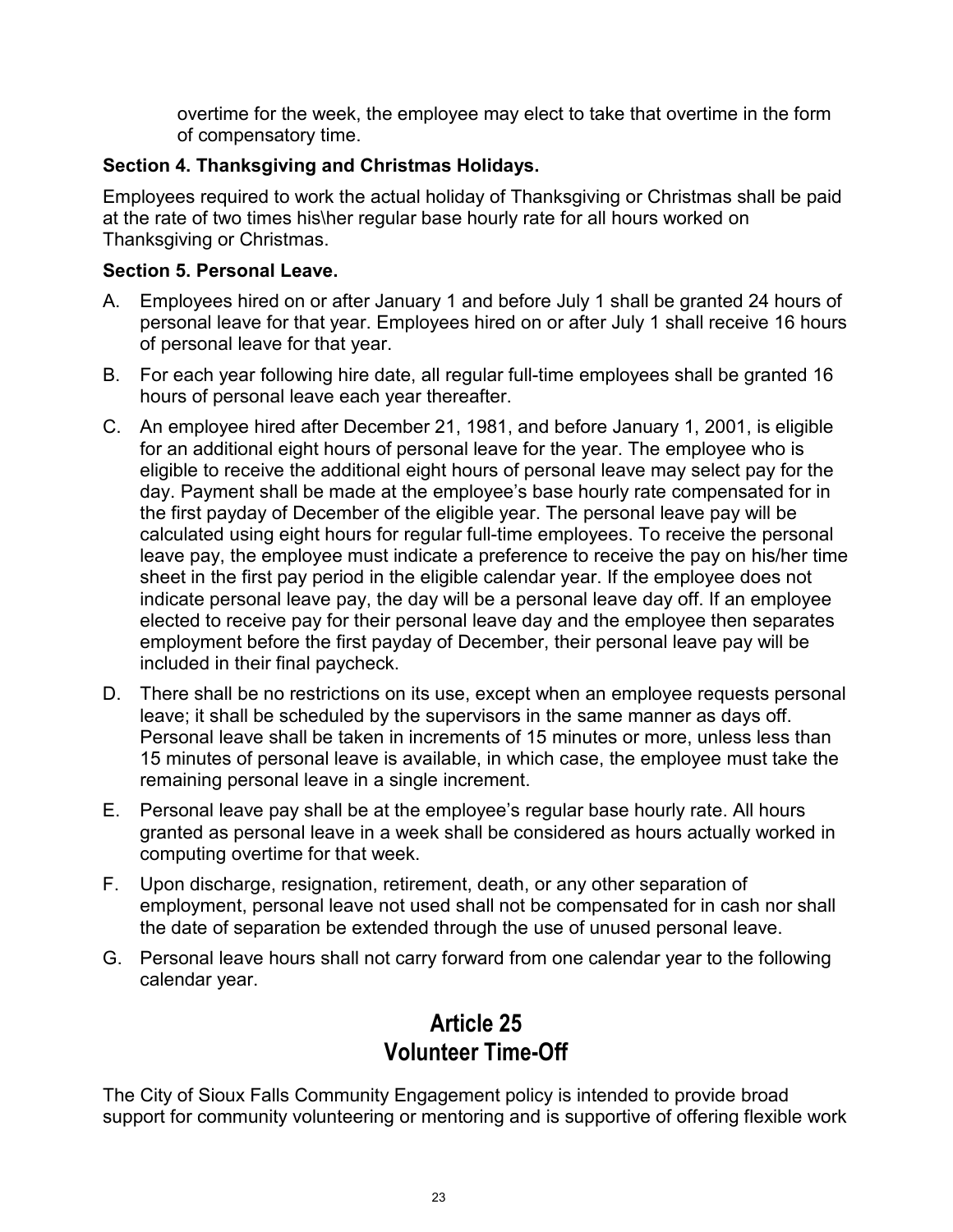scheduling, where feasible, to allow its employees the ability to actively volunteer or mentor.

In addition to flexible scheduling, employees may be allowed to use up to eight (8) hours with pay each calendar year as Volunteer Time-Off (VTO) in the City of Sioux Falls. All VTO will be tracked to determine the number of hours City employees are engaged in community volunteering or mentoring annually.

Volunteer requests should be generally aligned with organizations whose mission is aimed at improving the overall health, safety, and/or welfare of those being served.

VTO hours do not accrue, do not carry over, and may not be converted to pay. VTO hours shall not be counted as hours actually worked for purposes of computing overtime. Employees hired after June 30 will not receive VTO until the beginning of the subsequent year.

In all cases, requests for use of flexible scheduling or VTO is subject to prior approval of management. A VTO request form is available on InSite to submit requests.

# **Article 26 Sick Leave**

### **Section 1. Defined.**

Sick leave is defined to mean the absence of an employee because of illness, injury, exposure to a contagious disease, or attendance upon a member of immediate family due to illness or injury; provided, that no employee, unless officially assigned to special duty, shall be granted sick leave for any injuries or illness resulting from any employment other than that required in the course of his assigned duties. Employees who are discharged from military duty orders will be allowed to use sick leave for absences due to injury or illness associated with their military duty as long as such member is not otherwise receiving other benefits such as incapacitation pay through the military. If an employee is receiving military benefits or pay during such absences, they may not use sick leave simultaneously.

Members of the immediate family, for purposes of this Article, shall mean spouse, parent, spouse's parent, child, or dependent residing in the employee's home. An employee may also be permitted to use sick leave for attendance upon an employee's grandparent, grandchild, or sibling afflicted with a serious medical condition. Such employee shall receive full compensation during sick leave provided that in no case shall such pay be in excess of the amount an officer or employee would receive in a scheduled workweek or shift.

If an employee or officer must be absent because of illness, injury, exposure to a contagious disease, or attendance upon a member of immediate family due to illness or injury as provided above, the employee may not substitute vacation, personal leave, compensatory time off, or other paid time-off benefits in lieu of sick leave for the duration of the absence, unless all available sick leave has first been exhausted in a manner consistent with this Article or as may otherwise be specified in this Contract.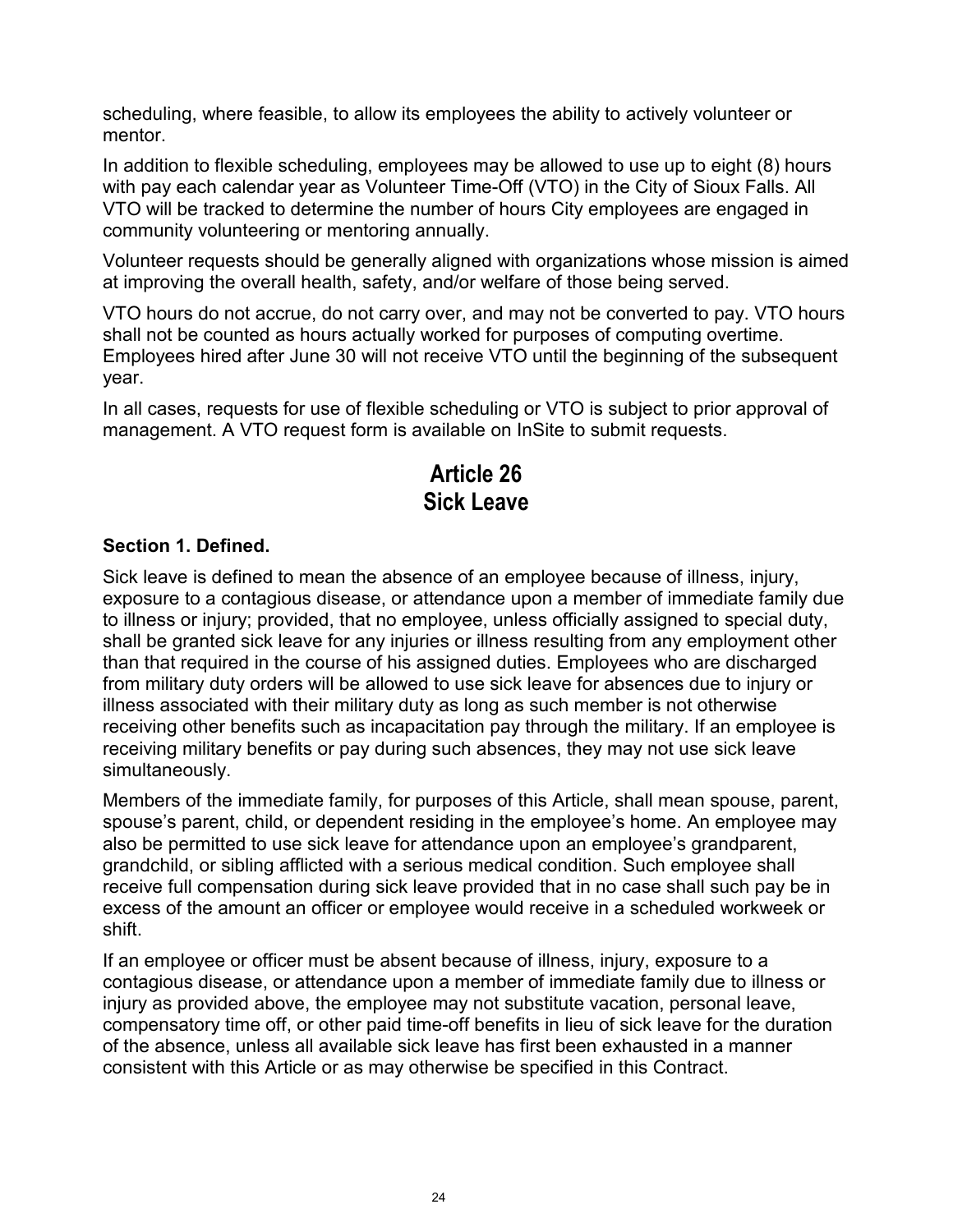## **Section 2. Investigation.**

Use of sick leave is subject to investigation as the Police Chief deems necessary. If sick leave appears to be abused or when an employee consistently uses sick leave in conjunction with days off or as it is earned, the employee requesting sick leave may be required to furnish proof of illness as described in Section 7 of this Article. Abuse of sick leave constitutes grounds for disciplinary action.

#### **Section 3. Accumulation—Full-time Employees.**

Each employee shall accrue sick leave at the rate of 3.70 hours for each full two weeks of completed service.

Eligibility for use of sick leave shall begin after appointment and accrual of benefit.

Each employee shall have deducted from their accumulated sick leave one hour for each hour of absence while on sick leave.

In the event that an employee does not take the full amount of sick leave granted in any one calendar year, the amount not taken may be accumulated from year to year.

#### **Section 4. Regular Part-time Employees.**

An employee defined as a "Regular Part-Time Employee" who works less than 40 hours a week shall be given credit for sick leave based on the actual amount of hours worked.

#### **Section 5. Reporting Off Duty.**

Any employee taking sick leave shall immediately report or cause to be reported his absence from work to the Police Chief or Officer in charge of the department, and upon return to work shall immediately report such fact.

#### **Section 6. Maternity/Paternity.**

A parent is allowed to use up to eight weeks of accumulated sick leave for the birth of a child and bonding period with a newborn, adopted, or foster child within a year after the birth or placement of the child.

This eight-week bonding period is for a single block period of time and cannot be broken up throughout the year. Meaning, the eight weeks of sick leave must be taken consecutively. Should both parents work for the City, each is entitled to use up to eight weeks of accumulated sick leave for this bonding period.

The application of this policy exceeds the requirements of the Family Medical Leave Act, however; when an employee is FMLA eligible, the use of the eight weeks of sick leave will run concurrently with FMLA protected leave. In addition, under the City's FMLA policy, if both parents work for the City, each is allowed to use up to 12 weeks of FMLA leave.

Under the FMLA, parents are allowed up to 12 weeks of leave within the first year to care for their newborn, adopted, or foster child. Time off beyond the eight consecutive weeks of sick leave may be taken intermittently. Any leave beyond the eight consecutive weeks of sick leave will require the use of other paid time-off benefits, such as vacation, personal leave, or comp time. If an employee chooses to take less than eight consecutive weeks of sick leave, any leave outside their consecutive leave period will require the use of other paid time-off benefits.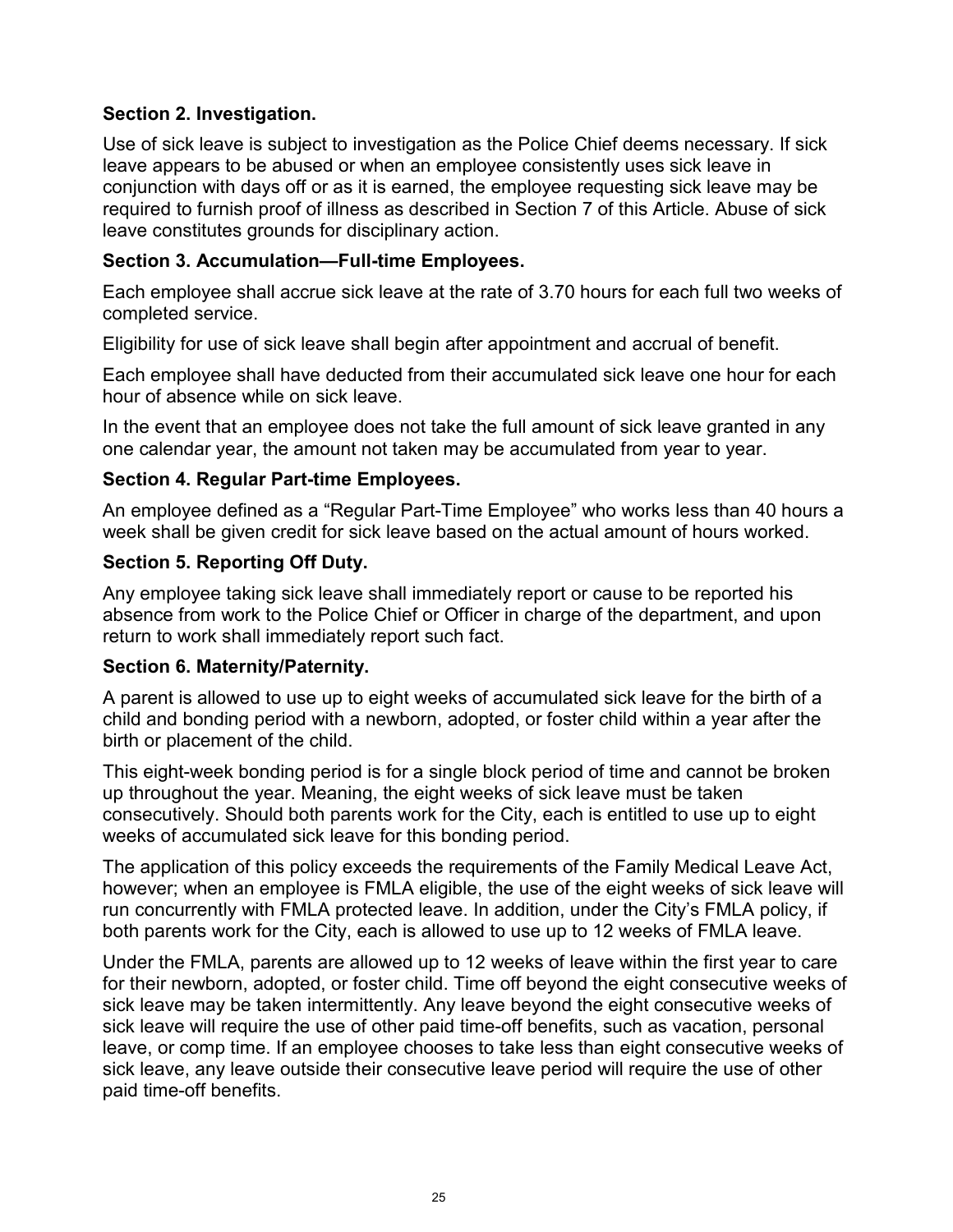If an employee's available paid leave benefits are exhausted prior to the end of the 12 week FMLA period, the remainder of the time off shall be granted as unpaid leave. See the City's FMLA policy for additional information.

## **Section 7. Health Care Provider Certificate.**

The Police Chief or the Director of Human Resources may require that sick leave be granted only by a certificate evidencing the sickness, signed by the employee's attending medical doctor, or require the employee to report to a City-designated medical doctor for a physical examination.

In any event, no sick leave with pay for personal illness or for attendance upon a member of the immediate family requiring the employee's care or attendance shall be granted for a period longer than three consecutive days unless a certificate from a duly licensed health care provider is presented to the Police Chief or the Director of Human Resources.

This certificate must be from the attending health care provider and must include a written statement indicating medical necessity for the employee's absence on the specific date(s) due to personal illness or attendance upon a member of his/her immediate family.

If the employee is absent due to an FMLA-qualified circumstance, the paid or unpaid sick leave absence will be designated as FMLA leave and treated in accordance with Article 27 of this Contract.

## **Section 8. Use on Vacation.**

When an employee becomes ill or is injured or quarantined while on vacation, the period of the illness, injury, or quarantine may be charged to sick leave if the employee submits a written certification from a physician or other health care provider confirming the illness, injury, or quarantine and the dates the employee was limited by such condition.

## **Section 9. Other Use of Sick Leave.**

At the discretion of the Police Chief or his designee, absence from work because of illness of a person other than those listed in Section 1 of this Article will have to be taken as vacation, earned compensatory leave, personal leave, holiday leave, or leave without pay.

## **Section 10. Sick Leave Payout at Separation.**

- A. An employee upon separation from the City with less than 15 years of service, except for disability retirement and under the provisions of subsection B of this Article, shall not receive any payment for accumulated sick leave.
- B. In case of death while in service of the City, the employee's beneficiary shall be paid for sick leave accumulated, up to the date of death, one-fourth of their accrued banked sick leave hours paid at their regular base hourly rate of pay at date of death.
- C. Employees shall upon separation from the City with at least 15 years of service or disability retirement while in service of the City be entitled to receive one-fourth of their accrued banked sick leave hours paid at their regular base hourly rate of pay at date of separation.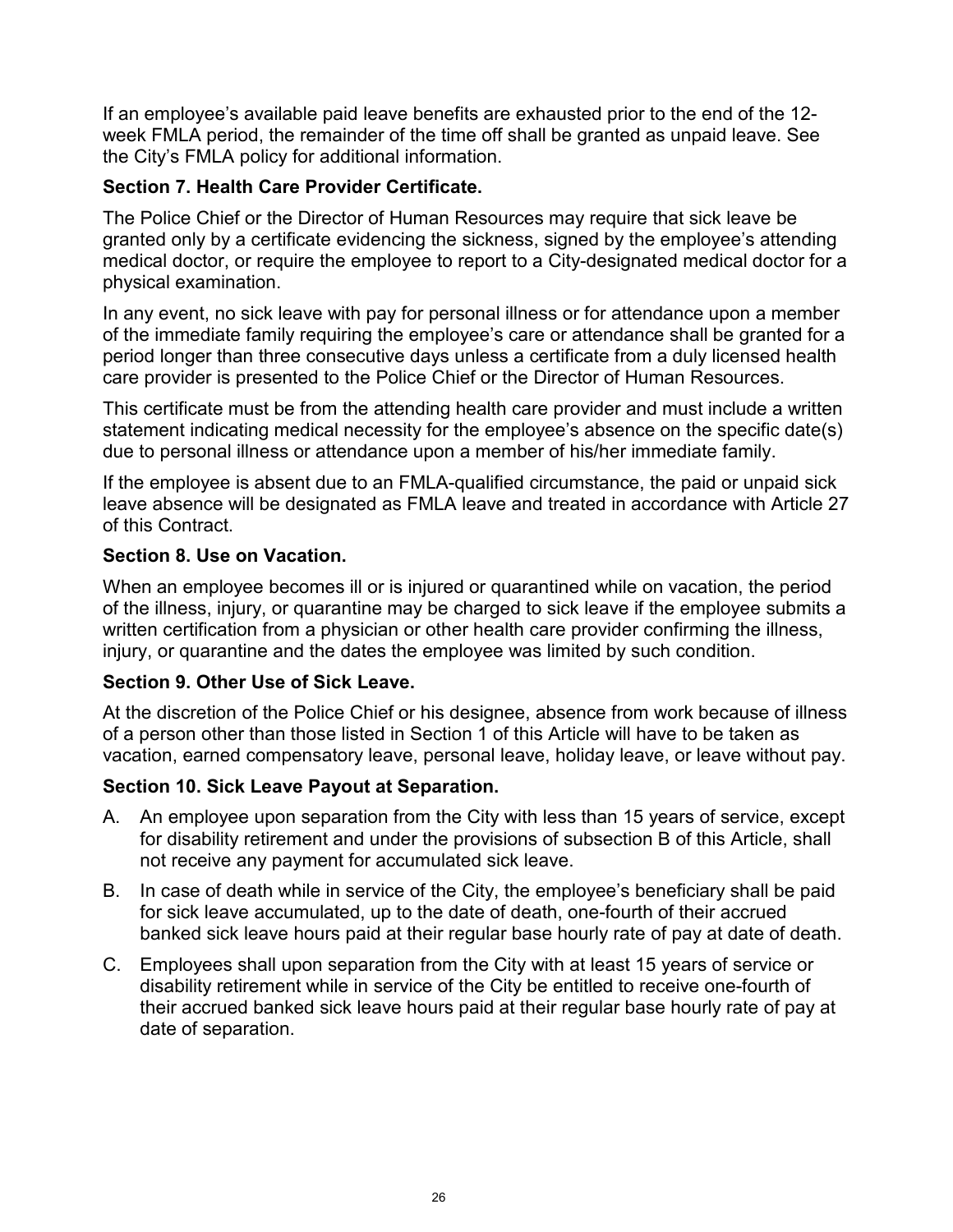## **Section 11. Physician/Dental Appointments.**

Sick leave may be used while actually attending either physician or dental appointments, provided the appointment has been scheduled during the employee's regularly scheduled work hours.

# **Article 27 Family/Medical Leave**

### **Section 1. Eligibility.**

The Family and Medical Leave Act (FMLA) requires the City to provide up to 12 weeks of unpaid, job-protected leave to eligible employees for certain family, medical, and military reasons during a 12-month period. Employees are eligible for FMLA leave if they have worked for the City for at least one year and worked 1,250 hours over the previous 12 months.

### **Section 2. Use of Paid Leave Benefits—Concurrent With FMLA.**

The City requires employees to use paid leave benefits before unpaid leave may be granted. FMLA regulations require that an eligible employee be granted FMLA leave at the time a qualifying family or medical event occurs, whether the employee has paid leave available to him/her or not.

If an employee has available paid leave benefits at the time family/medical leave is required, the family/medical leave will run concurrently with the use of those paid leave benefits until they are exhausted or until the available 12-week FMLA leave period ends, whichever comes first. Use of eligible paid leave benefits for FMLA events as detailed in this Article must comply with the City's policies/definitions for use of paid time-off benefits. If an employee's available paid leave benefits are exhausted prior to the end of the 12 week FMLA period, the remainder of the period shall be granted as unpaid leave.

## **Section 3. Reasons for Taking FMLA Leave—Family, Medical, and Military.**

The following conditions represent qualified FMLA leave:

## **Family Leave:**

- A. For birth of a son or daughter and to care for the newborn child.
- B. For placement of a son or daughter for adoption or foster care.

#### **Medical Leave:**

- A. To care for the employee's spouse, son or daughter, or parent who has a serious health condition.
- B. Because of a serious health condition that makes the employee unable to perform the employee's job.

#### **Military Leave:**

A. Because of any "qualifying exigency" arising out of the fact that the spouse, son, daughter, or parent of the employee is on active duty, or has been notified of an impending call to active duty status, in support of a contingency operation; or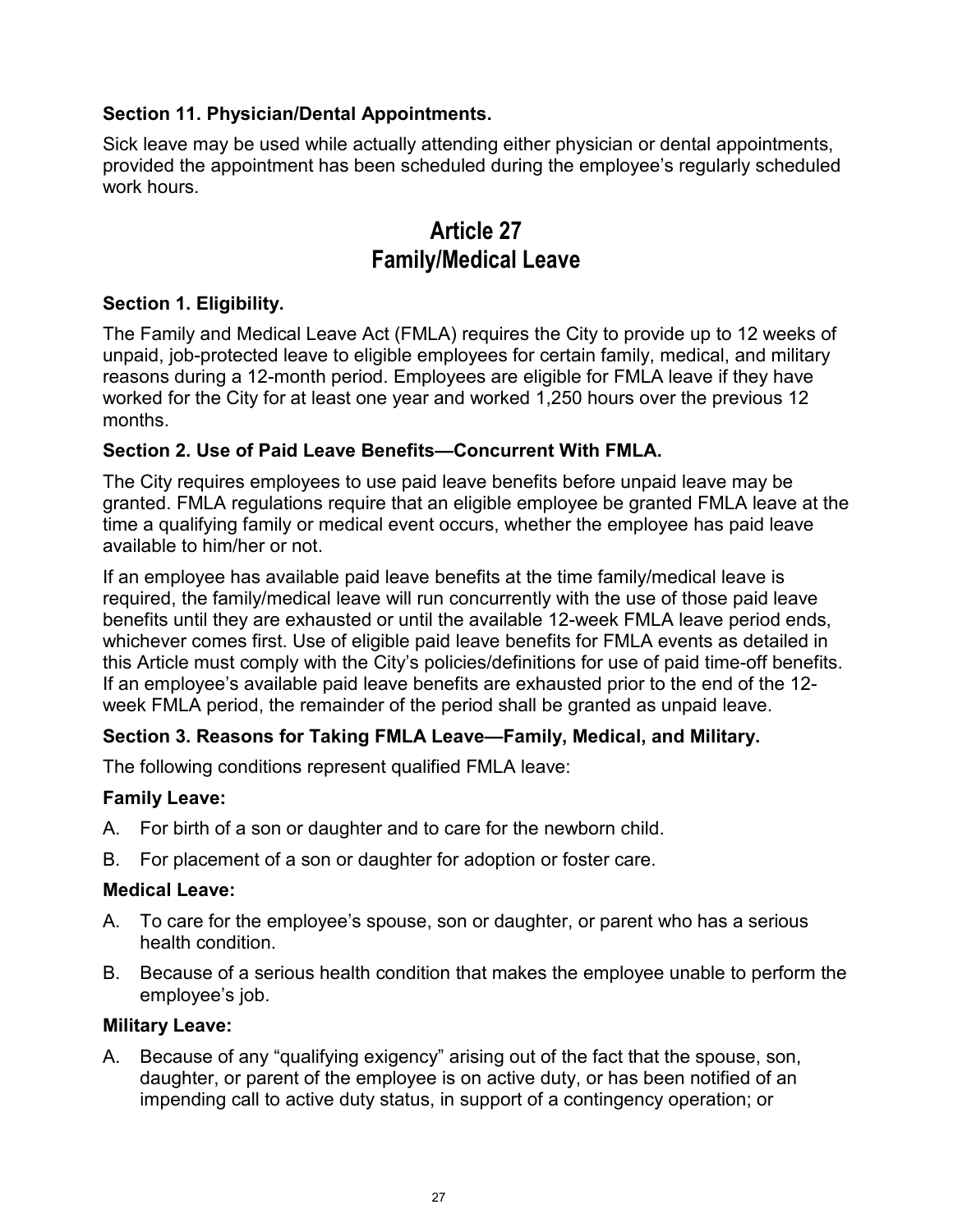B. An eligible employee who is the spouse, son, daughter, parent, or next of kin of a covered service member who is recovering from a serious injury sustained in the line of duty on active duty is entitled up to 26 weeks of leave in a single 12-month period to care for a service member.

### **Section 4. Use of City Leave Benefits.**

If an employee has available paid leave benefits at the time family medical leave is required, the family medical leave will run **concurrently** with the eligible use of those paid leave benefits until they are exhausted or until the available 12-week FMLA leave period ends, whichever comes first. Use of leave during the FMLA period can be taken incrementally or consecutively. If an employee's available paid leave benefits are exhausted prior to the end of the 12-week FMLA period, the remainder of the period shall be granted as unpaid leave. Usage of City leave benefits per qualified FMLA event is detailed below:

- To care for an employee's newborn, adopted, or foster child. (Maternity/Paternity Leave)
	- $\triangleright$  Eligible paid time-off benefits include up to a maximum of eight consecutive weeks of sick leave. Any leave beyond the eight consecutive weeks will require the use of other paid time-off benefits, such as vacation, personal leave, or comp time. If an employee chooses to take less than eight consecutive weeks of sick leave, any leave outside their consecutive leave period will require the use of other paid time-off benefits. This leave can be taken any time within one year of the child's birth or placement.
- To care for the employee's spouse, son, daughter, or parent with a *serious health condition*. (Medical Leave)
	- $\triangleright$  Eligible paid time-off benefits include sick leave, vacation leave, personal leave, and comp time.
- Because of a *serious health condition* that makes the employee unable to perform the functions of the employee's job. (Medical Leave)
	- Eligible paid time-off benefits include sick leave, vacation leave, personal leave, and comp time.
- Because of any "qualifying exigency" arising out of the fact that the spouse, son, daughter, or parent of the employee is on active duty, or has been notified of an impending call to active duty status, in support of a contingency operation. (Family Leave)
	- $\triangleright$  Eligible paid time-off benefits include vacation leave, personal leave, and comp time.
- An eligible employee who is the spouse, son, daughter, parent, or next of kin of a covered service member who is recovering from a serious injury or illness incurred in the line of duty on active duty is entitled up to 26 weeks of leave in a single 12 month period to care for a service member. (Medical Leave)
	- $\triangleright$  Eligible paid time-off benefits include sick leave, vacation leave, personal leave, and comp time.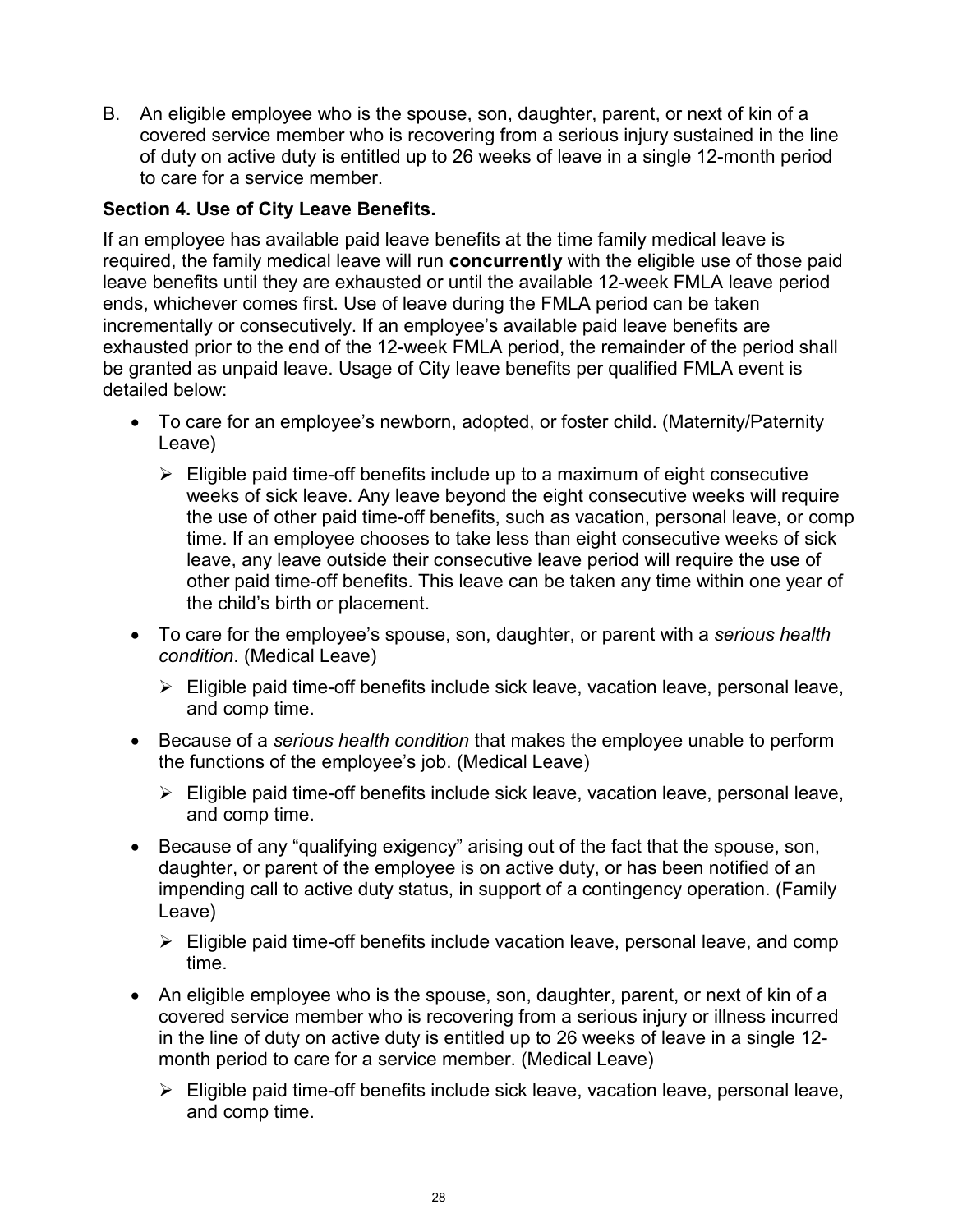### **Section 5. Requesting Leave and Notice Requirements.**

- A. In the case of FMLA family leave taken for the care of a healthy newborn child, newly adopted child, or newly placed foster child, the leave may be taken in a single period, or intermittently not to exceed 12 weeks which must commence within 12 months after the date of the child's birth or placement for adoption or foster care. The employee may be required to submit to the City, prior to the commencement of the FMLA family leave, a signed statement that he/she intends to return to his/her position upon expiration of the leave. In addition, the employee must provide at least two weeks' advance notice of the date he/she intends to return to work. Circumstances may require that FMLA family leave for the birth of a child, or for placement for adoption or foster care, begin prior to the actual birth or placement.
- B. An employee requesting FMLA medical leave for the serious illness of a child, spouse, or parent or for his own personal serious health condition will be permitted to take the 12 weeks of FMLA leave either consecutively or intermittently. Each time FMLA leave is requested on this basis, the employee must request the FMLA leave, except where leave is not foreseeable, at least two weeks prior to the date the leave is to begin. The employee may be required to provide written certification from a medical physician describing the nature of the health condition and its probable duration. The employee must also provide the employer with two weeks' notice prior to return to work date, whenever practicable.

### **Section 6. Medical Certification and Recertification.**

The employee may be required to provide advance leave notice and medical certification. Taking of leave may be denied if requirements are not met. The City may require medical certification to support a request for leave because of a serious health condition and may require second or third opinions (at the City's expense) and a fitness for duty report prior to returning to work.

The City may require recertification no more frequently than every 30 days unless (a) employee requests extension; (b) circumstances change significantly; and (c) employer doubts validity of the certification or the employee's stated reason for the absence. Certification and recertification when required will be at the employee's expense. No second or third opinion on recertification can be required.

#### **Section 7. Health Plan Benefits—Returning From Leave.**

Health/dental insurance benefits will be maintained for the employee during the family/medical leave period, provided that the employee continues to pay the employee portion of the premium for that insurance at least one month in advance of the coverage. If the employee chooses not to return to work for reasons other than a continued serious health condition, or other circumstances beyond the employee's control, the employee will be required to reimburse to the City the amount paid for the employee's health insurance premium during the leave period.

Employees returning from family/medical leave shall be returned to their previous position, or a similar position, with the same rate of pay as they received prior to the commencement of the unpaid family/medical leave.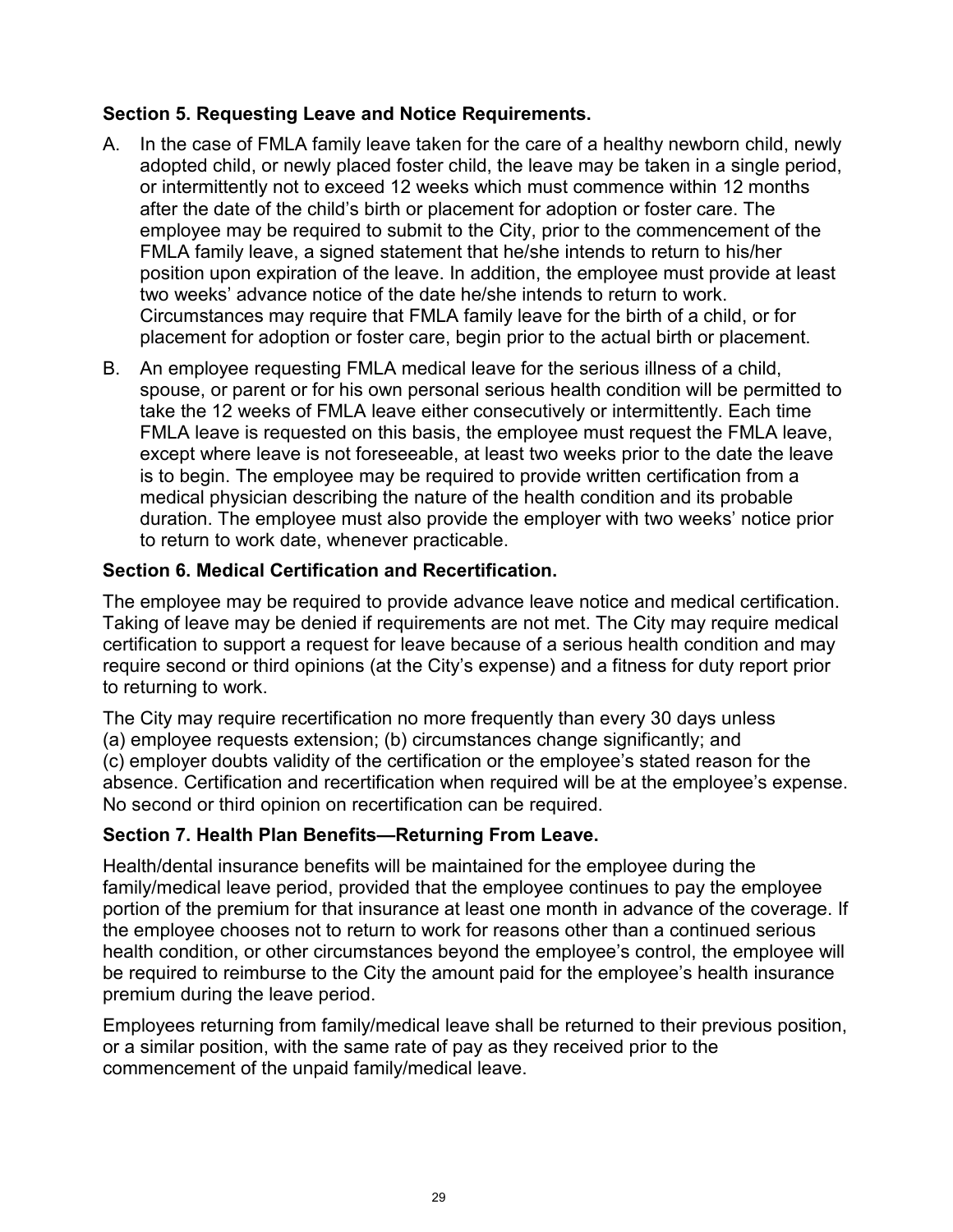#### **Section 8. Administration.**

In all cases, it is the employer's responsibility for determining whether leave qualifies as FMLA. The City may inquire as to the nature of the need for leave in order to assess the application of FMLA. Except as otherwise provided in this Article, all family/medical leave will be administered according to the requirements of the Family and Medical Leave Act and the National Defense Authorization Act.

# **Article 28 Vacations**

#### **Section 1. Accumulation—Full-time Employees.**

- A. Any regular full-time employee of the City Police Department shall be granted vacation with pay, provided such leave shall be based on the employee's employment anniversary date and shall accrue on a monthly basis.
- B. Vacation leave accrual shall begin with the employee's first day of regular employment. Eligibility for use of vacation shall begin after accrual of the benefit.
- C. Employees shall receive a full or prorated vacation benefit with full pay based on the following schedule, and each new level in the schedule shall become effective in the month in which the employee's employment anniversary date occurs and available for use on the first day of the following month:

| <b>Service Years</b> | (Hours) | Monthly Accrual Annual Accrual Number of<br>(Hours) | <b>Days</b> |
|----------------------|---------|-----------------------------------------------------|-------------|
| 0 but less than 3    | 6.75    | 81                                                  | 10          |
| 3 but less than 4    | 8.00    | 96                                                  | 12          |
| 4 but less than 5    | 9.00    | 108                                                 | 13.5        |
| 5 but less than 10   | 10.00   | 120                                                 | 15          |
| 10 but less than 11  | 10.75   | 129                                                 | 16          |
| 11 but less than 12  | 11.50   | 138                                                 | 17          |
| 12 but less than 13  | 12.00   | 144                                                 | 18          |
| 13 but less than 14  | 12.75   | 153                                                 | 19          |
| 14 but less than 15  | 13.50   | 162                                                 | 20          |
| 15 but less than 16  | 14.00   | 168                                                 | 21          |
| 16 but less than 17  | 14.75   | 177                                                 | 22          |
| 17 but less than 18  | 15.50   | 186                                                 | 23          |
| 18 but less than 19  | 16.00   | 192                                                 | 24          |
| $19 +$               | 16.75   | 201                                                 | 25          |

D. The maximum vacation earned in any one (1) month shall not exceed the provisions of the above schedule.

#### **Section 2. Regular Part-time.**

An employee who works less than full-time (40 hours per week) shall be entitled to vacation as provided by this Article on a prorated basis.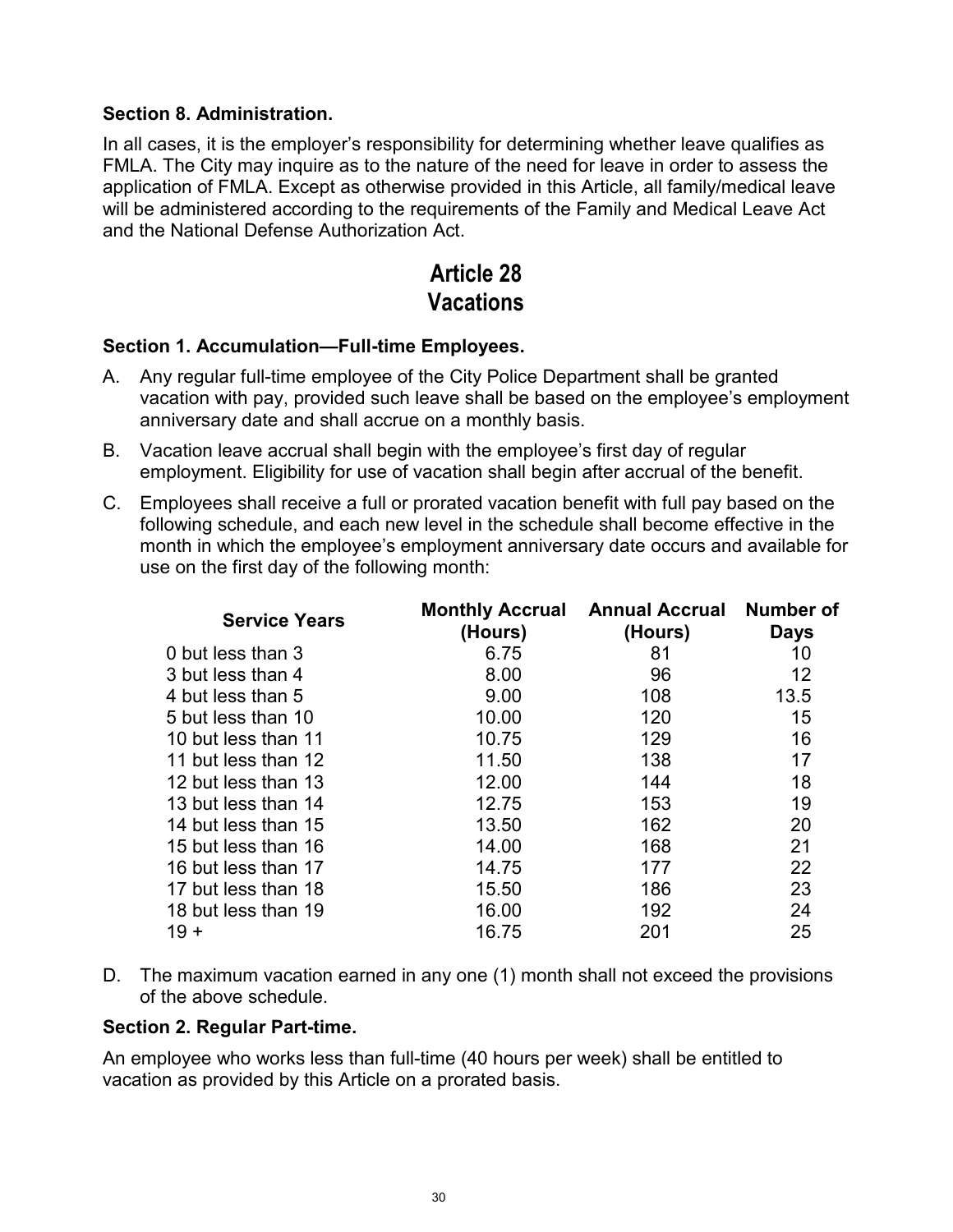### **Section 3. When Taken.**

- A. Vacation shall be taken at the time the Police Chief or his designee shall designate. In designating vacation time, the seniority and preferences of employees shall be followed unless absence of the employee will impede the operation of the department.
- B. Vacation leave must be taken in increments of 15 minutes or more, unless less than one hour of vacation is available in which case the employee must take the remaining vacation in a single increment.
- C. Employees may schedule vacation prior to its anticipated accrual, but may not use vacation until after it has been accrued as specified in this Article.
- D. Vacation time shall not be scheduled or used in any manner for purposes of extending an employee's official date of separation from the City.

#### **Section 4. Maximum Balance and Payment.**

Regular full-time employees may accumulate vacation as set forth in Section 1 of this Article without limitation, provided that as of December 31 of each calendar year the employee's maximum balance of unused vacation shall not exceed 240 hours. Any unused vacation hours remaining in an employee's accumulated balance in excess of 240 hours as of 12 midnight on December 31 of each year shall be forfeited, except as specifically set forth in this Article.

In the event of discharge or resignation in good standing, any vacation time the employee has accumulated and not used before the date of separation from employment, up to a maximum of 240 hours, shall be paid at the employee's regular base hourly rate as of the date of separation to the employee or to his estate. Under no circumstances shall payment be made for accumulated vacation in excess of 240 hours except as specifically provided in this Article.

In the event of death while employed, any vacation balance accrued shall be paid to the employee or their estate at the employee's regular base hourly rate as of the date of death.

For employees hired after December 31, 2011, the maximum balance of unused vacation in any circumstance detailed in this Article shall not exceed 201 hours.

Except as specifically set forth in this Article, no payment may be made in lieu of vacation.

# **Article 29 Pensions**

Pensions shall remain as now provided subject, however, to the provisions of Sections 9-16-3.2, 9-16-5.1, and 9-16-5.2 of SDCL.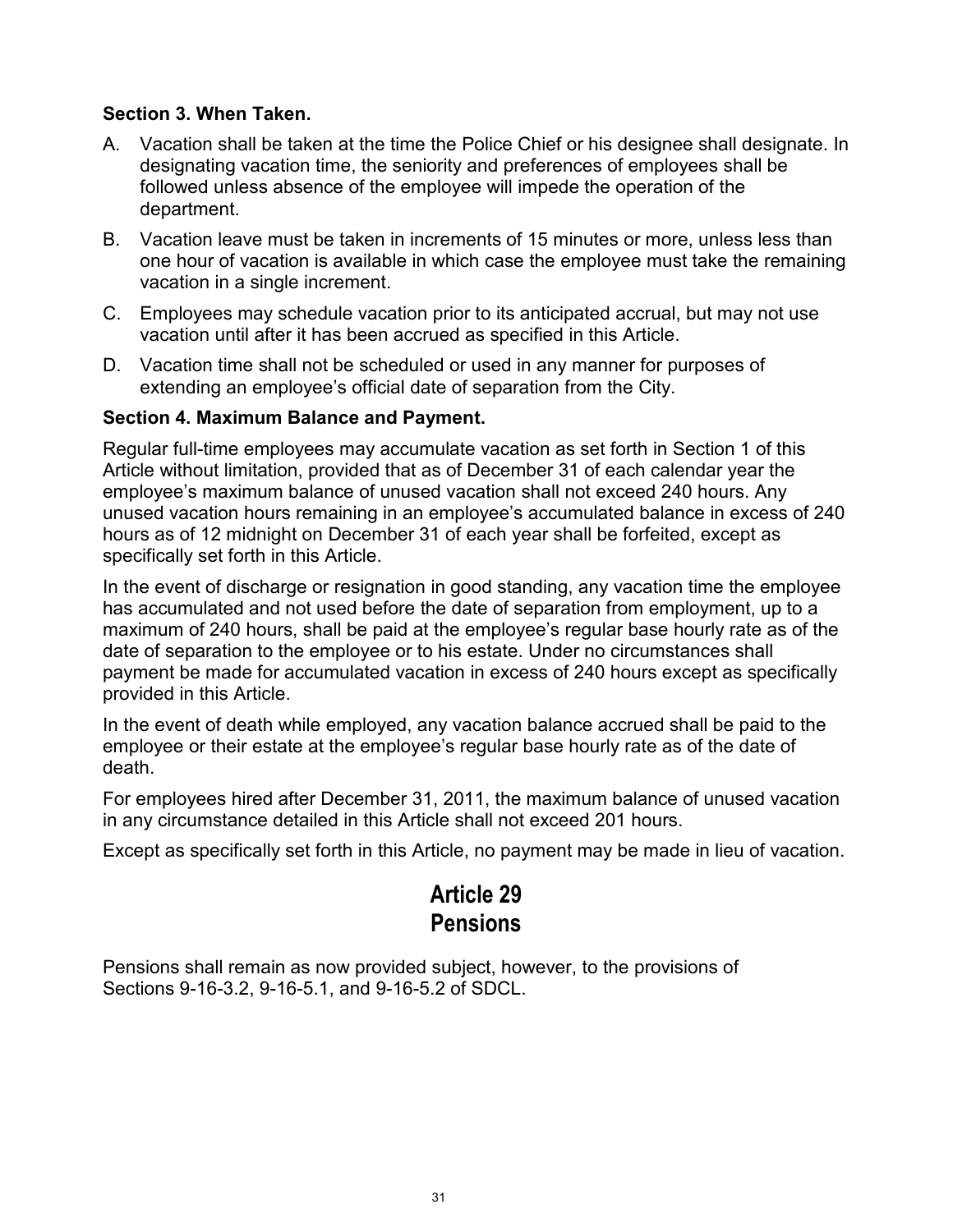# **Article 30 Promotions**

### **Section 1. Defined.**

A promotion shall occur when there exists an actual permanent vacancy within the bargaining unit which results in the movement of an employee from their present job classification to the vacant position with an increase in maximum biweekly rate of pay as provided in Article 34, Wages.

**Section 2.** In testing and evaluating officers for promotions, no identical written test shall be given two or more consecutive tests.

**Section 3.** The following minimum requirements have been established for promotion in the Police Department bargaining unit:

Police Sergeant: Minimum of four continuous years of service in the Police Department. Must have held rank of Patrol Officer for four consecutive years in the Sioux Falls Police Department immediately preceding the promotional examination date. Candidates must have satisfactory service rating on their most recent annual evaluation and not subject to disqualification pursuant to Chapter 39, subsection 39.049, of the City Code of Ordinances.

The City will give 30 days' written notice to the Union of any changes in the minimum requirements presently in effect for promotion to Police Lieutenant.

#### **Section 4. Eligibility for Promotion.**

An employee shall be eligible for promotion after actual continuous service in the position as described in Section 3 of this Article. The length of service necessary to qualify a person for promotion shall not be less than six months in the new position. Service as used in this section shall mean service as a result of regular appointment. Persons on leave of absence or on reinstatement list, if otherwise qualified, shall be eligible to take promotional examination only with the approval of the Civil Service Board. Candidates must have satisfactory service rating on their most recent annual evaluation and not subject to disqualification pursuant to Chapter 39, subsection 39.049, of the City Code of Ordinances.

In the event of a tie in promotional testing scores, overall department seniority will serve as the tiebreaker unless South Dakota state law requirements regarding veterans' preference in employment apply.

Holidays, vacation time, personal leave, compensatory time, and sick leave shall not be considered a break in continuous time for purposes of this Article.

#### **Section 5. Probation Period.**

A promotion within the ranks of the Police Department shall not be deemed complete until a period of probation not to exceed six months has elapsed. If, at any time during the probation period, a promoted employee is appraised less than satisfactory in overall performance, the employee shall be returned to the position from which they were promoted, provided that the vacancy still exists in the case of an employee promoted from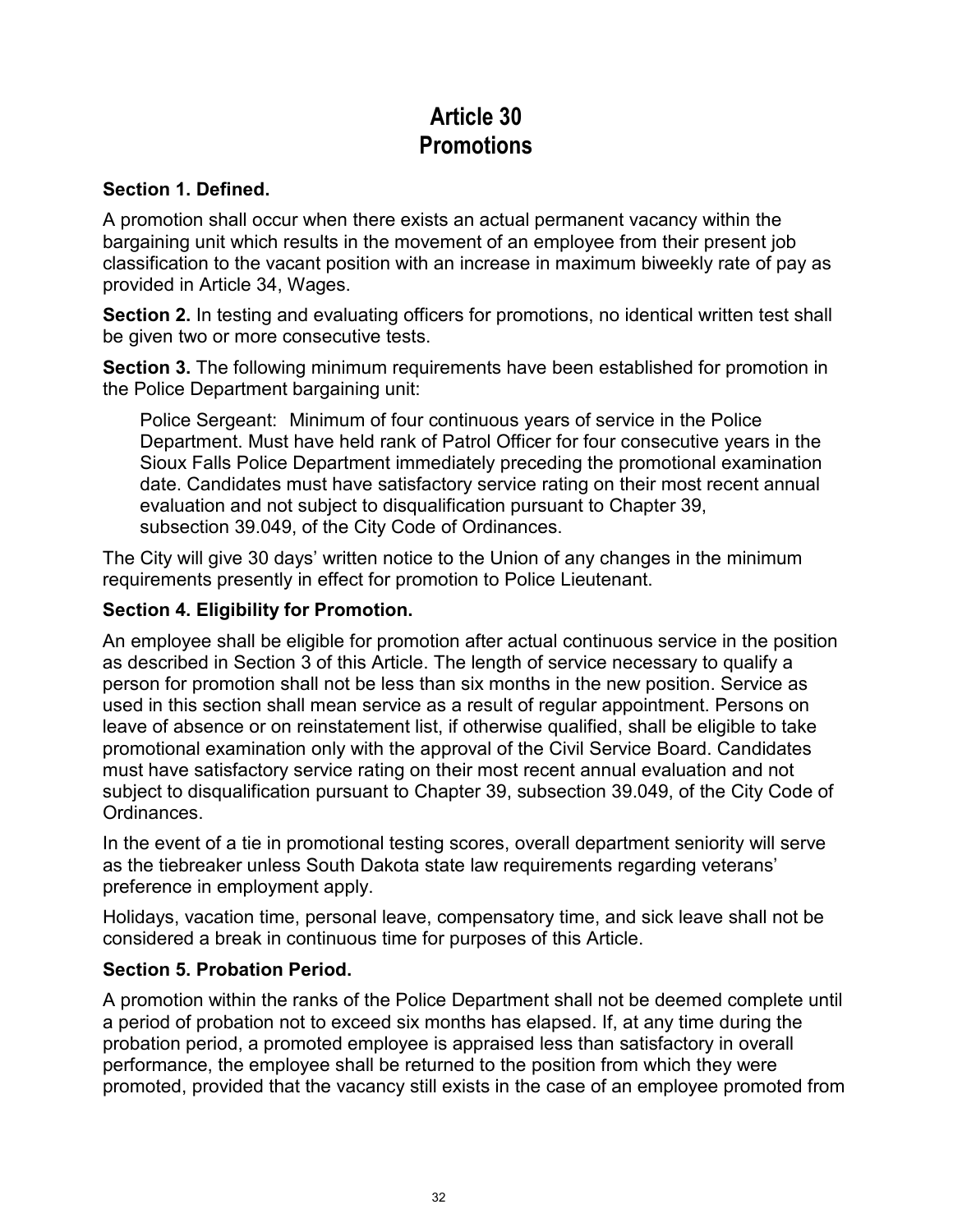an outside department. The action of returning a promoted employee to their former position is not cognizable under civil service as outlined in Article 5, Section 4.

The probationary period for a promotional employee will be extended for a period of time equal to the length of absence for any probationary employee who is absent from their position for more than 30 days.

### **Section 6. Notice.**

The Employer will give employees 30 days' notice of any changes in the procedural rules and regulations governing the administration of promotional examinations.

## **Article 31 Court Pay and Mandatory Meetings**

In the event an employee is required to make an off-duty court appearance, he shall be paid a minimum of two hours at the guaranteed overtime rate of 1 1/2 times his regular base hourly rate of pay. If this off-duty court appearance begins less than two hours prior to the beginning of the employee's regularly scheduled work hours, the employee shall receive the guaranteed overtime rate in lieu of, not in addition to, his regular base hourly rate for that portion of the guaranteed two-hour period which extends into his regularly scheduled work hours. The employee may designate compensatory time in lieu of court pay up to the accumulation limits set forth in this Contract. Each session of court, morning and afternoon, shall constitute a separate appearance if the officer is required to appear at both. If an employee is required to make a court appearance prior to the end of their shift that requires the employee to exceed the regularly scheduled workday, the employee shall be paid for all hours actually worked.

An employee on scheduled vacation who is required to attend court during their regularly scheduled work hours is not entitled to court pay pursuant to this Article. The employee will have their vacation hours reduced commensurate with amount of time worked. The number of hours of court time paid at the guaranteed overtime rate shall not be counted as hours actually worked for purposes of computing additional regular overtime.

All meetings that are job related that require the officer's presence outside his or her regularly scheduled work hours shall be paid a minimum of one hour at the guaranteed overtime rate of 1 1/2 times his regular base hourly rate of pay.

Any required training which occurs outside the employee's regularly scheduled workday shall be recorded as regular hours worked and shall not be treated as a mandatory meeting under this Article.

Failure of an officer to be present for a scheduled court appearance, the signing of mental hold papers, depositions, etc., except in cases of unavoidable circumstances, may result in disciplinary action.

## **Article 32 Workweek and Overtime**

The present workweek of 40 hours in each seven-day period shall remain in effect. Hours actually worked in excess of 40 hours in this seven-day period shall be paid at the rate of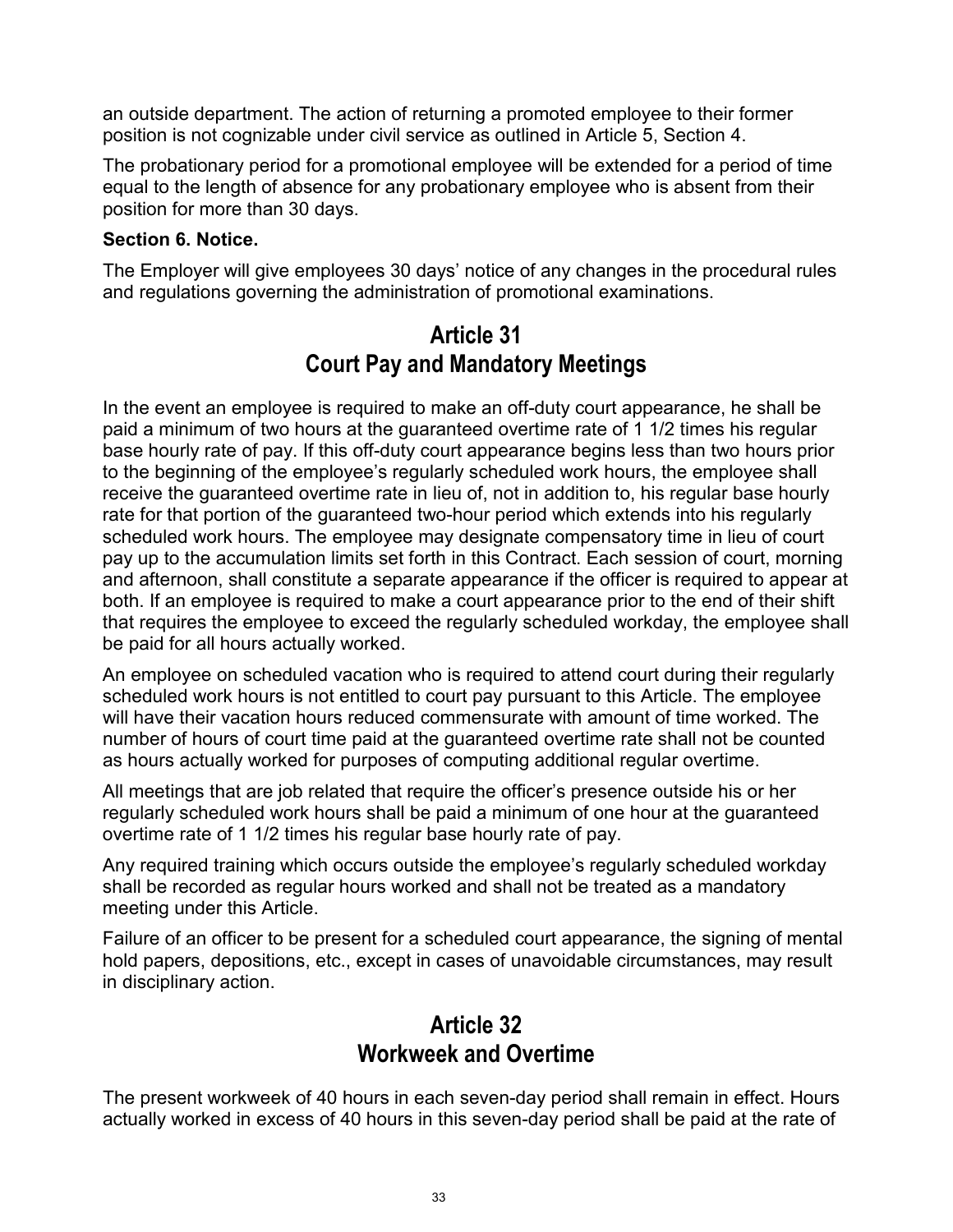1 1/2 times the employee's regular base hourly rate of pay, unless the employee requests compensatory time in lieu of overtime pay by designating it on the weekly time sheet. Compensatory time will be awarded at time and one-half and may be accumulated up to a maximum of 80 hours.

When an employee requests compensatory leave, it shall be scheduled by the supervisors in the same manner as days off. If an employee has requested compensatory time in lieu of pay, it cannot be converted to pay at a later time, except that if employment is terminated with an employee who has accumulated compensatory time, the employee may receive pay for accumulated compensatory time.

For purposes of computing overtime pay, hours actually worked shall include holidays (except for patrol division shift personnel), vacation, personal leave, and sick leave.

Hours worked on unscheduled call-in, on standby, or on court duty as provided in this Contract, or hours scheduled and taken as compensatory leave, or any other hours not specified in this Contract as hours actually worked for purposes of computing overtime, shall not be considered hours actually worked for purposes of computing overtime.

No employee will be permitted to exceed a regular workday beyond the established regular number of daily work hours through the use of vacation or personal leave when on scheduled overtime.

Under no circumstances will a duplication or pyramiding of overtime hours be permitted in the determination of hours actually worked for purposes of computing overtime pay.

# **Article 33 Break Time**

**Section 1.** Absent an emergency, all employees shall be granted 15 minutes break during the first 4 hours of an 8-hour shift and 15 minutes during the second 4 hours of an 8-hour shift.

For work beyond an eight-hour day, rest periods will be allowed in the same intervals as provided in this section.

The Police Chief may specifically require patrol officers working in the field to combine two 15-minute breaks into a single 30-minute break to be taken during the 8-hour shift as directed by the Police Chief or his designee to meet departmental needs.

Rest periods are not cumulative and so may not be accumulated to be used during periods other than those specified.

**Section 2.** All employees shall be granted 30 minutes lunch break. In the event that an employee's lunch period is interrupted and he is not able to take the same at any time during the remainder of the shift, he shall be paid for the one-half hour of time.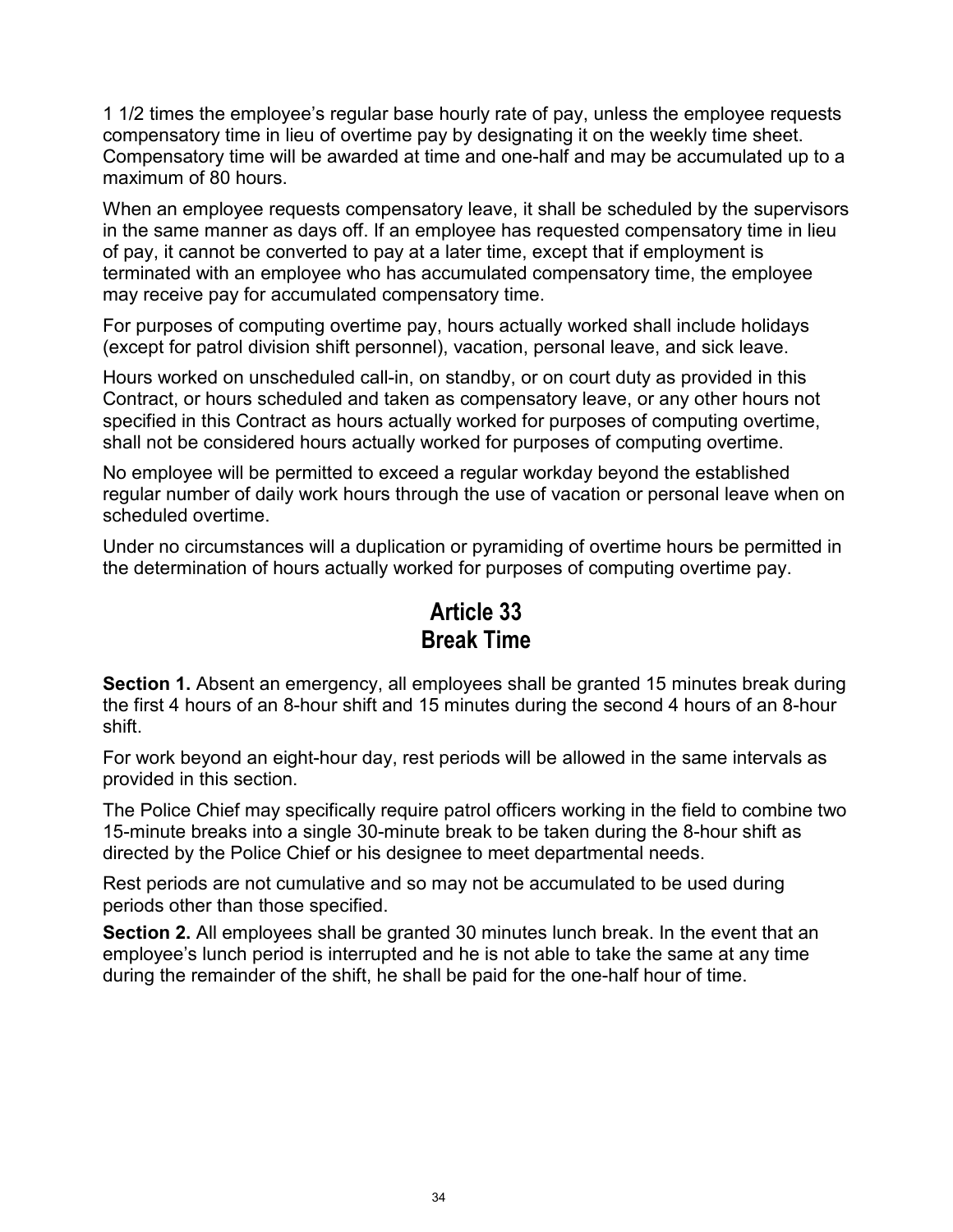# **Article 34 Wages**

**Section 1.** The pay scales for employees in this bargaining unit are as follows:

**Position** Police Officer Sergeant

**Section 2.** The pay grades for classifications in this bargaining unit shall be adjusted based upon cost of living (COLA) and market-based considerations according to the following table:

| Year | <b>COLA</b> | <b>Market</b> | Total |
|------|-------------|---------------|-------|
| 2021 | 1.5%        | 2.5%          | 4.0%  |
| 2022 | 2.0%        | 2.0%          | 4.0%  |
| 2023 | 2.0%        | 0.5%          | 2.5%  |

Pay grades shall be set forth in Exhibit A.

Pay grades for 2021 shall become effective January 11, 2021, pay grades for 2022 shall become effective January 10, 2022, and pay grades for 2023 shall become effective January 9, 2023, in conjunction with the first day of the first complete pay period beginning in the new calendar year, except as otherwise specified in this Contract.

**Section 3.** Police Officer progression through step advancement will be allowed pursuant to the following table:

|                  |                | <b>Waiting Period</b> |  |  |  |
|------------------|----------------|-----------------------|--|--|--|
| <b>From Step</b> | <b>To Step</b> | In Months             |  |  |  |
|                  | ⌒              | 15                    |  |  |  |
| 2                | 3              | 12                    |  |  |  |
| 3                | 4              | 12                    |  |  |  |
| 4                | 5              | 12                    |  |  |  |
| 5                | 6              | 24                    |  |  |  |
| 6                |                | 24                    |  |  |  |
|                  | 8              | 24                    |  |  |  |
|                  | y              | 24                    |  |  |  |
|                  |                |                       |  |  |  |

Sergeant progression through step advancement will be allowed pursuant to the following table:

|           |         | <b>Waiting Period</b> |
|-----------|---------|-----------------------|
| From Step | To Step | In Months             |
|           |         | 24                    |
| ◠         |         | 24                    |

An employee must complete the required waiting period within a particular step prior to eligibility for advancement to the next step.

However, newly hired Police Officers with law enforcement certification from another state who successfully pass the reciprocity examination for certification in South Dakota may, in accordance with City ordinance and with administrative approval, advance to the next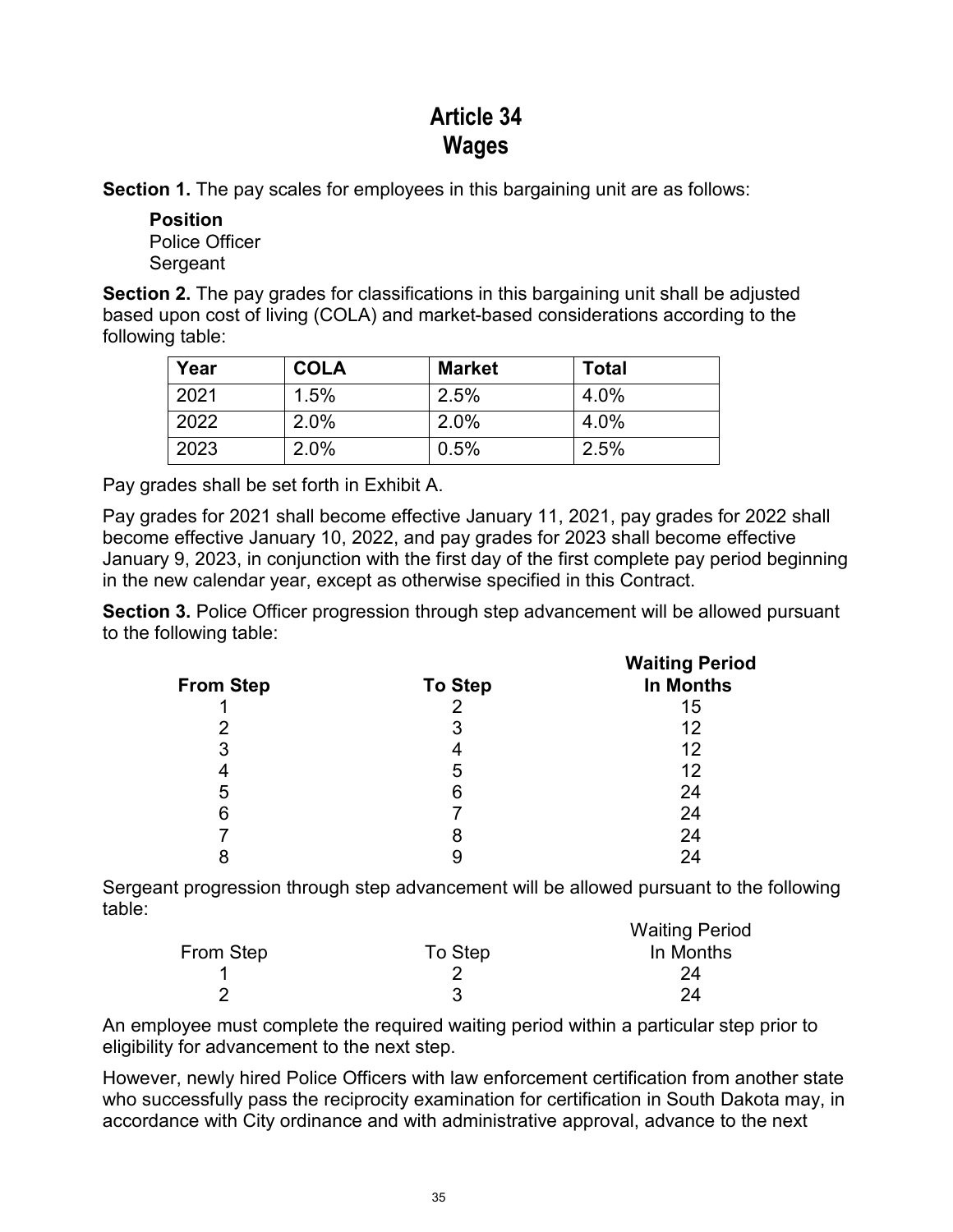applicable pay step without regard to satisfying the applicable waiting period prescribed above.

Newly hired Police Officers will serve a 15-month probationary period. The step anniversary date for newly hired Police Officers will be effective on the date they complete their 15-month probationary period, regardless of entry step placement, modified step placement due to successfully passing the reciprocity examination, or the waiting period identified above.

**Section 4.** New hires starting above the minimum step for Police Officer according to Chapter 39, subsection 39.124, of the City Code of Ordinances shall not affect overall seniority in the department. The hire date shall constitute the seniority date.

**Section 5.** Employees promoted to the rank of Police Sergeant shall be placed into step 1. A promoted employee will not be eligible for a step advancement until the completion of the regular waiting period as defined in Section 3 above.

**Section 6.** The employee's step anniversary date, for purposes of step advancement eligibility, is the day and month established when an employee is placed into a new pay scale as the result of hire, promotion, reduction in rank, or transfer to another classification with a different pay scale. An employee's step anniversary date may be adjusted if the employee's service is interrupted by unpaid leave of 30 or more calendar days in a year, if an employee's step advancement is delayed without retroactivity on the basis of performance, or if the date is adjusted as the result of the terms of this Contract.

If cause is shown by the supervisor, or Police Chief or designee, advancement to the next higher step will be denied. Any employee denied a step advancement at the time of eligibility may be given the step advancement at any time after the denial. The month and day when the step is eventually granted will become the employee's new step anniversary date. The year of the step anniversary date changes as the employee moves step to step.

#### **Section 7. Police Training Officers.**

Designated police training officers shall receive a 3 percent adjustment in addition to their regular base hourly rate of pay while they hold the position of police training officer. The PTO designation shall be considered a duty assignment which is made at the sole discretion of the Chief.

#### **Section 8. Specialty Pay.**

Personnel serving in eligible specialty assignments shall receive \$1,450 in specialty pay annually paid in two equal installments. \$725 will be paid in the second paycheck of each year, and the remaining \$725 will be paid in the first paycheck of December of each year.

If the employee receives the \$725 payment in the second paycheck of the year and separates from City employment before June 1 of the year, the City will not require repayment of the specialty pay. If an employee separates from City employment after June 1 but prior to the December payment, the employee will not receive the \$725 payment.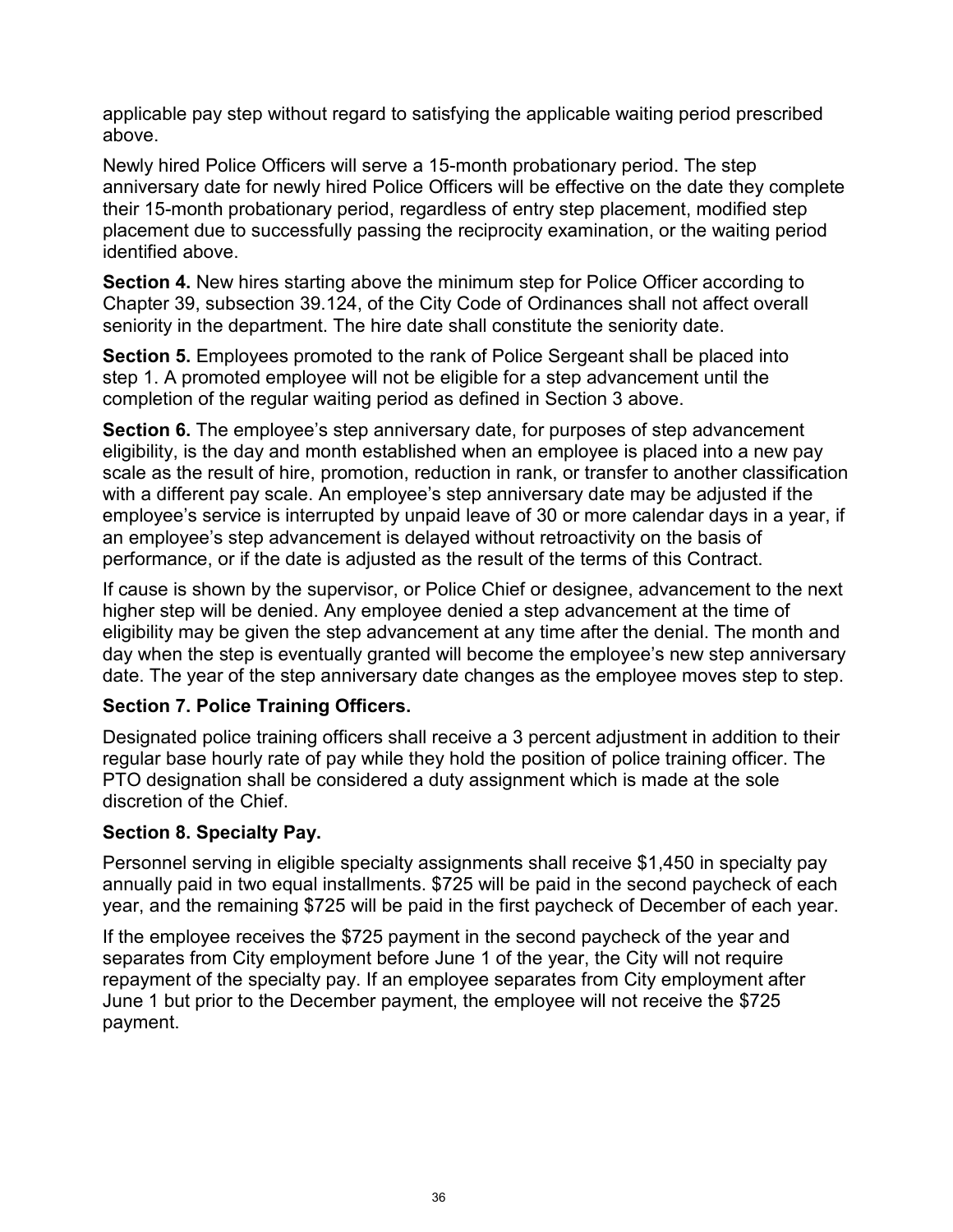The following provisions apply if an employee begins a specialty assignment after the payment dates noted above:

- An employee that begins an eligible specialty assignment after the second paycheck of the year will receive specialty pay prorated on a weekly basis based on the time period between the beginning of the eligible specialty assignment and June 1.
- An employee that begins an eligible specialty assignment after June 1 will receive specialty pay prorated on a weekly basis based on the date of the beginning of specialty assignment and the first paycheck of December.

The following provisions apply if an employee ceases to serve in a specialty assignment after the payment dates noted above due to reasons other than performance, discipline, or separation of employment:

- In the event an employee leaves an eligible specialty assignment after receiving the specialty pay in the second paycheck the year and before June 1, the employee shall return the prorated portion of the specialty pay to the City.
- In the event an employee leaves an eligible specialty assignment after June 1, the employee would receive specialty pay prorated on a weekly basis based on the time period between June 1 and the employee's separation from the specialty assignment.

Eligible specialty assignments include the following: Detectives, SWAT, Bomb Squad, CNU, K-9, Traffic Crash Investigators, and Administrative Services training. No employee may serve or be assigned to more than two specialty assignments. Specialty assignments are at the discretion of the Police Chief or designee.

## **Section 9. Police Sergeant Performance Incentive Pay.**

Police Sergeants with six or more years as a Sergeant shall be eligible to receive \$2,000 in performance incentive pay. Eligibility is contingent upon obtaining a satisfactory performance evaluation and having no formal disciplinary actions that resulted in a suspension without pay or higher during the performance period. The incentive payment shall be made in the next pay period following the performance review effective date.

#### **Section 10. Shift Differential.**

Officers or Sergeants whose work hours occur between 6 p.m. and 6 a.m. shall be paid a shift differential of \$1.00 per hour, in addition to their regular base hourly rate of pay, for all hours actually worked between the hours of 6 p.m. and 6 a.m. This shift differential will not apply to any hours worked while on standby or on emergency call-in for which the employee is guaranteed overtime pay at the rate of 1 1/2 times his regular base hourly rate of pay as specified in the Standby/Unscheduled Call-in Time Article. This shift differential will not apply to any overtime hours worked for any event or activity that is funded by grant or other outside funding sources.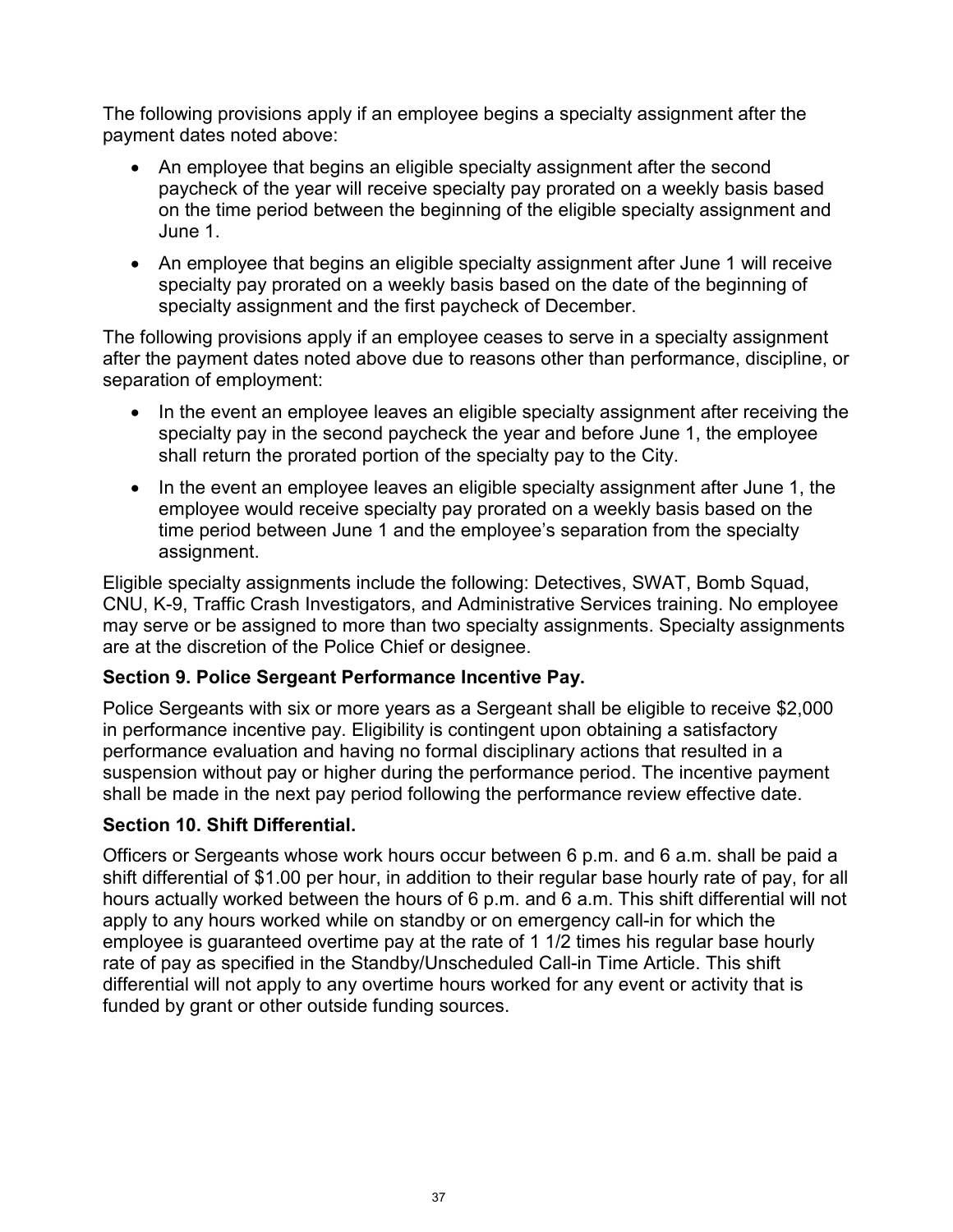### **Section 11. Merit/Step Denial Appeal.**

When cause has been shown by the supervisor, the Police Chief, or designee to deny or delay an employee a merit/step increase, the following steps may be taken:

- A. The employee may appeal such action by filing a written appeal with the Chief's office within ten calendar days from the date the office receives the unsatisfactory performance evaluation resulting in a delay/denial of a merit/step increase.
- B. The Chief or his designee shall meet with the employee and a Union representative at the discretion of the employee to hear the appeal and may conduct additional meetings or hearing as necessary to resolve the appeal. The division commander and employee's Union representative may make a presentation to the Chief in an effort to resolve the appeal.
- C. The Chief shall give the employee a written decision within 30 days of receiving the appeal. The Chief's decision shall be final.

## **Article 35 Employee Referral Program**

In support of the recruitment and successful hiring of Police Officers for the Sioux Falls Police Department, the City encourages employees to recruit and refer quality candidates for the role of Police Officer through an Employee Referral Program.

Employees represented under this labor agreement may refer individuals to participate in the hiring process for the role of Police Officer and receive a \$500 referral incentive payment in compliance with program rules.

#### **Section 1. Program Rules.**

To eligible, the referring officer must be identified on the employment application.

All candidates for employment will be evaluated for employment consistent with the Sioux Falls Police Department policies and procedures and City of Sioux Falls hiring practices. Candidates must be offered and accept employment as a Police Officer for a referring employee to be eligible to receive a referral incentive payment.

Any disputes or interpretations of the program will be addressed through the Administrative Division Commander with the final approval of the Chief of Police.

#### **Section 2. Incentive Payment.**

Upon the successful hire of a referred candidate, a referral incentive payment will be paid to the referring employee in two (2) installments. The first installment of \$250 will be paid when the candidate has been hired and reports for work to the Sioux Falls Police Department. The second installment of \$250 will be paid when the candidate has successfully been removed from probationary status.

The referral incentive payments will be made through payroll.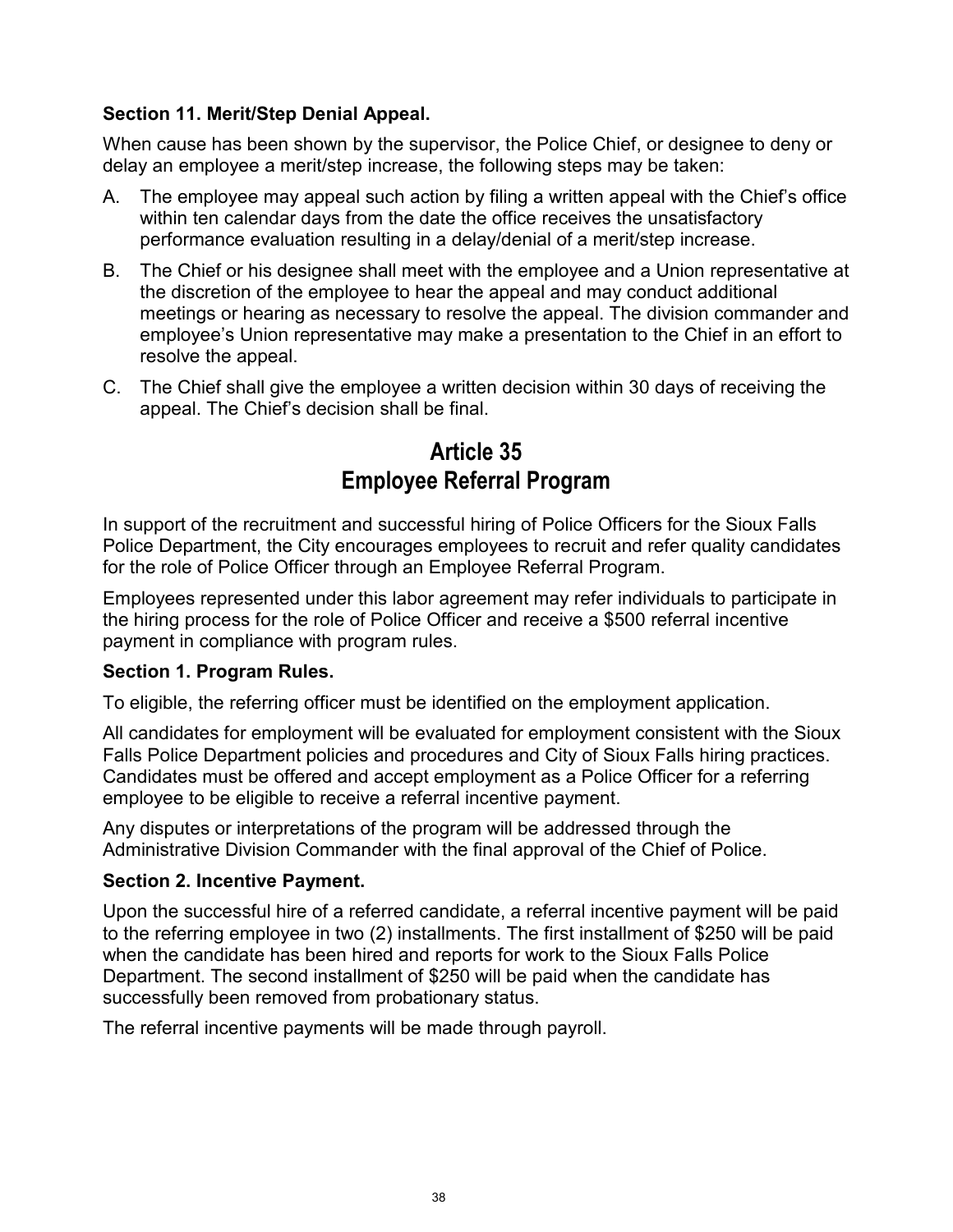# **Article 36 Work Rules**

The City has the right to formulate reasonable and lawful rules and regulations for the governing of the operation of the department. Such rules and regulations shall not conflict with this Contract. Such rules and regulations shall be submitted to the Union and stewards.

Disputes over new or changed rules and regulations shall be subject to the grievance procedure.

Each employee shall be provided access to a copy of all rules and regulations.

# **Article 37 New Vehicles**

All new patrol cars shall be equipped with adequate defrosters, heaters, commercial radios, air-conditioning, quality tires, first aid equipment, fire extinguishers, and be properly serviced at regular intervals. No employee shall be required to operate a vehicle that does not comply with all state and City safety statutes, ordinances, or regulations.

# **Article 38 Management's Rights**

Except to the extent expressly modified by a specific provision of this Contract, the City of Sioux Falls reserves and retains solely and exclusively all of its statutory and common law rights to manage the operation of the Police Department of the City of Sioux Falls, South Dakota, as such rights existed prior to the execution of this Contract with the Union, including, but not limited to, the right to:

- A. Operate and manage all manpower, facilities, and equipment.
- B. Develop, alter, or abolish policies, practices, procedures, and rules to govern the operations of the Police Department and bring about discipline.
- C. Determine work assignments and establish, alter, or eliminate work schedules, locations, or functions in accordance with municipal and departmental needs; and to contract or subcontract all or any of the functions of the Police Department that do not take work away from the bargaining unit.
- D. Transfer, promote, or demote officers; to terminate or otherwise relieve officers from duty for just cause; and to lay off officers for lack of work or lack of funds.
- E. Recruit, select, and determine the number and types of officers required.
- F. Establish reasonable basic and in-service training programs and requirements for upgrading officers and employees.
- G. Establish Police functions and programs, including the setting and amending of budgets.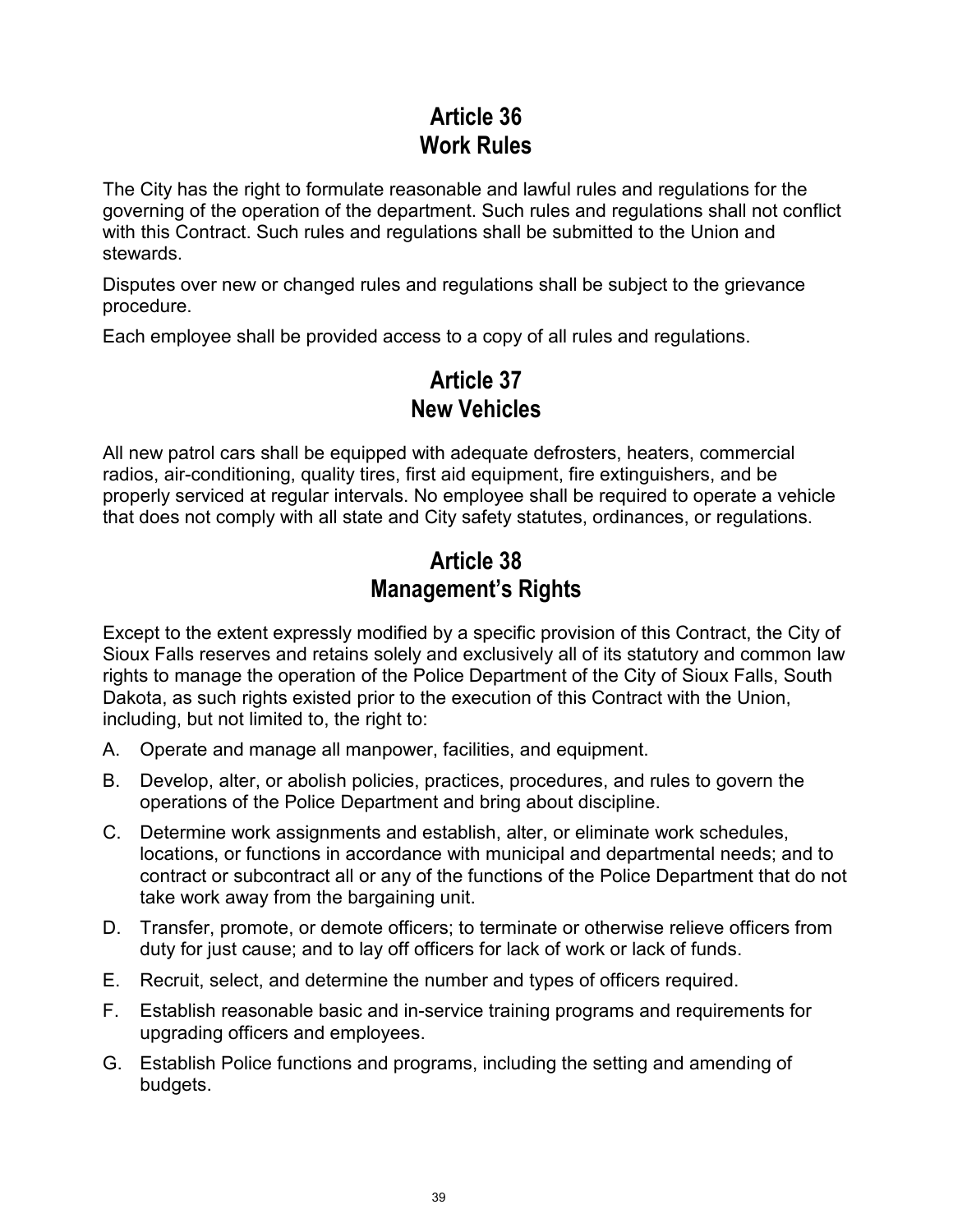- H. Determine the utilization of technology and manpower and to modify organizational structures; to select, direct, and determine the number of personnel engaged in total functions or any particular part thereof.
- I. Establish work schedules and perform any inherent managerial functions not specifically limited by this Contract and to take such other measures as the City or Police administration may deem necessary for the orderly and efficient operation of the department of the Police for the City so long as it does not conflict with this Contract.
- J. Determine the mission, policies, and standards of service which will be provided to the public.

Only to the extent that the above rights are specifically limited, in whole or in part, by the provisions of this Contract, alleged violations are subject to grievance procedure.

# **Article 39 Committee for Union-Management Cooperation**

**Section 1.** The parties recognize that during the period in which this Contract is in effect, problems of administration of this Contract may arise which are not now anticipated by either party. They also recognize that during such period more mutually constructive and productive relationships are likely to exist between the City and the Union and among both management and nonmanagement employees, if both the City and the Union continue and enlarge their respective efforts to gain a better appreciation and understanding of each other's problems and objectives. They recognize that frequently what first appears to be problems or areas of conflict and disagreements are actually the result of misunderstandings, which are cleared away upon a complete and frank exchange of viewpoints and ideas. They believe that even though limitations are being placed upon formal collective bargaining negotiations through the extended period of this Contract, a better atmosphere in which to achieve improved day-to-day relations between the parties, which they both desire, can be created through meetings of the kind described below.

**Section 2.** Once each month, meetings shall be held during the term of this Contract of the committee formed as part of this Article. The committee may decide to cancel and/or postpone meetings by mutual agreement.

It is understood that such meetings will be held for the purpose of appraising and discussing the problems, if any, which arise concerning administration, interpretation or application of the Contract, or other matters which either party believes will contribute to the improvement in the relations between them within the framework of this Contract.

It is understood that such meetings shall not be for the purpose of handling grievances or conducting collective bargaining negotiations nor for any purpose which in any way will modify, add to, or detract from the provisions of this Contract.

In agreeing to such meetings, the parties are providing concrete evidence of their sincere desire to encourage friendly, cooperative relationships between their respective representatives at all levels and with and between all employees covered by this Contract and to find ways to overcome difficulties, influences, or attitudes which interfere with such relationships.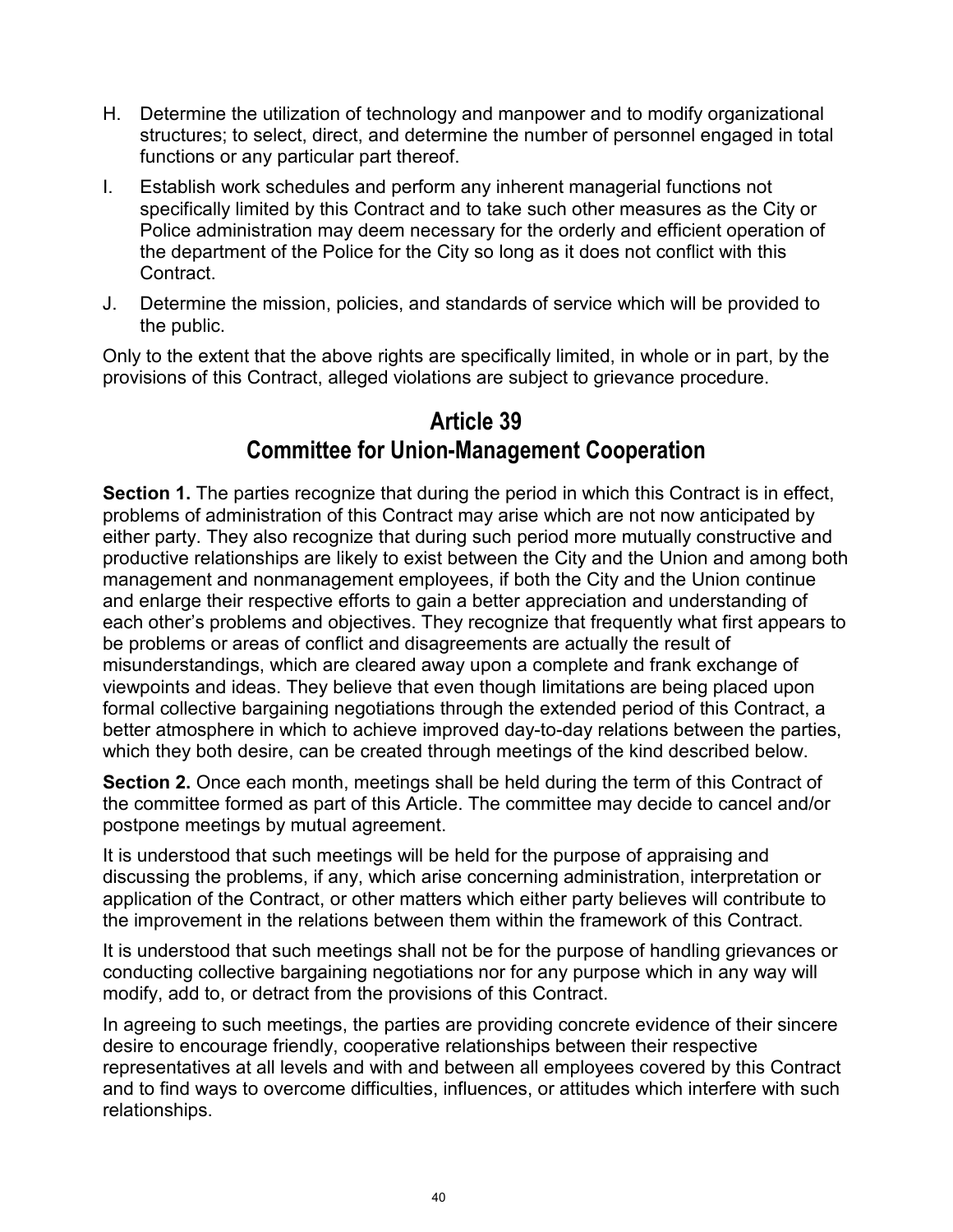Minutes of the committee meeting shall be taken by management and distributed through department memorandum.

**Section 3:** The City agrees (except in cases of emergency) that SFPD Standard Operating Procedures (SOP) and/or Policies and Procedures will not be changed until the committee for Union-Management Cooperation has been given notice and opportunity for input. Upon notice, the committee shall have up to two business days (excluding weekends and holidays) upon which to provide input. Thereafter, the City may implement the changes. Changes made in cases of emergency shall be submitted to the committee as soon as possible after implementation.

**Section 4.** This committee shall also consider handling problems concerning the safety of working conditions. Each of the parties recognize the importance of protecting the health, life, and limb of employees, and the City will make every reasonable effort to improve conditions that promote health and safety among the City employees. This committee may make recommendations respecting conditions which in its opinion would make working conditions safer.

**Section 5.** The committee shall be composed of members designated by the Union and members designated by the City as mutually agreed to by the City and the Union. The cooperation committee shall be composed of an equal number of representatives designated by management, and an equal number of representatives designated by the Union; however, reasonable accommodations will be made in the event of unforeseen circumstances such as scheduling conflicts.

# **Article 40 Substance Abuse Prevention Policy**

**Section 1.** The City of Sioux Falls (the City) is committed to developing an organizational culture of employee well-being and safety. The City's well-being vision is to "Create an organizational culture that inspires employee health, safety, and happiness in everyday decisions."

The City is also committed to providing a safe, healthy, and productive work environment. Therefore, to meet this objective, as well as our obligations under applicable federal and state laws, the City has a Substance Abuse Prevention Policy that provides the City with reasonable measures to ensure the safe and successful operation of City business.

Therefore, all City employees are strictly prohibited from unlawfully using, possessing, manufacturing, distributing, or dispensing any controlled substance or drug paraphernalia at any time on or off the job, or from unlawfully having any detectable level of any controlled substance in the body at any time on or off the job. In accordance with federal law, the City also prohibits any employee from being under the influence of marijuana while on City property or engaging in City business regardless of whether the employee has a medical marijuana card or prescription for medical marijuana use. The City does not allow any employee to use, possess, cultivate, manufacture, distribute, dispense, sell, or store marijuana under any circumstance.

Employees are also strictly prohibited from using, possessing, or having a detectable level of alcohol (defined as .02 or greater) in the body while working, performing job duties while on the City's premises, or while operating City vehicles, machinery, or equipment.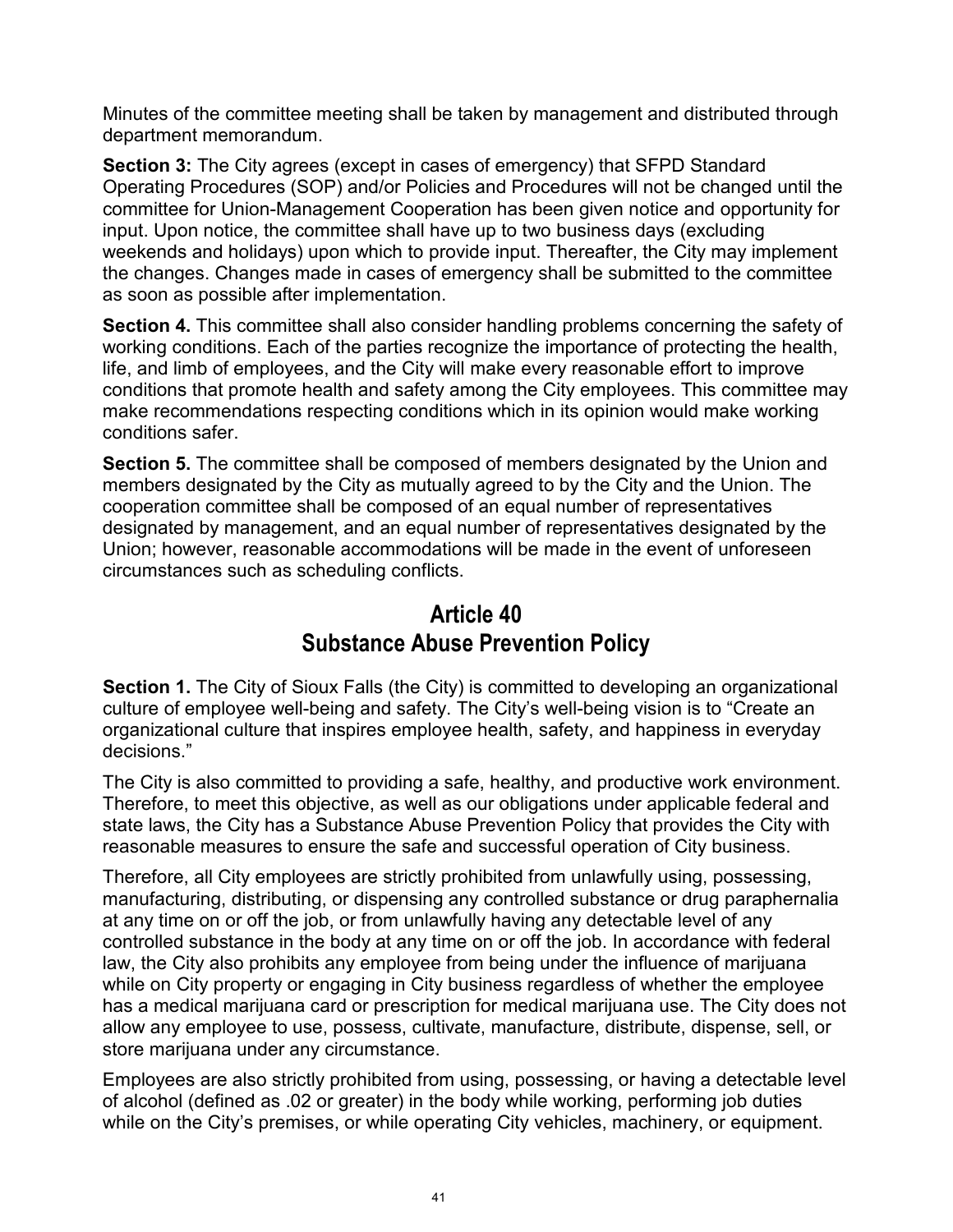Any illegal drug use or working while under the influence of alcohol is incompatible with employment with the City of Sioux Falls. Any employee found to be in violation of this policy or any of the provisions set forth in this policy will be subject to discipline up to and including termination of employment with the City. This policy does not apply to public safety officers in situations when they are in possession of an illegal controlled substance, drug paraphernalia, or alcohol as legally authorized while acting in the line of duty.

**Section 2.** The City encourages early diagnosis and sound treatment for drug- and alcohol-related conditions and supports and encourages employees to voluntarily and confidentially seek help.

In an effort to support employees in obtaining treatment, the City offers the services of an Employee Assistance Program (EAP). This service provides assessment, counseling, and referral services for employees with drug- and alcohol-related conditions. EAP provides experienced counselors to help with identification of and support for recovery with drugs or alcohol. Anonymity and confidentiality are ensured.

EAP is available to all eligible City employees and their immediate family members. The City has designed EAP services to provide employees and their immediate family members with a limited number of sessions per calendar year at no charge. Services can be accessed directly by the employee or immediate family member and is available 24 hours a day, 365 days per year.

While the City is supportive of those employees who seek help voluntarily, the City is equally firm in identifying and disciplining those who continue to abuse drugs and alcohol and do not seek help. Although the City strongly encourages employees who have drugor alcohol-related problems and conditions to voluntarily seek counseling or treatment, employees who seek counseling or treatment only after violating this policy are still subject to disciplinary action for such violations.

**Section 3.** The City's Substance Abuse Prevention Policy does not create a binding employment contract. The City of Sioux Falls reserves the right to interpret, change, or rescind this policy in whole or in part, with or without notice, subject to any state and federal laws and relevant collective bargaining agreements. In addition, changes to applicable federal or state laws or regulations may require the City to modify or supplement this policy. Such changes will be made in accordance with any obligation pursuant to an existing collective bargaining agreement.

The City's Substance Abuse Prevention Policy, insofar as it impacts the terms and conditions of employment for employees covered by this Contract, shall not be modified unless negotiated with the Union. The City reserves the right to make modifications as may be required by law.

**Section 4.** For purposes of the application of the City's Substance Abuse Prevention Plan, all employees of the Sioux Falls Police Department covered by this Contract shall be considered "safety sensitive employees," and therefore, will be subject to all drug and alcohol testing requirements applicable to safety sensitive employees.

Safety sensitive functions or duties for Police Department employees, defined as "safety sensitive employees" above for purposes of the application of the City's Substance Abuse Prevention Policy, shall be from the time an employee begins work or is required to be in readiness to work until the time they are relieved from duty and all responsibility for performing work for or on behalf of the City.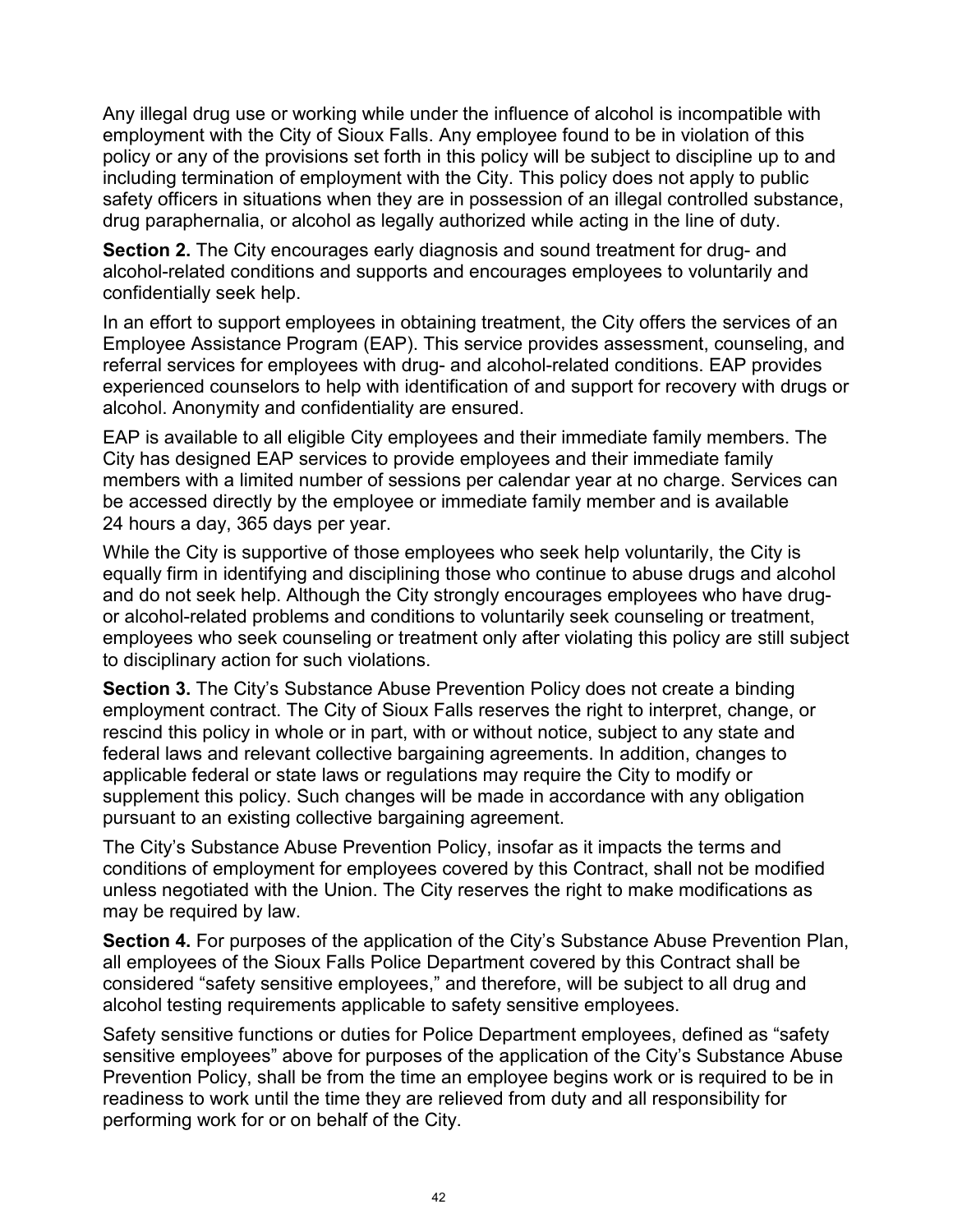## **Article 41 Payroll Deduction of Union Dues**

The Employer agrees that upon receiving written authorization by the employee from the Union, the Employer will deduct all dues, initiation fees, and assessments designated by the local Union. Such deductions shall be remitted by the Employer to the local Union within 15 days from the end of the month in which such deductions occurred.

# **Article 42 Separability and Saving Clause**

If any provision of this Contract is declared to be in contravention of the laws or regulations of the United States or the state of South Dakota, that provision shall be superseded by the appropriate provisions of the law or regulation, so long as the law or regulation is in force and effect, but all other provisions to this Contract shall continue in full force and effect.

In the event that any Article or section is held invalid or enforcement of or compliance with the Article or section which has been restrained as described above, the parties affected shall enter into collective bargaining negotiations after receipt of written notice by either Employer or Union for the purpose of developing a mutually satisfactory replacement of the Article or section for the period of invalidity or restraint.

# **Article 43 Entire Contract**

The parties acknowledge that during the negotiations which resulted in this Contract, each had the unlimited right and opportunity to make demands and proposals with respect to any subject or matter not removed by law from the area of collective bargaining, and that the understandings and agreements arrived at by the parties after the exercise of that right and opportunity are set forth in this Contract. Therefore, the City and the Union, for the duration of this Contract, each voluntarily and unqualifiedly waives the right and each agrees that the other shall not be obligated to bargain collectively with respect to any subject or matter referred to or covered in this Contract or with respect to any subject or matter not specifically referred to or covered in this Contract, even though such subjects or matters may not have been within the knowledge or contemplation of either or both of the parties at the time they negotiated or signed this Contract. This Contract may only be amended during its term by the parties' mutual agreement in writing.

This contract supersedes all prior agreements and understandings and governs the entire relationship between the parties and shall be the sole source of all rights and claims covered by this contract. The parties further acknowledge that where a direct conflict exists between the terms and conditions as negotiated and provided in this Contract and the terms and conditions of employment as provided by any regulation, ordinance, or rule of the City, the terms of this Contract shall control and be binding upon the parties.

The Code of Ordinances, Chapter 39, titled "Personnel Regulations and Benefits; Retirement and Pensions," are applicable to the employees only where the topic is not specifically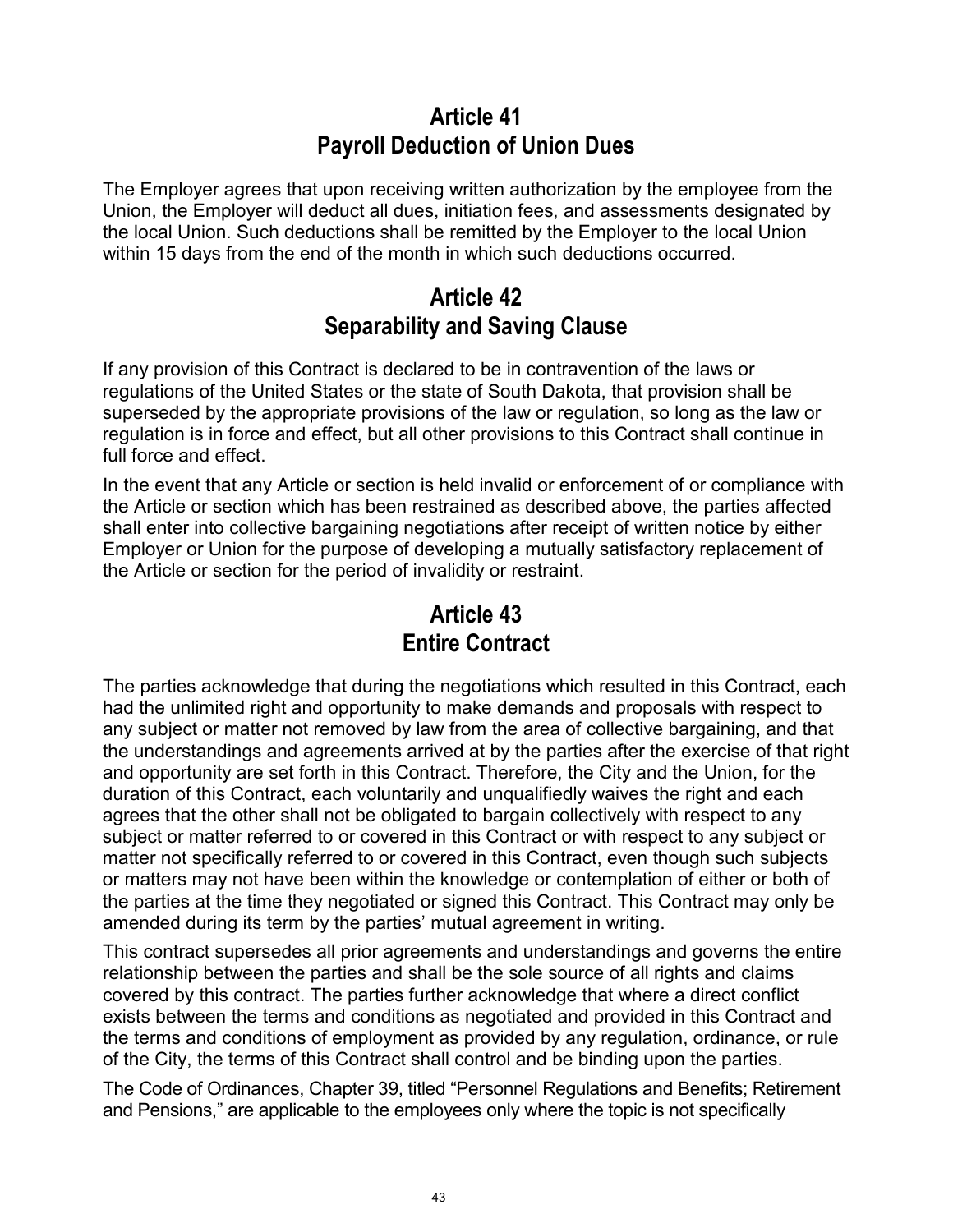addressed in this Contract. Ordinance provisions will not be changed to the detriment of any covered employee insofar as his terms and conditions of employment are concerned.

# **Article 44 No-Strike/No-Lockout**

During the term of this Contract, neither the Union nor its agents or any employee for any reason will authorize, institute, aid, condone, or engage in a slowdown, work stoppage, or strike. During the term of this Contract, neither the Employer nor its agents for any reason shall authorize, institute, aid, or promote any lockout of employees covered by this Contract as a result of a dispute with the Union.

In the event of a slowdown, work stoppage, or strike, the Union agrees to notify all local officers and representatives of their obligation and responsibility for maintaining compliance with this Article, including their responsibility to remain at work during any interruption which may be caused or initiated by others and to encourage employees violating the above paragraph to return to work. The Employer may discharge or discipline any employee who violates this section and any employee who fails to carry out his responsibilities under this section.

# **Article 45 Duration of Contract**

**Section 1.** This Contract shall be in full force and effect on January 1, 2021, to and including the 31st day of December 2023.

**Section 2.** It shall automatically be renewed from year to year thereafter, provided however, either party may notify the other, in writing by July 15 of the calendar year before the expiration date of the Contract that it desires to modify any portion of this Contract.

**Section 3.** In the event such notice is given, negotiations shall begin no later than August 15 of the year the contract is scheduled to expire.

**Section 4.** The Contract shall remain in full force and effect during the period of negotiations.

# **Article 46 Administrative Leave**

**Section 1.** Occasionally, City offices are closed because of weather-related conditions. In addition, City offices may be closed early on holidays or Christmas Eve at the discretion of the Mayor. When City offices are closed for either of these reasons, nonessential employees not required to report to work may use administrative leave to replace regularly scheduled hours lost due to City offices being closed. To be eligible for administrative leave, employees must be working or using a paid time-off benefit the day before, or the day following, the day City offices are closed. Administrative leave hours shall not be counted as hours actually worked for purposes of computing overtime.

If an employee is absent and is using a paid time-off benefit at the time of closing, the employee may substitute administrative leave in the place of other paid time-off benefits. If such a closing falls on an employee's regularly scheduled day off, or the employee is on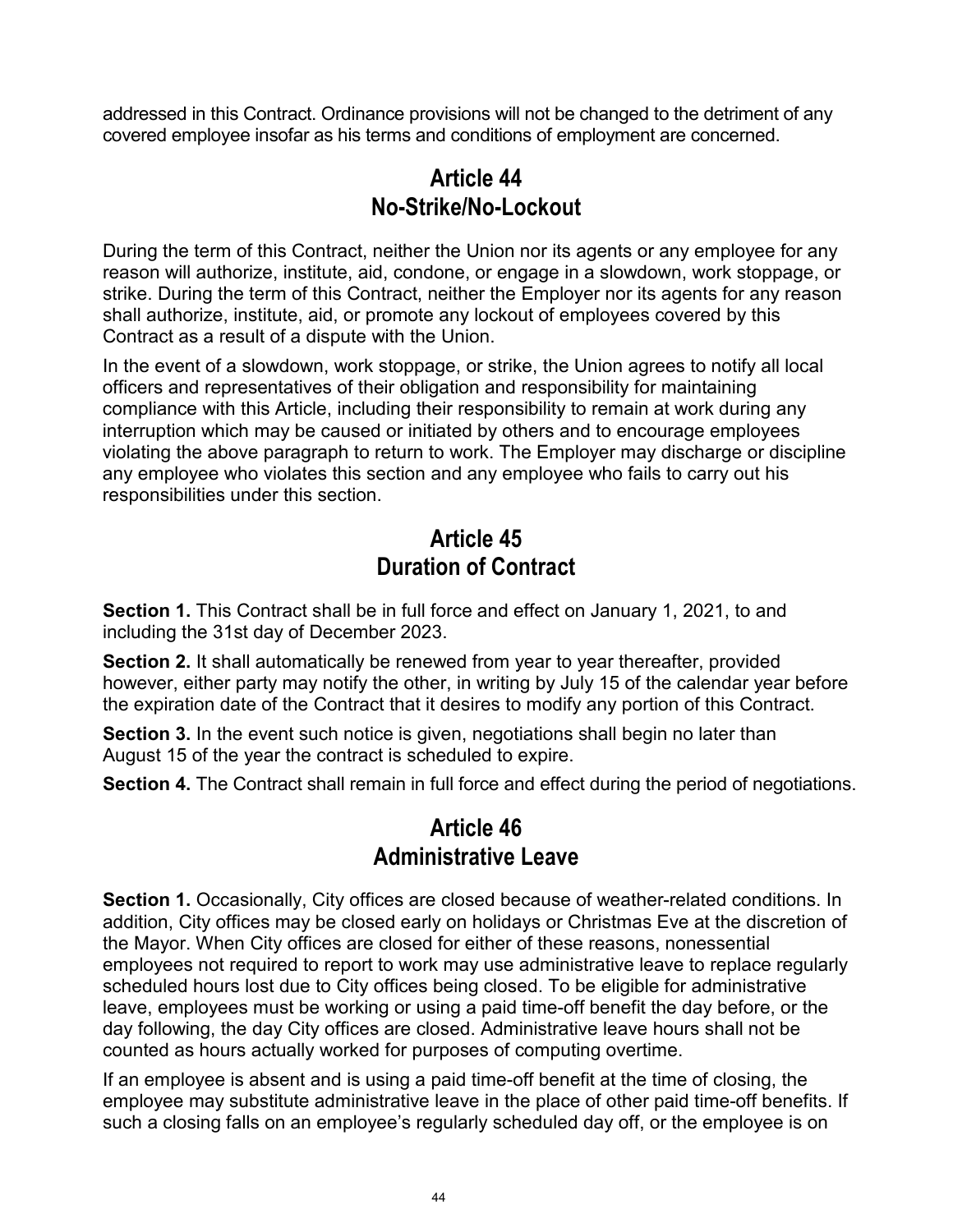an unpaid leave, administrative leave may not be used. Regular part-time employees shall have their benefit prorated based on the ratio of hours in their regular work schedule.

For nonessential employees, administrative leave does not accrue and therefore employees carry no minimum or maximum number of hours. Administrative leave may only be used as articulated in this Article. Upon discharge, resignation, retirement, or death, this benefit has no cash value and may not be used to extend service credit.

**Section 2.** When City offices are officially closed due to inclement weather, all personnel who are determined by the department/division to be essential to the delivery of public services are expected to report to work.

**Section 3.** When City offices are closed pursuant to the provisions in Section 1 of this Article, essential employees required to work shall accrue administrative leave hours commensurate to the actual number of administrative leave hours nonessential employees would receive when City offices are closed, not to exceed ten (10) hours per day. The hours earned will equal the number of hours worked according to the employee's assigned schedule. Administrative leave hours accrued will be scheduled off in a manner consistent with vacation hours. Administrative leave hours must be scheduled off within six months of being earned or the hours will be considered forfeited.

Upon discharge, resignation, retirement, or death, this benefit has no cash value and may not be used to extend service credit. Administrative leave hours shall not be counted as hours actually worked for purposes of computing overtime.

# **Article 47 RHS Plan**

The City of Sioux Falls agrees to provide a Retiree Health Savings (RHS) Plan to allow employees who retire and are eligible for benefits from the Employee's Retirement System, Police Division, the ability to provide some funding for retiree health costs with eligible unused sick and vacation leave payments at the time of retirement. The tax treatment of such a plan requires mandatory employee participation, and the Union agrees its members will fund this plan as follows: 100 percent of eligible unused sick and vacation leave payments received at the time of retirement. The City of Sioux Falls shall control and manage the operation and administration of the plan in accordance with federal law and IRS regulations.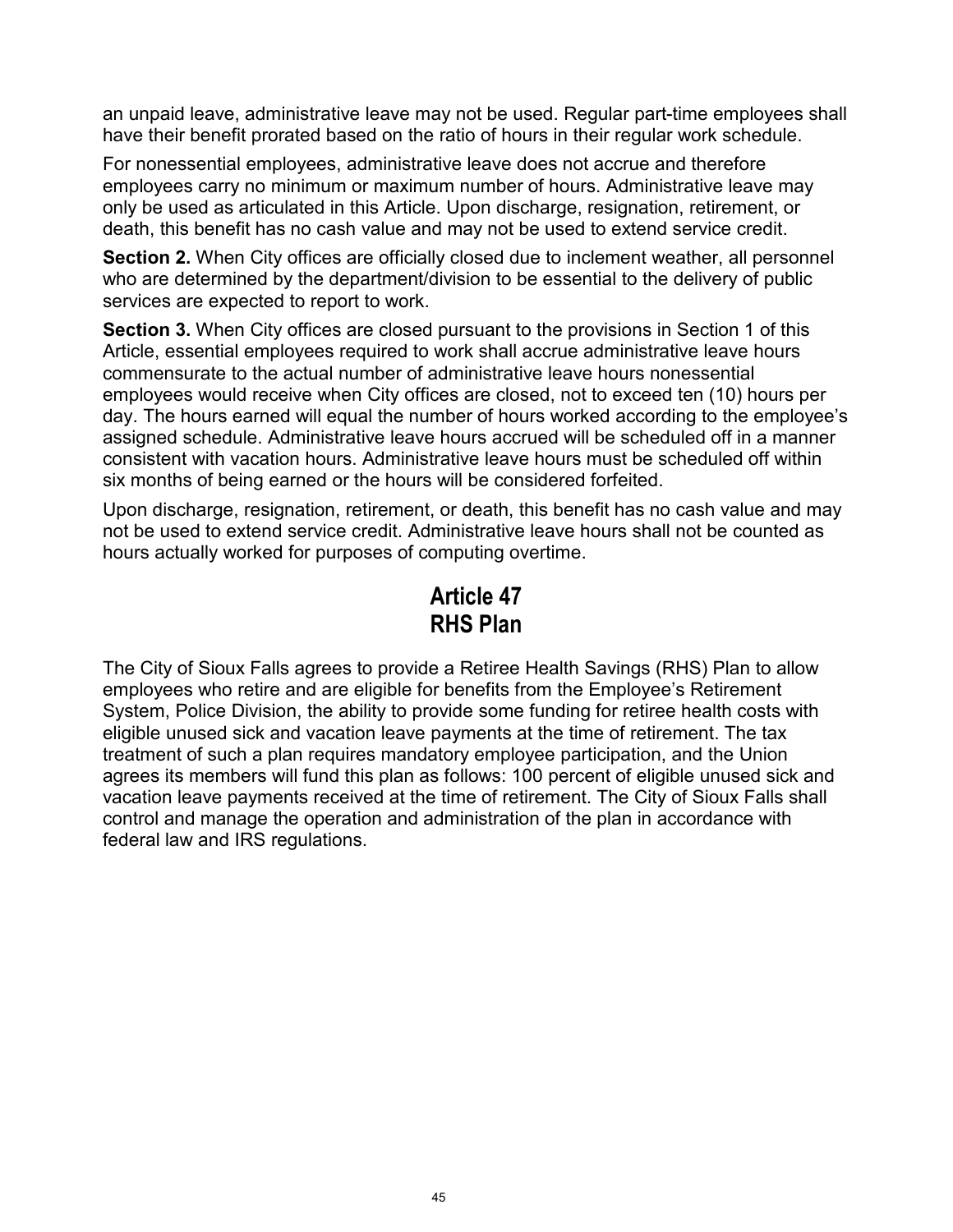| For The Employer: City of Sioux Falls | For The Union: Fraternal Order of Police,<br>Lodge #1 L.C. |
|---------------------------------------|------------------------------------------------------------|
|                                       | В                                                          |
| <b>Title</b>                          | PRESIDENT<br>FORLC<br><b>Title</b>                         |
| Attest:<br>$\mu$                      |                                                            |
| <b>City Clerk</b>                     |                                                            |
|                                       |                                                            |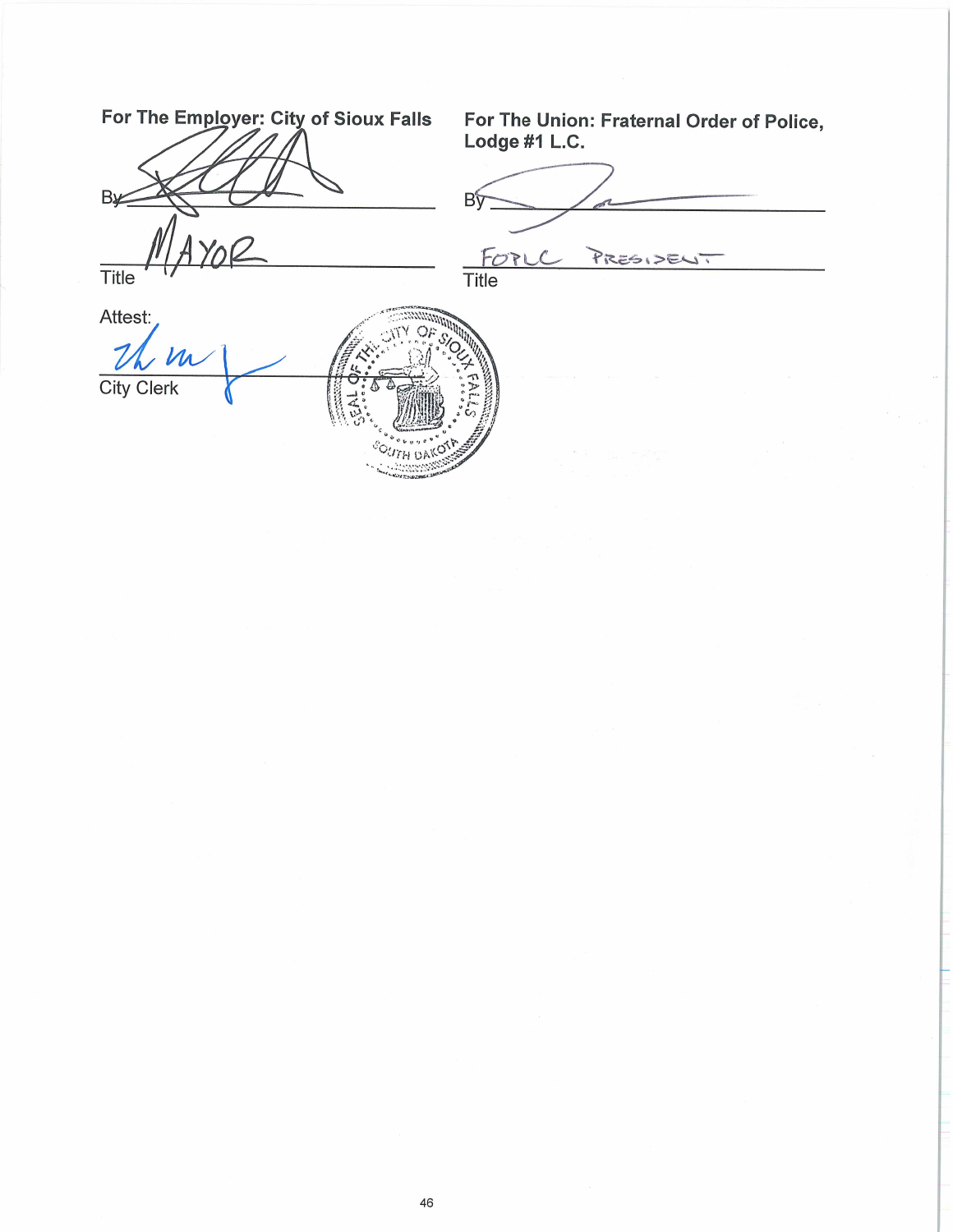# **Exhibit A**

| <b>City of Sioux Falls Police Pay Grades</b> |      |       |       |                      |                      |       |       |       |       |       |
|----------------------------------------------|------|-------|-------|----------------------|----------------------|-------|-------|-------|-------|-------|
|                                              |      |       |       | Effective 01/11/2021 |                      |       |       |       |       |       |
|                                              |      |       |       |                      | Effective 01/10/2022 |       |       |       |       |       |
|                                              |      |       |       |                      | Effective 01/09/2023 |       |       |       |       |       |
|                                              |      |       |       |                      |                      |       |       |       |       |       |
|                                              |      | $-1-$ | $-2-$ | $-3-$                | $-4-$                | $-5-$ | -6-   | $-7-$ | -8-   | -9-   |
|                                              |      |       |       |                      |                      |       |       |       |       |       |
| <b>Police Officer</b>                        |      |       |       |                      |                      |       |       |       |       |       |
| 850                                          | 2021 | 26.62 | 27.99 | 29.39                | 30.77                | 32.17 | 33.58 | 34.99 | 36.38 | 37.77 |
|                                              | 2022 | 27.68 | 29.11 | 30.57                | 32.00                | 33.46 | 34.92 | 36.39 | 37.84 | 39.28 |
|                                              | 2023 | 28.37 | 29.84 | 31.33                | 32.80                | 34.30 | 35.79 | 37.30 | 38.79 | 40.26 |
|                                              |      |       |       |                      |                      |       |       |       |       |       |
| <b>Police Sergeant</b>                       |      |       |       |                      |                      |       |       |       |       |       |
| 855                                          | 2021 | 40.60 | 42.05 | 43.53                |                      |       |       |       |       |       |
|                                              | 2022 | 42.22 | 43.73 | 45.27                |                      |       |       |       |       |       |
|                                              | 2023 | 43.28 | 44.82 | 46.40                |                      |       |       |       |       |       |
|                                              |      |       |       |                      |                      |       |       |       |       |       |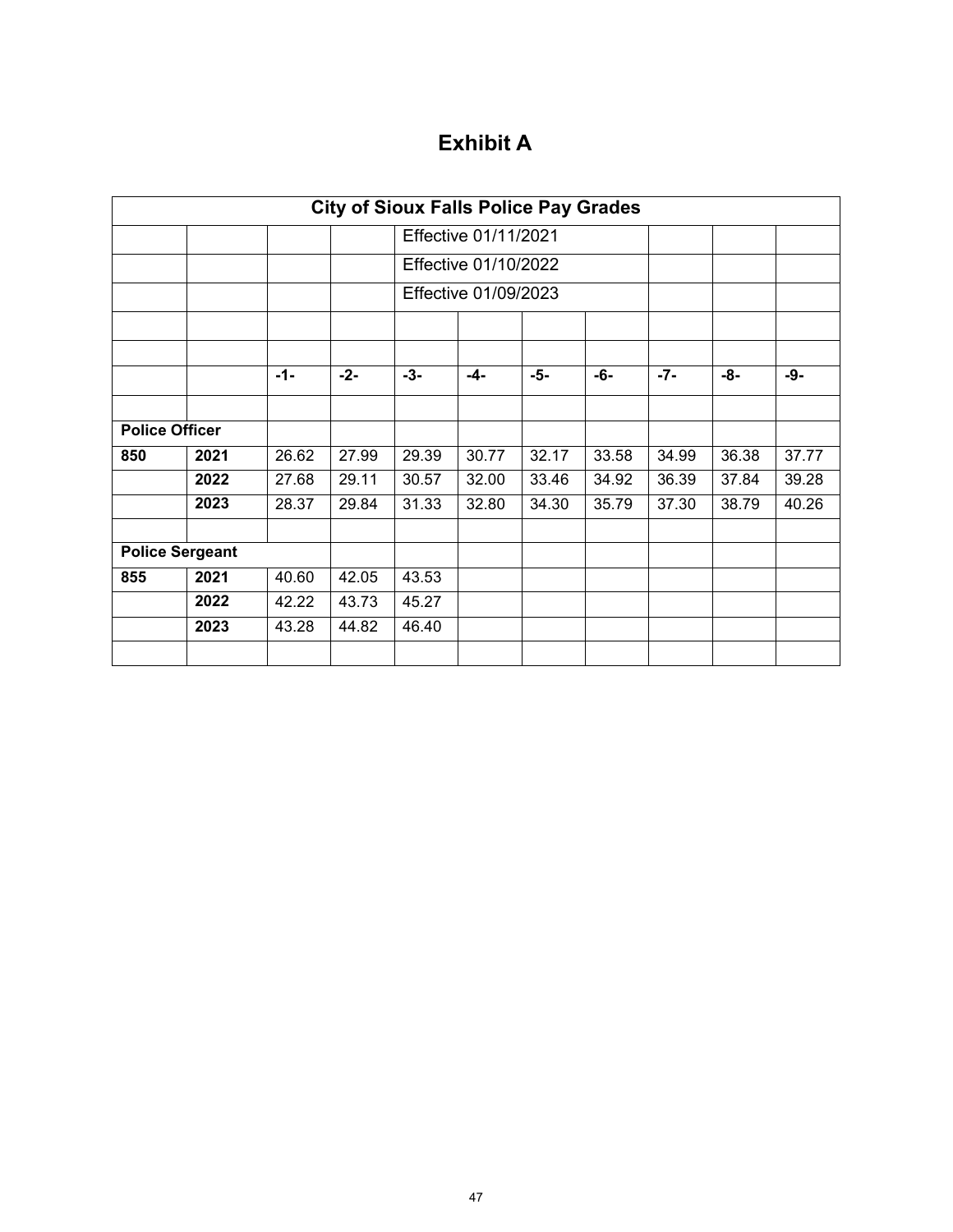#### **Sioux Falls F.O.P. Lodge #1—L.C. Grievance Form (please print or type)**

**NAME:** 

#### **Note: Employees should reference Article 20 of the contract for complete grievance procedure.**

**Step 1.** An aggrieved employee must print, sign, and deliver the written grievance on the approved grievance form to department administration within 30 calendar days following the aggrieved action. The grievance shall contain a statement of the facts, the provision or provisions of the Contract, or working condition of employment which is alleged to have been violated and the relief requested.

In order to assist with timely processing of grievances, an employee shall also submit the grievance on the approved form via the City email system to department administrations. Specifically, the email copy of the grievance shall be sent to the Police Chief, Assistant Chief, and Captain of the affected division. The email submission of a grievance is intended to assist with timely processing and does not constitute an official filing for purposes of meeting the 30 calendar day limitation for filing a grievance. An employee may consult with the local Union representative anytime during this process. If a grievance is not presented within the 30-day time period specified, it shall be considered waived.

and the control of the control of the control of the control of the control of the control of the control of the

Provision(s) of the Contract or working condition of employment alleged to have been violated:

Explanation of Grievance:

Relief Requested:

Employee's Signature Date